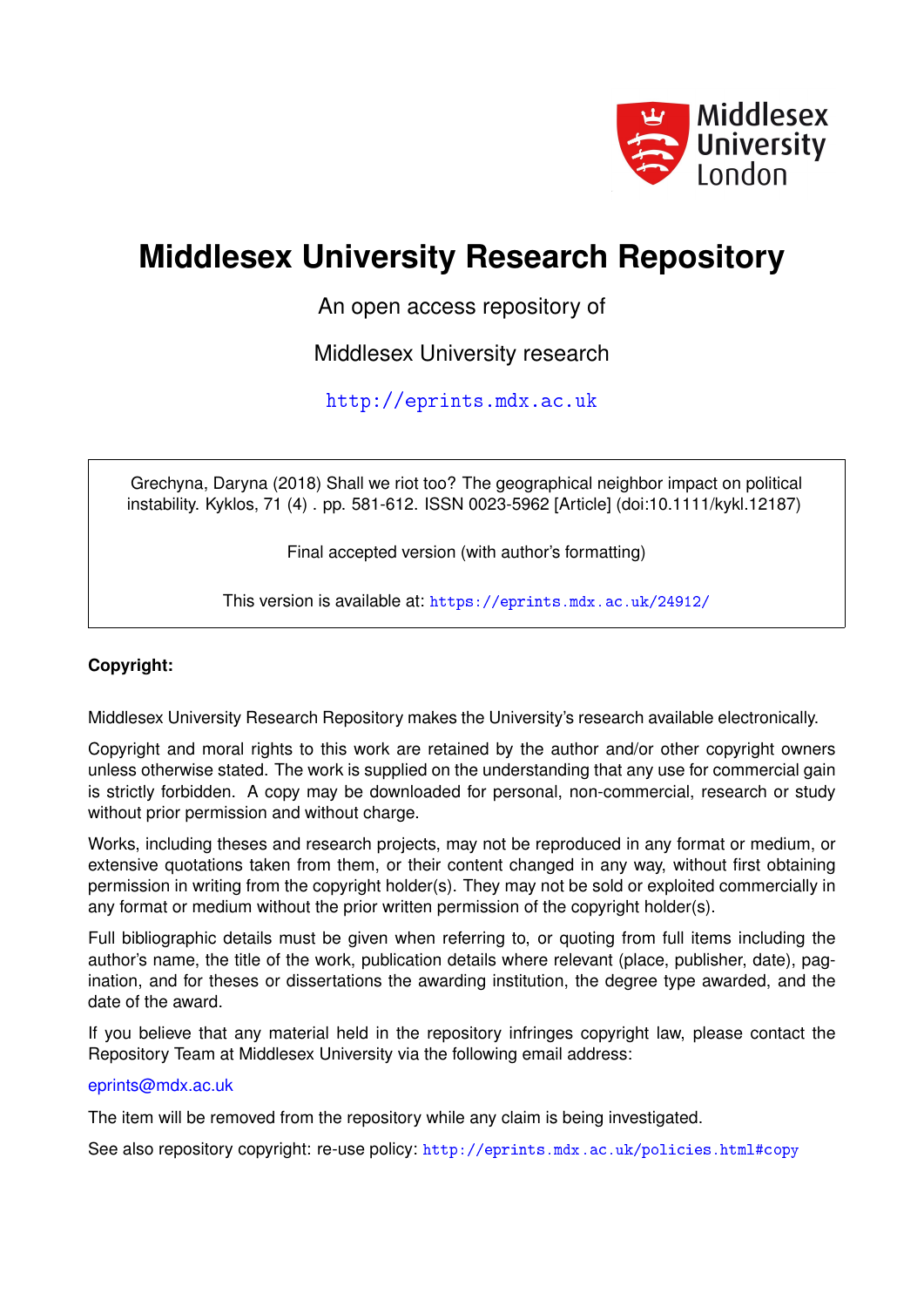# Shall We Riot Too? The Geographical Neighbor Impact on Political Instability Daryna Grechyna\*

May, 2018

# ABSTRACT

This paper investigates the impact of regional political instability on the political instability of a country. Our identification strategy relies on the spatial nature of international relations. We use the characteristics of the neighbors' neighbors as the instruments for the neighbors' political instability and regional dummies to control for common regional shocks. We show that political instability in neighbor countries has a strong positive impact on a given country's political instability. The average of neighbors' population size appears to be a significant mediating factor behind this relationship.

<sup>\*</sup> Senior Lecturer in Economics, Department of Economics, Middlesex University London, Business School, Hendon Campus, The Burroughs, London NW4 4BT, UK; tel.: +44 (0)2084115000; e-mail: dgrechna@gmail.com. I am very grateful to three anonymous referees for useful comments which helped to improve the paper considerably.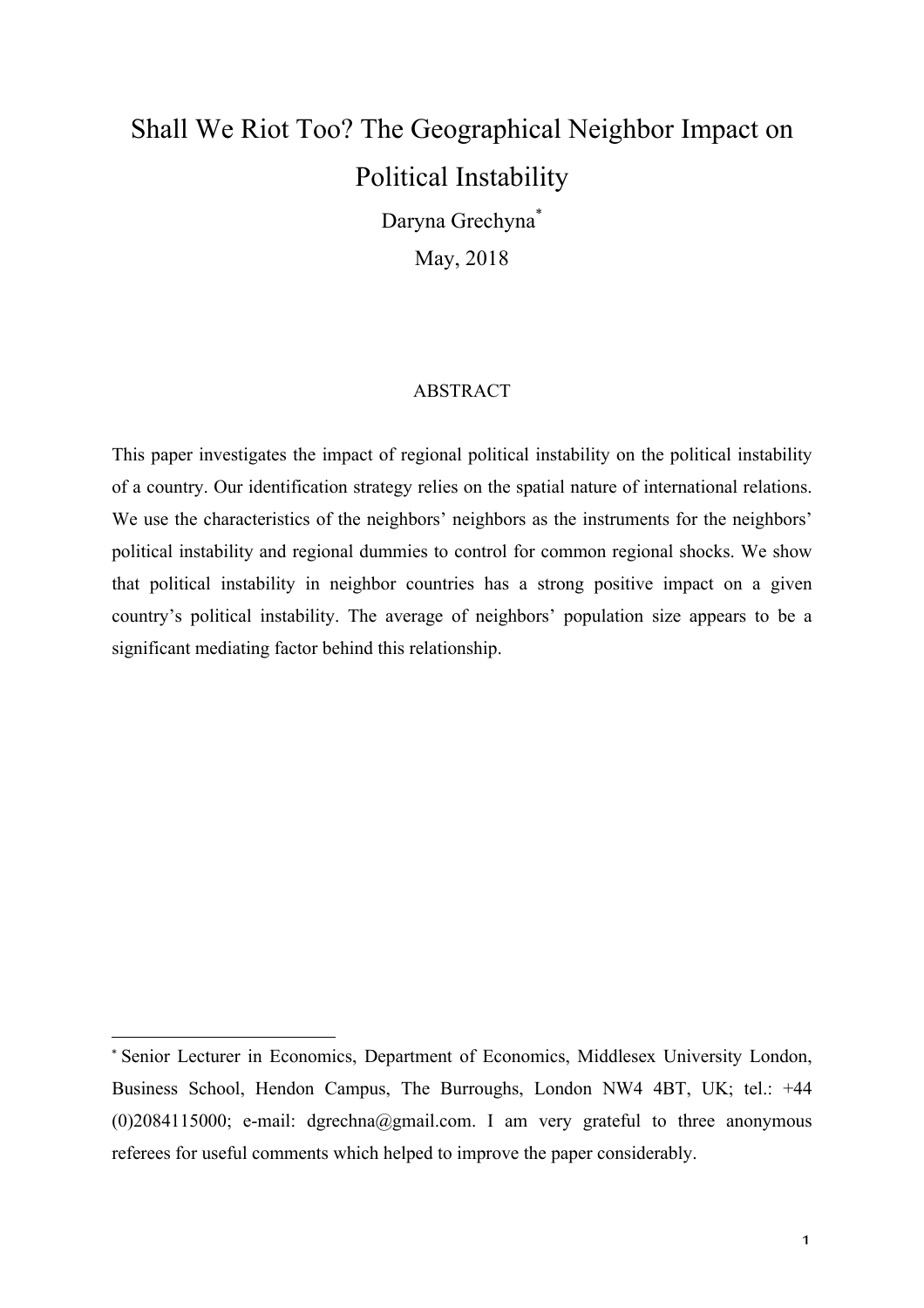#### I. INTRODUCTION

Political stability is a necessary component of social order and smooth economic development. Politically-stable economies grow faster and accumulate more capital per person compared to politically-unstable economies (Azzimonti, 2011). Countries characterized by political unrest suffer from its negative consequences associated with deficient government policies. These consequences permeate various aspects of social life, increase income inequality (Dutt and Mitra, 2008), and lower environmental quality (Fredriksson and Wollscheid, 2014).

Our understanding of the evolution of political instability is complicated by the fact that economies do not evolve in isolation. International relations, including social, political, and military linkages, may shape the characteristics and even the development path of a given economy (Solingen, 2012). A country may find itself surrounded by social and political unrest due to events in neighbor countries. Or a country may face a threat from an aggressive neighbor wishing to gain the territory. Another country may be lucky enough to be surrounded by prosperous nations, allowing an increase in standards of living.

In this study we analyze the impact on a country's political instability arising from political instability in its geographical neighbors. We investigate whether such regional instability causes a given country's political instability, when controlling for a range of fundamental country characteristics (such as ethnolinguistic fractionalization, latitude, and population size and density), considered likely to determine the quality of political institutions (Acemoglu et al., 2001). As our main measures of a country's and its neighbors' political instability we use the World Bank political instability index and the simple average of the political instability index in a country's contiguous neighbors. We use cross-section data averaged over 1996– 2014 and annual panel data to evaluate the long-run and the contemporaneous relationship between these variables. We account for the endogeneity of the neighbors' political instability by instrumenting it by the neighbors' neighbors' fundamental characteristics (such as ethnolinguistic fractionalization and population density), and controlling for regional dummies (in cross-section regressions) or country-specific fixed effects (in panel regressions). We also provide several robustness checks: first, considering a weighted average of neighbors' political instability with the weights based on neighbors' area; second, using an alternative measure of political instability, political turnover, constructed with the data from the Archidos dataset (Goemans et al., 2009); and third, extending the baseline specifications by adding various control variables suggested by previous studies.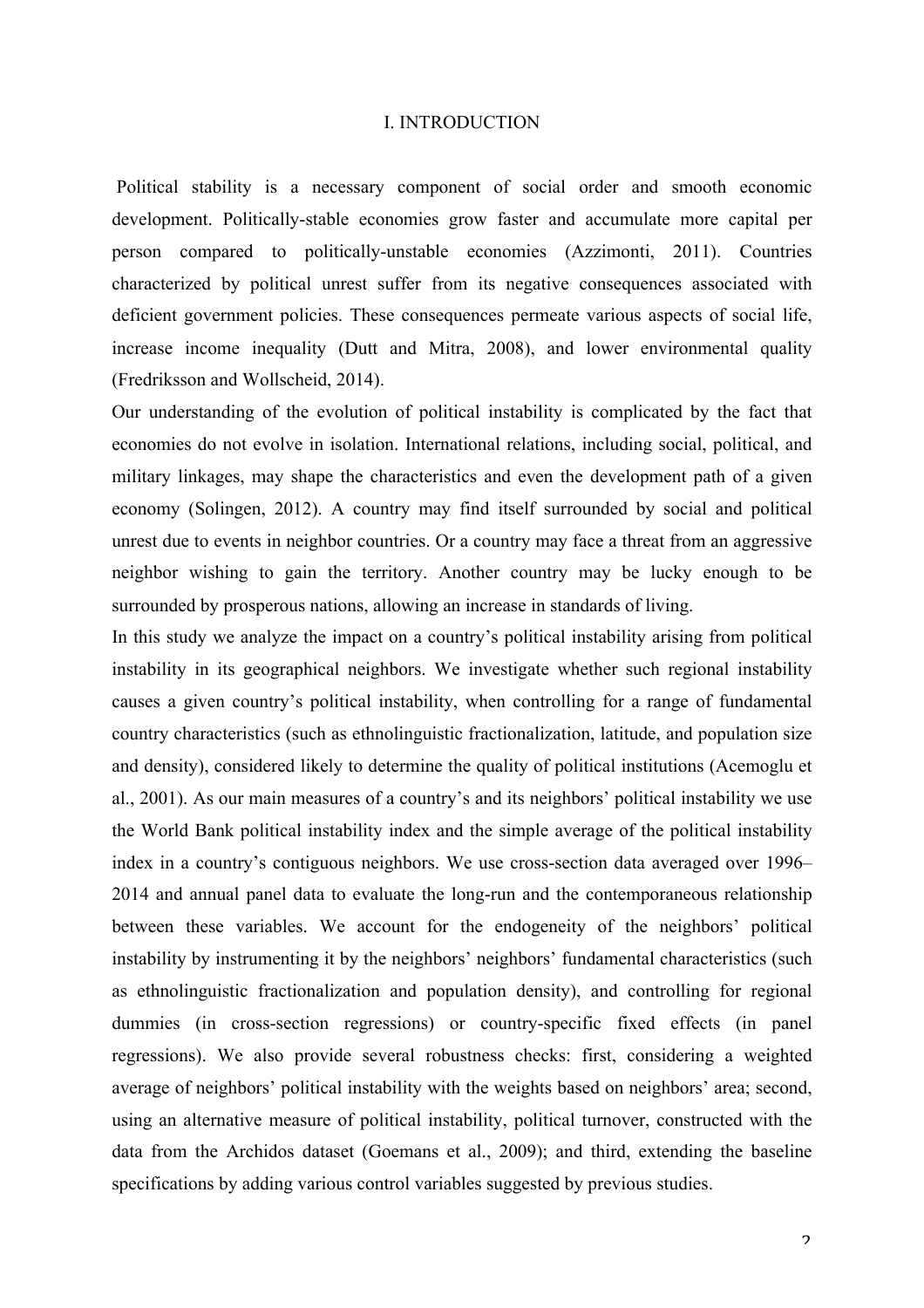The estimation results suggest that regional political instability has a positive and significant impact on the political instability of a country. These results hold both in the cross-section and panel data, for a large sample of countries and a sample of developing countries, and are robust to several variations of the political instability measures.

Further, we attempt to gauge the potential channels that mediate the spread of the neighbors' political instability. We test whether cultural or genetic closeness (measures suggested by Spolaore and Wacziarg, 2016), stronger economic relations with geographical neighbors (measured by the intensity of trade), or international migration flows contribute to the impact from neighbors' political instability on a given country's political instability. While related studies found that immigration and cultural ties with neighbors affect political instability (see Buhaug and Gleditsch 2008; Gebremedhin and Mavisakalyan, 2013), our results suggest that the average of neighbors' population size is the only significant mediating factor between the neighbors' and a given country's political instability.

The "neighborhood effect," defined as a significant impact of the regional characteristics on a given country, has been widely discussed in different areas of social science, including applications to economic growth (see, for example, Ades and Chua, 1997; Murdoch and Sandler, 2002 and 2004), government spending and tax programs (see, for example, Case et al., 1993; Baicker, 2005; Geys, 2006), civil conflict diffusion (see, for example, Buhaug and Gleditsch 2008; Braithwaite, 2010; Schutte and Weidmann, 2011; and Danneman and Ritter, 2014), regional corruption contagion (see, for example, Becker, Egger, and Seidel, 2009; Goel and Saunoris, 2014; and Correa, Jetter, and Agudelo, 2016), and human rights performance (Edwards et al., 2018).

The contribution of this paper to the existing literature is twofold. First, we investigate the impact of geographical neighbors' political instability, broadly defined, on a given country's political instability. The political instability measures applied in this paper account for civil conflicts, as well as instability due to peaceful events such as major changes in the government caused by re-elections, and perceptions of the likelihood of political unrest. Rather than considering the neighborhood impact on the spread of violence as in the related literature on civil conflict, we analyze the potential diffusion of the political instability in general or perceptions of such instability across the nation's borders.

Second, we explore the spatial nature of international relations to evaluate any causal impact of neighbors' political instability on a given country's political instability. In doing so, we account for the fact that a given country can influence its geographical neighbors, and a country and its neighbors can be affected by the same regional shocks. This "reflection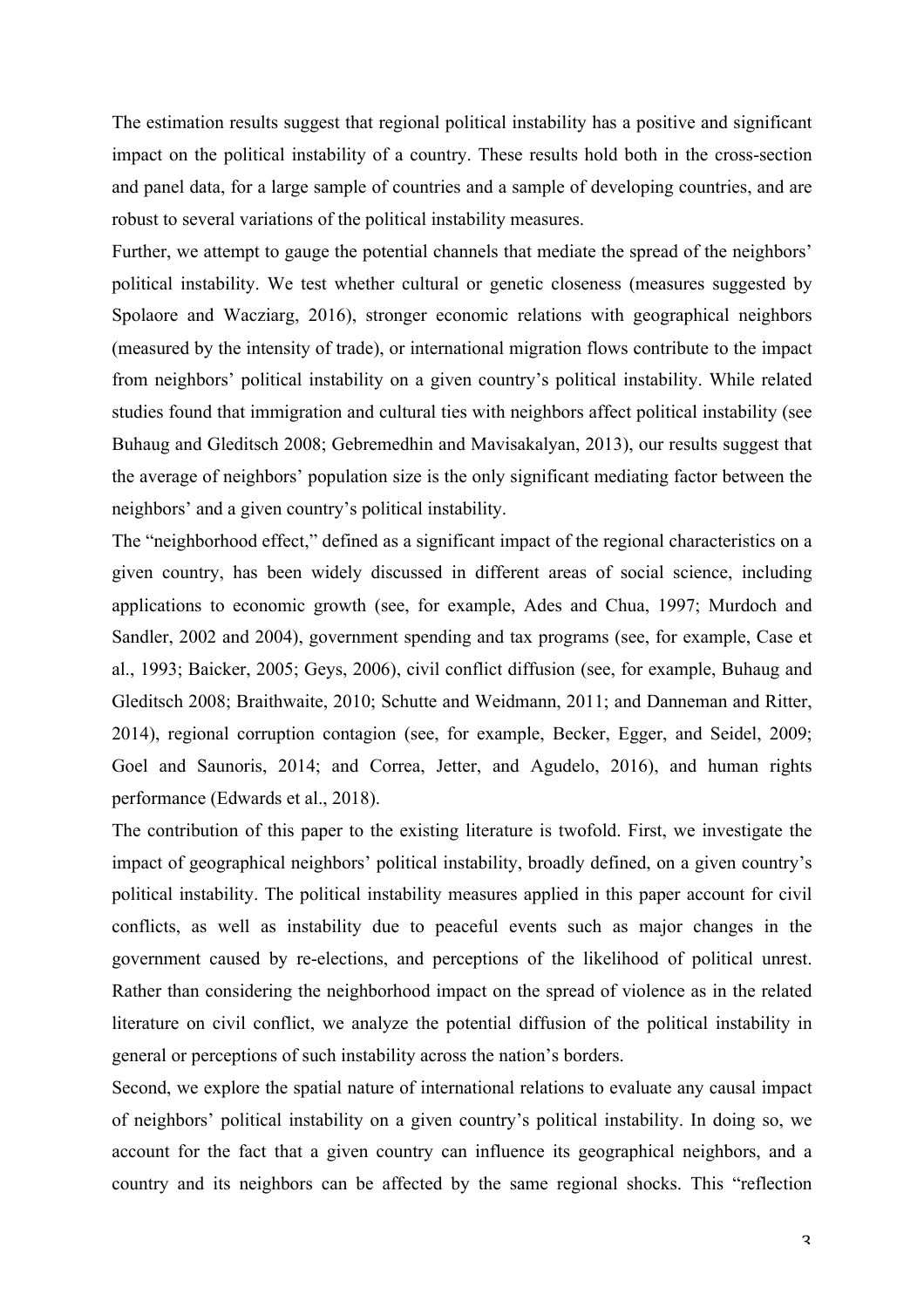problem" (Manski, 1993) has been recognized and addressed in various areas of social science where the "neighborhood effect" is generally defined as a significant direct or indirect effect of the neighborhood on the subject of interest (such as the labor market outcome, education, the level of crime, etc.). Ways to deal with the "reflection problem" include the use of experimental evidence where the allocation of subjects to different neighborhoods is random or the identification strategies based on the spatial nature of neighborhood interactions (see Durlauf, 2004; Ioannides and Topa, 2010; and Topa and Zenou, 2015 for recent reviews and applications). We rely on the identification strategy borrowed from the social networks literature (see Bramoullé et al., 2009) and use the fundamental (exogenous) characteristics of neighbors' neighbors to instrument for the neighbors' political instability. Notwithstanding, our results indicate that the neighbors' political instability is an exogenous regressor, so that the OLS estimates are more efficient than their IV-counterparts.

The remainder of the paper is organized as follows: Section II reviews the concept of political instability, its definition, measures, and determinants. Section III evaluates the impact of the neighbors' political instability on a given country's political instability, discusses the results and several robustness checks, and offers a brief speculation on the potential mediating mechanisms behind the diffusion of political instability across geographical neighbors. Section IV concludes.

# II. THE CONCEPT OF POLITICAL INSTABILITY

Political instability is a broad concept that can refer to the likelihood of riots, revolutions and other forms of violence as well as to the probability of major changes in the government such as those caused by re-elections (according to the definition by the World Bank). When political instability is used to describe the political elections and changes in the government, it is also referred to as political turnover or political uncertainty.

Given its abstract nature, political instability is not easy to measure. The literature has considered several approaches. One approach is to use the standardized surveys that evaluate public opinion regarding the extent of political instability. An example of the corresponding measure of political instability is the Political Stability and Absence of Violence/Terrorism index by the World Bank (World Bank Governance Indicators) which measures perceptions of the likelihood of political instability and/or politically motivated violence, including terrorism. Another approach is to count the number of riots, revolutions and other forms of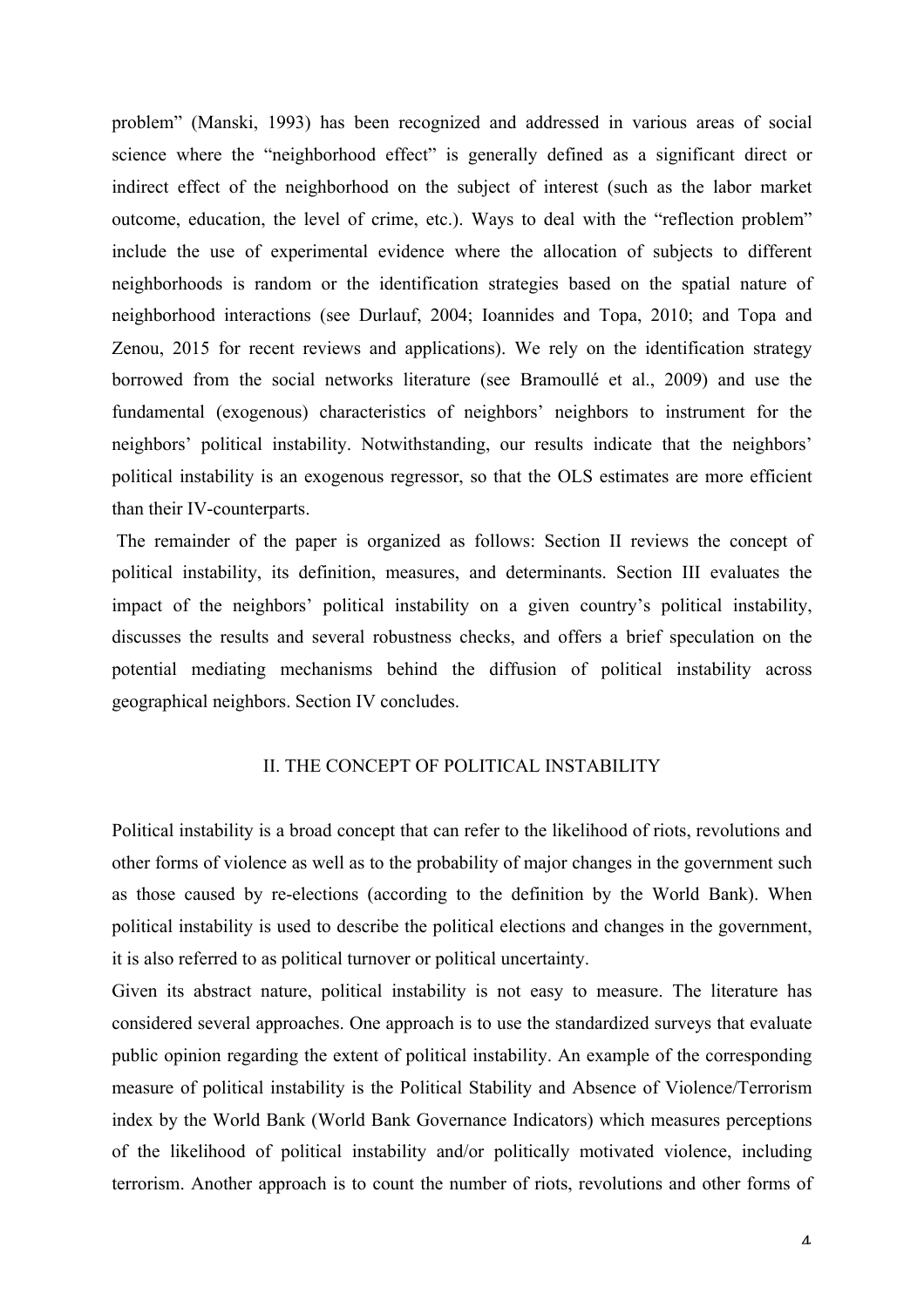violence or the number of changes in the government over a certain time interval and measure political instability as the probability of occurrence of such events (see Aisen and Veiga, 2008). Alternatively, an estimate can be computed as a common component in a large number of variables associated with political instability (see Jong-A-Pin, 2009).

The consequences of political instability spread far beyond the inconveniences of social unrest and political uncertainty. Several studies have shown that political instability and polarization are among the main causes of public debt accumulation (Persson and Svensson, 1989; Alesina and Tabellini, 1990), high distortionary taxes and government overspending (Battaglini and Coate, 2008; Yared, 2010). Cukierman et al. (1992) and Aisen and Veiga (2008) find that greater political instability leads to higher seigniorage. The inefficiencies in government policies associated with political instability lead to lower levels of output and investment as compared with economies where political frictions are absent or insignificant (Alesina and Perotti, 1996; Azzimonti, 2011). Besides, political instability amplifies economic fluctuations (Alt and Lassen, 2006; Dutt and Mitra, 2008; Azzimonti and Talbert, 2014), impairs financial development (Roe and Siegel, 2011), and is associated with higher income inequality (McCarty, Poole, and Rosenthal, 2006; Dutt and Mitra, 2008). Even environmental quality can depend on political instability through the negative impact of political instability on environmental policies (Deacon, 1994; Bohn and Deacon, 2000; Fredriksson and Svensson, 2003; and Fredriksson and Wollscheid, 2014).

The potential determinants of political instability include economic growth and national income (Alesina and Perotti, 1996; Feng, 1997); income inequality (Alesina and Perotti, 1996; Blanco and Grier, 2009); democracy and civil liberties (Fearon and Laitin, 2003; Blanco and Grier; 2009); government spending (Annett, 2001); human capital, urbanization share (Alesina and Perotti, 1996); immigration, openness to trade (Gebremedhin and Mavisakalyan, 2013); natural resources (Dutt and Mitra, 2008); population size and population density (Goldstone, 2002; Buhaug and Gleditsch, 2008; Gebremedhin and Mavisakalyan, 2013). The contribution of these time-varying determinants to political instability is difficult to quantify due to potential reverse causality. For example, lower levels of economic development can cause greater political instability which in turn affects economic development; political instability can lead to inefficient policies and increase income inequality while larger income inequality can lead the poorest groups of the society to protest and increase political instability (McCarty, Poole, and Rosenthal, 2006; Esteban and Ray, 2011).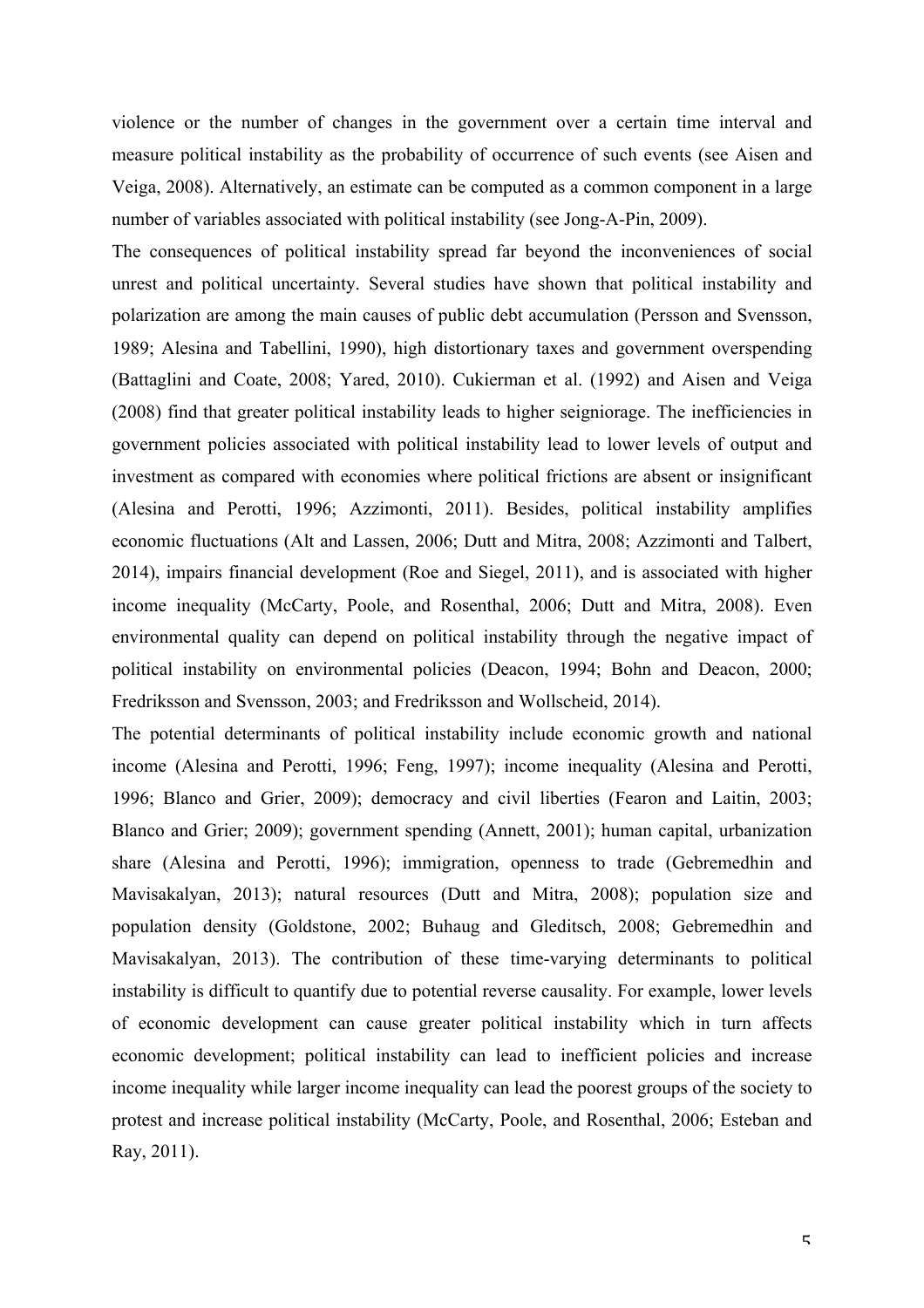*Figure 1* Political Instability Over Time



*Notes*: The graph shows political instability (computed from the Political Stability and Absence of Violence/Terrorism index by the World Bank) for countries characterized by the maximum and minimum political instability among the least democratic (the left panel) and the most democratic (the right panel) developed and developing countries, based on the Freedom house democracy score and a sample of 140 countries.

Besides, fundamental fixed (exogenous) factors such as geographical location, climate, and ethnolinguistic fractionalization are considered to determine political institutions quality and influence the long-run levels of political instability (see Acemoglu, Johnson, and Robinson, 2001 and Engerman and Sokoloff, 2002).

Figure 1 presents a time series of political instability (computed from the Political Stability and Absence of Violence/Terrorism index by the World Bank) for countries characterized by the maximum and minimum political instability among the most democratic (characterized by a Freedom house democracy score equal to 10) and the least democratic (characterized by a Freedom House democracy score less than 8) developed and developing countries, based on a sample of 140 countries. Political instability is relatively persistent over time, regardless of the level of economic development and the type of political regime, indicating the importance of the impact of fixed fundamental factors mentioned above. At the same time, there are some fluctuations in political instability over time and the presence of some trends, suggesting that variables other than fixed factors may play a role in shaping political instability.

Potentially important determinants of political instability that share both exogenous and endogenous properties are the characteristics of geographical neighbors. The state borders and the adjoining neighbor countries are relatively fixed over time. At the same time, each country follows its own economic and social development path. Citizens from countries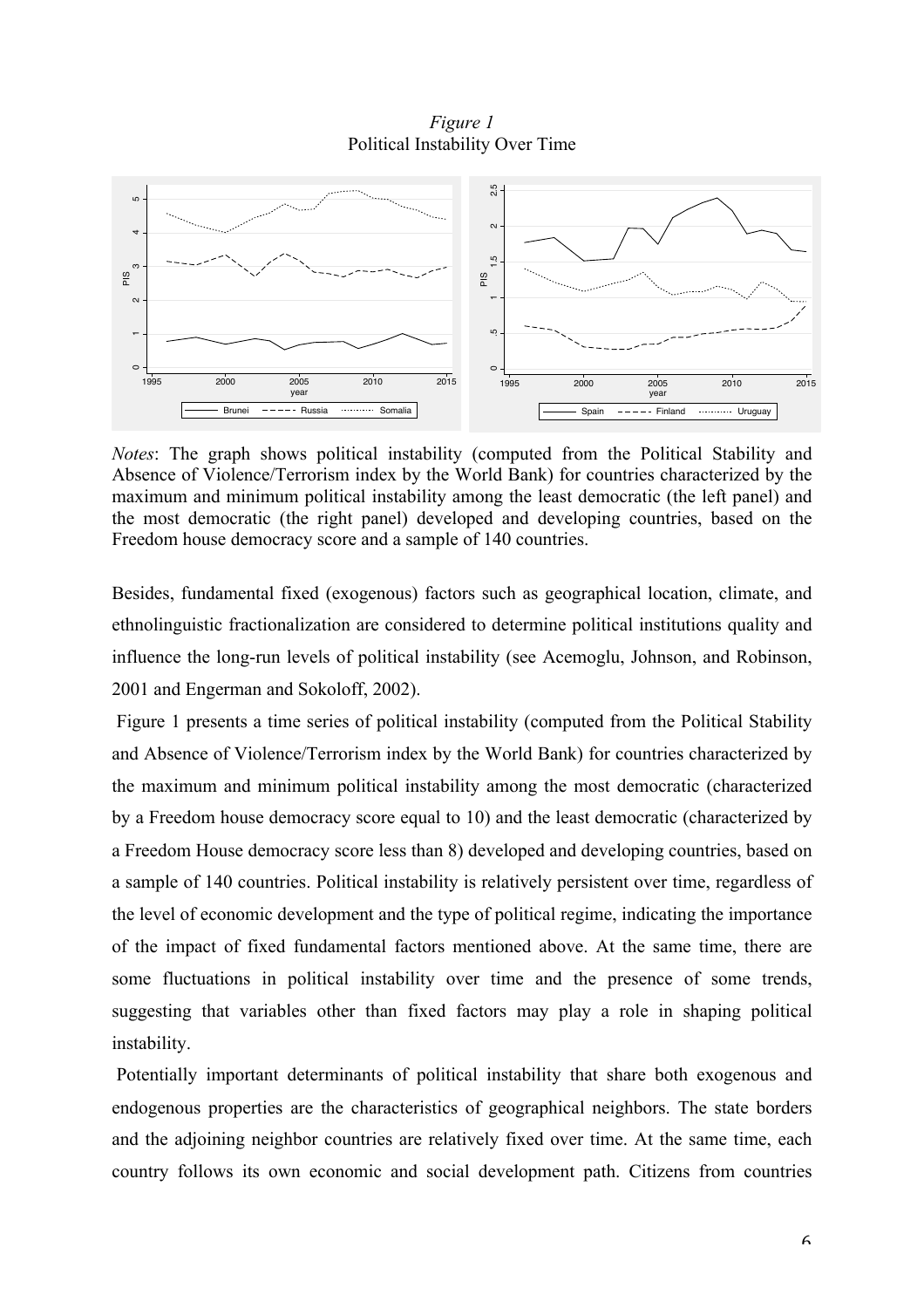which share common borders are likely to interact with each other through travel, having common relatives, similar culture and ethnicity. The social proximity, combined with geographical proximity, that characterizes contiguous countries can give rise to the "neighborhood effect," where regional characteristics affect a given country. In the next section, we investigate the importance of the "neighborhood effect" for political instability empirically, using data from a large sample of countries.

# III. GEOGRAPHICAL NEIGHBOR IMPACT ON POLITICAL INSTABILITY

In this section, we empirically evaluate the importance of regional instability for political instability in a given country. We define neighbors of a country as the countries that share common borders with a given country. The criterion of having the common borders is important for our purposes. On aggregate, the citizens of a given country are more likely to interact with the citizens of their country's geographical neighbors as compared with the citizens of other countries. That is because social interactions with geographical neighbors are facilitated by lower transport costs and citizens from adjoining states are more likely to have similar culture and similar ethnicity. A number of studies have shown that social interactions play an important role in shaping political opinions (Axelrod, 1997; Baldassarri and Bearman, 2007; and Iversen and Soskice, 2015). Thus, the political climate in a given country's geographical neighbors is likely to affect the political climate in a given country through the so-called "neighborhood effect."<sup>1</sup>

As a starting point, we compare the average political instability indices over 1996–2014 in the group of countries which do not share a terrestrial border with any other country (island countries) and in the group of countries with contiguous neighbors. Table 1 reports the results. We observe that the countries which have contiguous geographical neighbors are much more politically unstable than island countries with no contiguous neighbors. This result holds regardless of the level of economic development. The t-test on difference between means for islands and countries with contiguous neighbors suggest that the

<sup>1.</sup> The political instability can spread by means other than country borders. Some countries share common language, political principles, and culture and belong to the same regional entity (e.g., Arab countries) even though they do not share a border. In such countries, geographical proximity may be of second order importance compared to cultural proximity for the spread of political instability. In this paper, we concentrate on the impact of geographical neighbors; we partially address the importance of cultural proximity as a mediating factor in Subsection 4.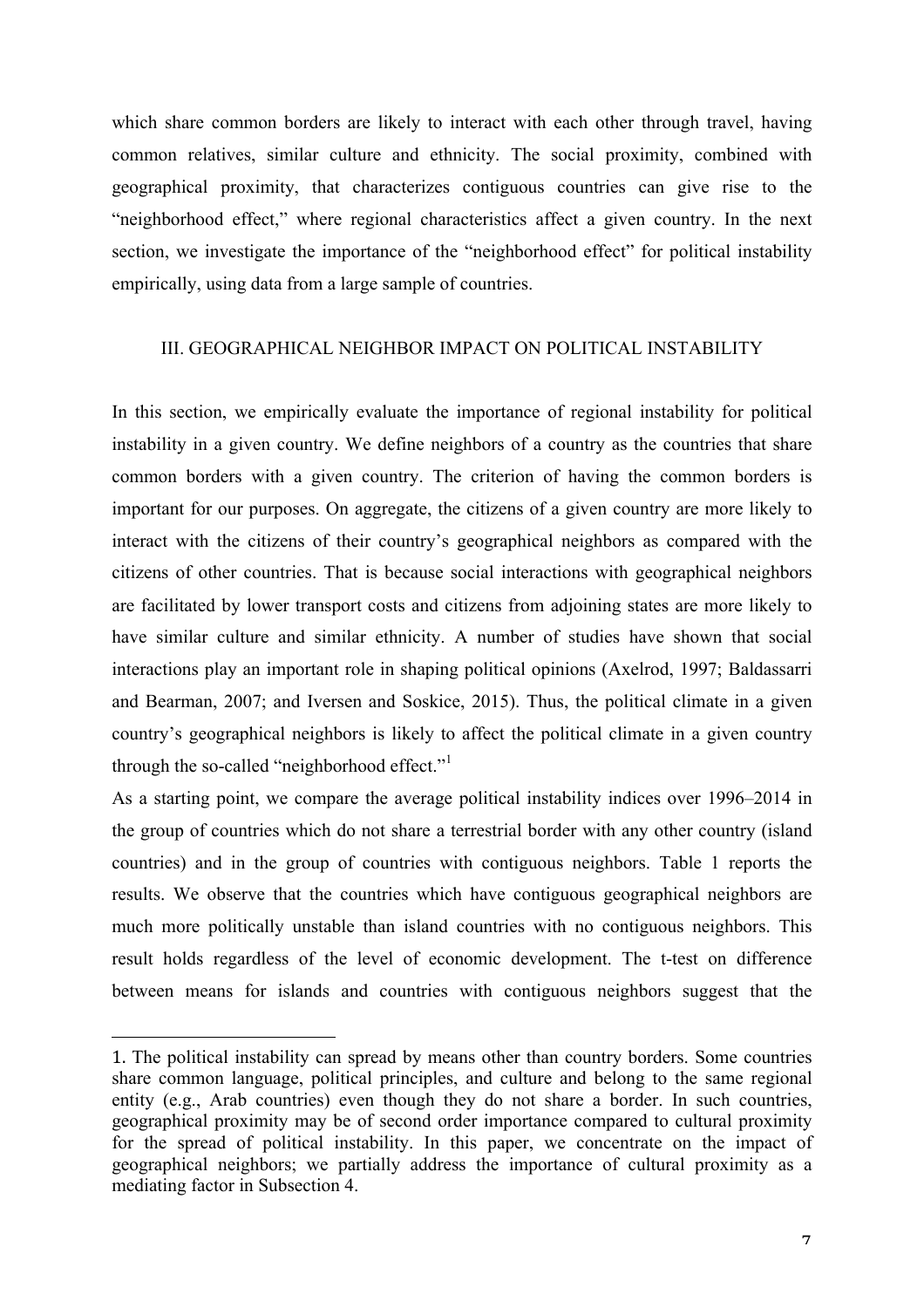hypothesis of equality of means is strongly rejected. Although there may be a variety of reasons why island economies are more politically stable, the values reported in Table 1 indicate that there may exist some association between regional instability and a given country's instability, given that countries that have neighbors are more politically unstable.

| Country Group        | Island Countries | Mean-comparison Test                   |           |  |
|----------------------|------------------|----------------------------------------|-----------|--|
|                      |                  | Countries with Contiguous<br>Neighbors |           |  |
|                      |                  | mean                                   | t-stat.   |  |
|                      |                  | (st. dev.)                             | (p-value) |  |
| All Countries        | 1.313            | 2.093                                  | $-18.029$ |  |
|                      | (0.709)          | (1.000)                                | (0.000)   |  |
| Developing Countries | 1.424            | 2.358                                  | $-20.330$ |  |
|                      | (0.721)          | (0.954)                                | (0.000)   |  |
| Developed Countries  | 0.781            | 1.317                                  | $-7.954$  |  |
|                      | (0.278)          | (0.672)                                | (0.000)   |  |

*Table 1* Political Instability in Island Countries and in Countries with Contiguous Neighbors

*Notes*: Each entry is the mean value of political instability for the group of countries specified in the first column and the header, with the standard deviation in parentheses, except for the last column where each entry is the t-statistic associated with the test of hypothesis that mean of political instability in island countries is equal to the mean of political instability in countries with contiguous neighbors for the group of countries specified in the first column, with the p-value in parentheses. The statistics are based on unbalanced panel data over 1996–2014 for 200 countries with contiguous neighbors, out of which 152 developing countries, and 40 island countries, out of which 48 developing countries. The political instability ranges from 0.269 to 5.257, with higher values meaning more political instability.

Figure 2 reports the average country's political instability and the average neighbors' political instability by geographical region. The regions classification is from Fouquin and Hugot (2016) and includes fourteen geographical regions as follows: Scandinavia (SCANDI); Northwestern Europe (NWEUR); Central Europe (CTREUR); North America (NORAM); Southern Europe (STHEUR); Eastern Europe (ESTEUR); Eastern Asia (ESTASI); Central America (CTRAM); Southern Asia (STHASI); South America (STHAM); Middle East (MIDEST); North Africa (NORAFR); Sub-Saharan Africa (STHAFR); and Central Asia (CTRASI). There is high variability in political instability by region with Scandinavia being the most politically stable and Central Asia being the most politically unstable.

The high correlation evident in Figure 2 is another indication of the positive association between regional instability and a given country's instability.

We analyze this association and any causal impact of the regional instability on a given country's political instability using the model specified below.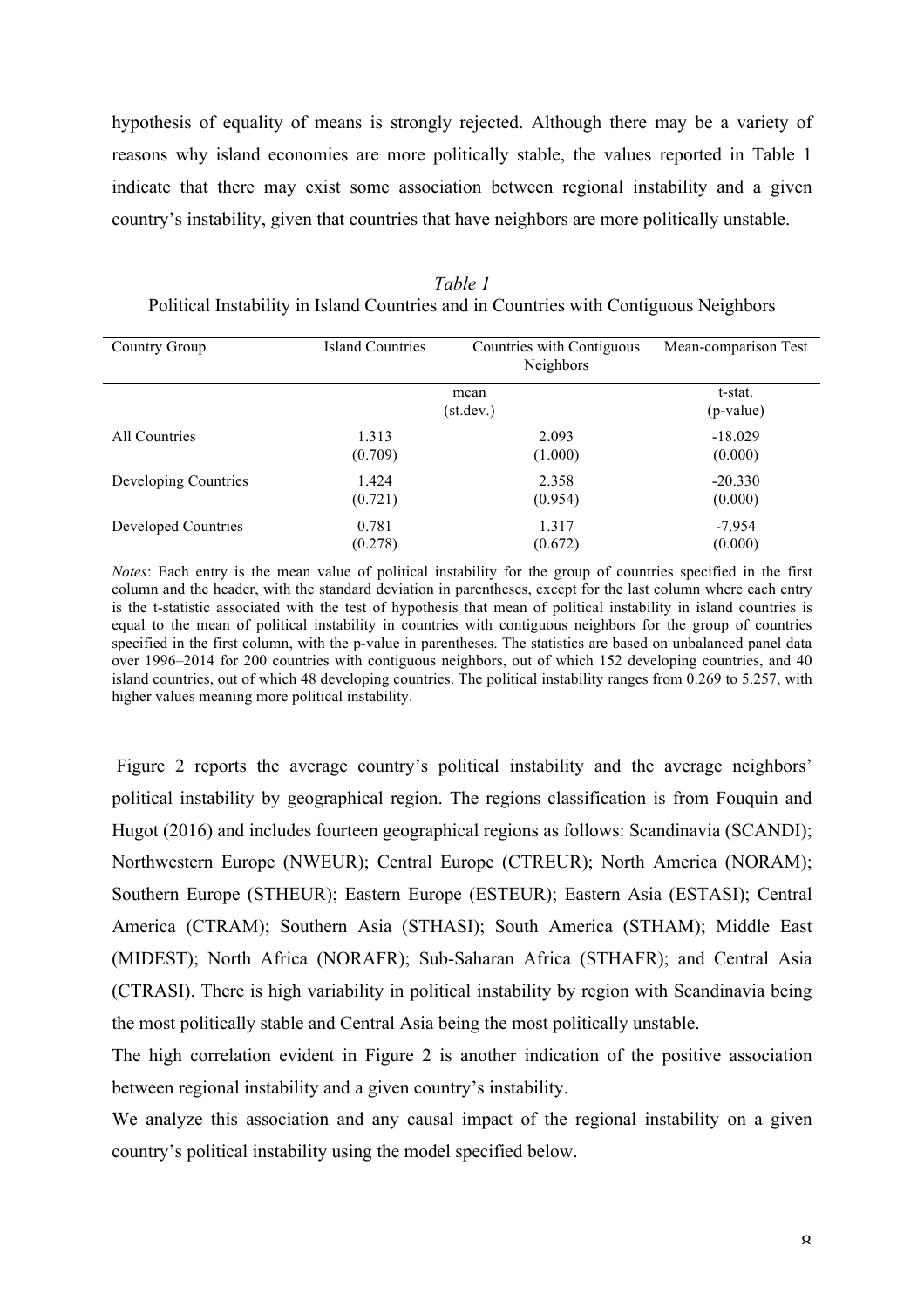*Figure 2* Political Instability by Region



*Notes*: The graph shows the average country's political instability (in squares) and the average neighbor countries' political instability (in diamonds) by geographical region.

# *1. Model and Identification*

We aim to quantify the effect of neighbors' political instability on a country's political instability using the cross-section data to account for the role of fundamental factors (longterm relationship) and using panel data to evaluate the contemporaneous relationship. We rely on the social networks approach to study the neighborhood effect (Manski, 1993). In particular, we allow the outcome of interest, a given country's political instability, to be affected by this country's fundamental characteristics (exogenous controls), by the mean outcome of interest (average political instability) of this country's geographical neighbors (endogenous neighborhood effect), and by the fundamental characteristics of the country's geographical neighbors (exogenous neighborhood effect).

We evaluate the long-term relationship using the following model:

$$
PIS_i = \beta_0 + \beta_1 NPIS_i + \gamma X_i + \eta N X_i + \varepsilon_i, \qquad (1)
$$

Where  $PIS_i$  denotes country *i*'s measure of political instability,  $NPIS_i$  denotes the average neighbors' political instability of country  $i$ ,  $X_i$  is a set of country-specific fundamental characteristics,  $NX_i$  is a set of the averages of neighbors' fundamental characteristics, and  $\varepsilon_i$ is the error term.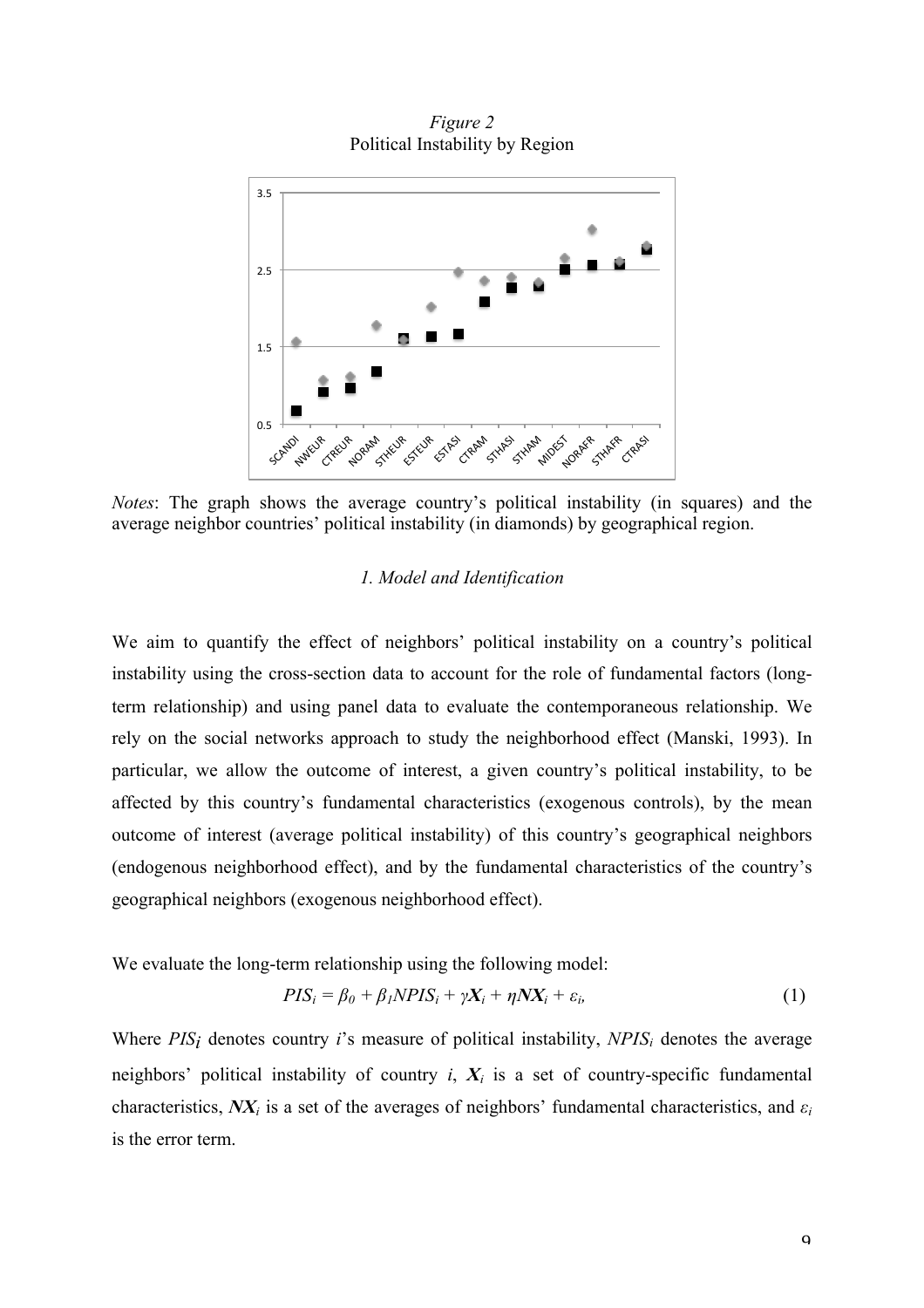The fundamental characteristics we include are as follows: latitude, ethnolinguistic fractionalization, the logarithm of population size, and population density. The latitude, being a proxy for climate and geographical location, determines the early ages specialization chosen in a given country, the institutional organization, and even the development path (Acemoglu et al., 2001; Engerman and Sokoloff, 2002). Ethnolinguistic fractionalization is a proxy for diversity of the country's inhabitants and a robust determinant of political institutions quality in general and political instability in particular (Easterly and Levine, 1997; Acemoglu et al., 2001). Although not strictly exogenous to political instability (for example, political unrest can cause emigration), population is an important determinant of political instability and can be considered exogenous in the long term.<sup>2</sup> A larger population may present opposition groups with a wider pool of recruits to mobilize against the government (Goldstone, 2002). Larger population density is a potential source of conflict because of its implication on demand for resources (Gebremedhin and Mavisakalyan, 2013).

The characteristics of neighbors can influence a given country's political instability indirectly, through their impact on the neighbors' political instability, and directly. In particular, the geographical characteristics of a country's neighbors, captured by their latitude, proxy their long term development path and reflect the location-determined neighborhood impact on a given country's political instability. Buhaug and Gleditsch (2008), Kuran (1998), and Lake and Rothchild (1998) argue that ethnic groups can mobilize when they observe ethnic conflicts elsewhere. Higher ethnolinguistic fractionalization of geographical neighbors can increase the probability of such ethnic groups mobilization in a given country. The neighbors' population is positively correlated with the number of potential linkages to individuals in other states (Buhaug and Gleditsch, 2008) and can therefore influence the political instability of a given country.

The political instability measure used in the main regressions is from the World Bank Governance Indicators. We use the difference between the maximum value over the entire sample and country-specific individual observations of the Political Stability and Absence of Violence/Terrorism index to transform the political stability index into the political instability estimate.

<sup>2.</sup> Model (1) implicitly accounts for bilateral migration from/to neighbor countries given that both a country's and its neighbors' population sizes are included as controls. The migration flows are proportional to distance between the countries (see Mayda, 2005; Kim and Cohen, 2010), therefore controlling for a given country's and its neighbors' population could be sufficient as a first approximation. We discuss the impact of total international migration in Subsection 4.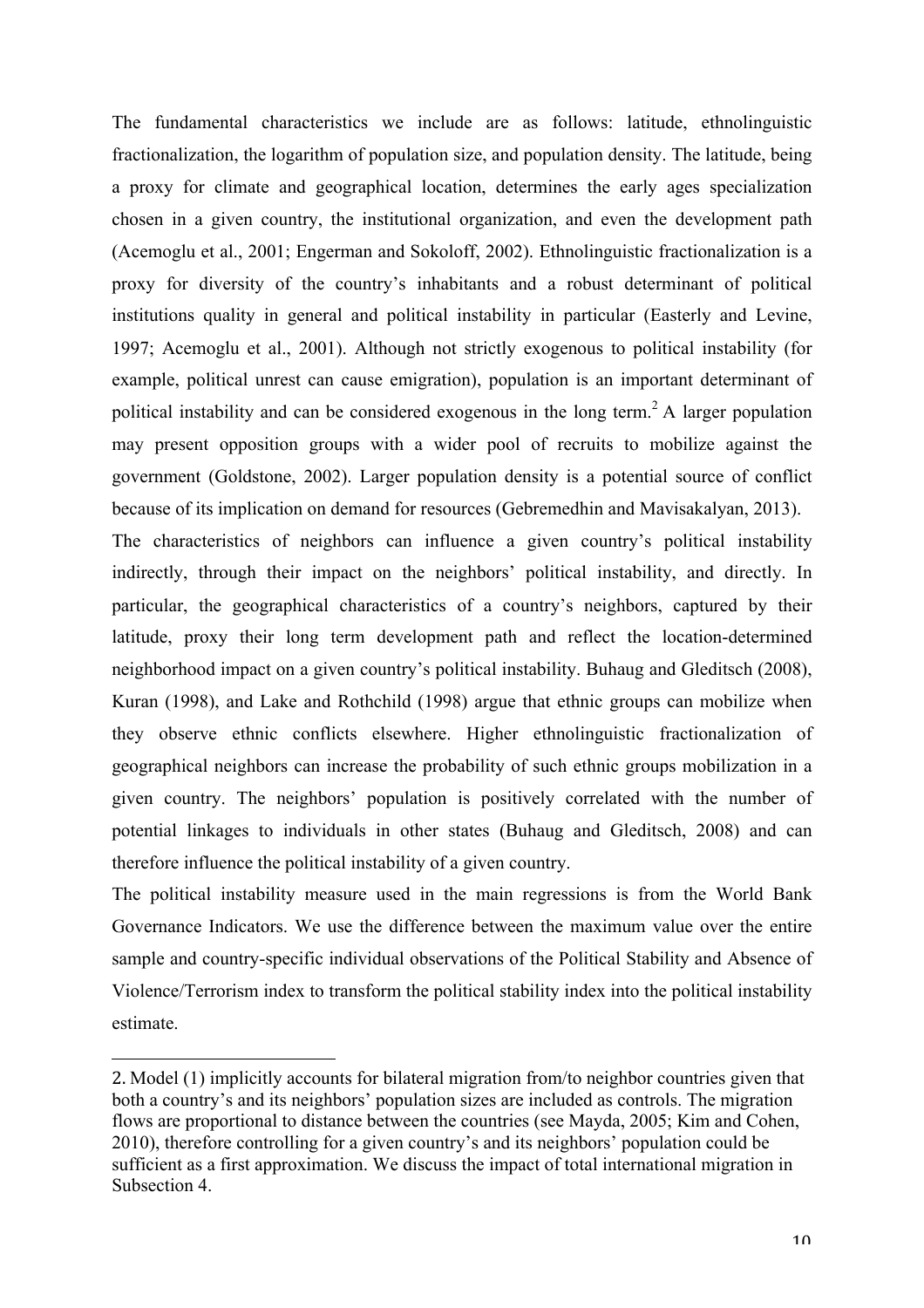|                           | (1)      | (2)      | (3)           | (4)              | (5)      | (6)                                       | (7)      | (8)                         | (9)              | (10)   |
|---------------------------|----------|----------|---------------|------------------|----------|-------------------------------------------|----------|-----------------------------|------------------|--------|
|                           |          |          | All Countries |                  |          |                                           |          | <b>Developing Countries</b> |                  |        |
| VARIABLES                 | N        | mean     | sd            | min              | max      | N                                         | mean     | sd                          | min              | max    |
|                           |          |          |               |                  |          | Time-varying factors                      |          |                             |                  |        |
| PIS                       | 2,372    | 2.186    | 0.958         | 0.269            | 5.257    | 1,798                                     | 2.450    | 0.886                       | 0.533            | 5.257  |
| AREA W. NEIGH PIS         | 2,372    | 2.364    | 0.682         | 0.347            | 4.148    | 1,798                                     | 2.587    | 0.531                       | 1.205            | 4.148  |
| NEIGHBOR PIS              | 2,372    | 2.347    | 0.681         | 0.346            | 4.062    | 1,798                                     | 2.577    | 0.526                       | 1.206            | 4.062  |
| <b>POPULATION</b>         | 2,372    | 16.20    | 1.528         | 12.27            | 21.04    | 1,798                                     | 16.22    | 1.571                       | 12.27            | 21.04  |
| POP DENSITY               | 2,372    | 1.336    | 0.155         | 1.028            | 2.365    | 1,798                                     | 1.322    | 0.163                       | 1.028            | 2.365  |
| NEIGHBOR POP              | 2,372    | 17.09    | 1.132         | 15.10            | 21.03    | 1,798                                     | 17.11    | 1.186                       | 15.10            | 21.03  |
| <b>NEIGH POP DENS</b>     | 2,372    | 1.297    | 0.084         | 1.122            | 1.507    | 1,798                                     | 1.281    | 0.073                       | 1.122            | 1.507  |
| NEIGH NEIGH POP DENS      | 2,372    | 1.337    | 0.107         | 1.130            | 1.750    | 1,798                                     | 1.318    | 0.104                       | 1.154            | 1.750  |
| Real GDP pc               | 2,307    | 8.277    | 1.552         | 4.811            | 11.63    | 1,733                                     | 7.768    | 1.331                       | 4.811            | 11.19  |
| Secondary education       | 351      | 2.609    | 1.616         | 0.098            | 6.899    | 258                                       | 2.024    | 1.395                       | 0.098            | 6.893  |
| Civil liberties           | 2,230    | 3.678    | 1.799         | 1                | 7        | 1,690                                     | 4.266    | 1.523                       | $\mathbf{1}$     | 7      |
| Democracy                 | 2,230    | 5.958    | 3.168         | $\boldsymbol{0}$ | $10\,$   | 1,690                                     | 4.994    | 2.877                       | $\boldsymbol{0}$ | 10     |
| Natural rent share        | 2,311    | 9.854    | 13.14         | 3.12e-04         | 89.17    | 1,737                                     | 12.57    | 14.03                       | 3.10e-04         | 89.17  |
| Urban pop share           | 2,372    | 55.23    | 22.56         | 7.412            | 100      | 1,798                                     | 50.60    | 23.03                       | 7.412            | 100    |
| Gross migr to neigh-s     | 558      | 0.043    | 0.059         | 5.29e-05         | 0.379    | 424                                       | 0.033    | 0.044                       | 5.29e-05         | 0.330  |
| Immig. to neigh-s         | 558      | 0.021    | 0.032         | $\boldsymbol{0}$ | 0.226    | 424                                       | 0.017    | 0.026                       | $\mathbf{0}$     | 0.188  |
| Trade with neigh-s        | 2,137    | 1.067    | 1.782         | 4.73e-07         | 22.33    | 1,602                                     | 1.050    | 2.001                       | 4.73e-07         | 22.33  |
| Net migration share       | 419      | 0.007    | 0.064         | $-0.208$         | 0.714    | 317                                       | 0.007    | 0.072                       | $-0.208$         | 0.714  |
|                           |          |          |               |                  |          | Non-timevarying factors                   |          |                             |                  |        |
| PIS_2                     | 126      | 0.231    | 0.218         | $\boldsymbol{0}$ | 0.750    | 93                                        | 0.285    | 0.222                       | $\boldsymbol{0}$ | 0.750  |
| NEIGHBOR PIS_2            | 139      | 0.252    | 0.168         | $\boldsymbol{0}$ | 0.750    | 106                                       | 0.296    | 0.166                       | $\boldsymbol{0}$ | 0.750  |
| ETHNOLINGV FRAC           | 140      | 0.481    | 0.250         | 0.002            | 0.930    | 106                                       | 0.535    | 0.241                       | 0.002            | 0.930  |
| <b>LATITUDE</b>           | 140      | 0.264    | 0.171         | 0                | 0.600    | 106                                       | 0.193    | 0.128                       | 0                | 0.470  |
| <b>NEIGH ETHNO FRAC</b>   | 140      | 0.480    | 0.206         | 0.039            | 0.832    | 106                                       | 0.547    | 0.184                       | 0.039            | 0.832  |
| NEIGH NEIGH ETHN FRAC     | 140      | 0.493    | 0.165         | 0.103            | 0.858    | 106                                       | 0.551    | 0.139                       | 0.199            | 0.858  |
| <b>NEIGH LATITUDE</b>     | 140      | 0.266    | 0.158         | 0.015            | 0.600    | 106                                       | 0.199    | 0.113                       | 0.015            | 0.475  |
| <b>GENETIC DIST NEIGH</b> | 103      | 0.026    | 0.039         | $\boldsymbol{0}$ | 0.179    | 75                                        | 0.028    | 0.041                       | 0                | 0.179  |
| LINGVIST DIST NEIGH       | 95       | 0.766    | 0.301         | $\boldsymbol{0}$ | 1        | 71                                        | 0.732    | 0.322                       | 0                | 1      |
|                           |          |          |               |                  |          | <b>Basic Correlations (All Countries)</b> |          |                             |                  |        |
|                           | PIS      | Neigh.   | PIS_2         | Neigh.           | Ethno.   | Lati-                                     | Pop.     | Pop.                        | Neigh.           | Neigh. |
|                           |          | PIS      |               | $PIS_2$          | frac.    | tude                                      |          | dens.                       | ethno.           | lati-  |
|                           |          |          |               |                  |          |                                           |          |                             | frac.            | tude   |
| <b>NEIGHBOR PIS</b>       | 0.597    | 1.000    |               |                  |          |                                           |          |                             |                  |        |
| PIS_2                     | 0.470    | 0.435    | 1.000         |                  |          |                                           |          |                             |                  |        |
| NEIGHBOR PIS_2            | 0.425    | 0.656    | 0.374         | 1.000            |          |                                           |          |                             |                  |        |
| ETHNOLINGV FRAC           | 0.339    | 0.312    | 0.205         | 0.288            | 1.000    |                                           |          |                             |                  |        |
| <b>LATITUDE</b>           | $-0.432$ | $-0.428$ | $-0.348$      | $-0.360$         | $-0.538$ | 1.000                                     |          |                             |                  |        |
| <b>POPULATION</b>         | 0.371    | 0.072    | 0.121         | 0.012            | $-0.083$ | $-0.046$                                  | 1.000    |                             |                  |        |
| POP DENSITY               | $-0.125$ | $-0.166$ | $-0.062$      | $-0.221$         | $-0.265$ | 0.057                                     | $-0.036$ | 1.000                       |                  |        |
| <b>NEIGH ETHNO FRAC</b>   | 0.418    | 0.475    | 0.328         | 0.355            | 0.495    | $-0.742$                                  | 0.007    | $-0.235$                    | 1.000            |        |
| <b>NEIGH LATITUDE</b>     | $-0.425$ | $-0.439$ | $-0.367$      | $-0.366$         | $-0.522$ | 0.958                                     | $-0.057$ | 0.085                       | $-0.790$         | 1.000  |
| <b>NEIGH POPULATION</b>   | 0.044    | 0.180    | $-0.082$      | 0.100            | $-0.078$ | 0.153                                     | 0.101    | $-0.030$                    | $-0.283$         | 0.172  |
| <b>NEIGH POP DENS</b>     | $-0.087$ | $-0.282$ | $-0.132$      | $-0.168$         | $-0.264$ | 0.136                                     | 0.065    | 0.566                       | $-0.369$         | 0.196  |

*Table 2* Descriptive Statistics and Basic Correlations

*Notes:* The top and medium panels report summary statistics for time-varying factors, using the annual data over 1996–2014 and time-invariant factors, respectively, with Columns  $(1)-(5)$  and  $(6)-(10)$  reporting the statistics for the full sample and the sample of developing countries, respectively. The main variables of interest are in capital letters. The bottom panel reports correlations among the main variables of interest. Data sources: all the data is from the World Bank or Quality of Government Dataset by Teorell et al. (2016), except for PIS\_2 and NEIGHBOR PIS\_2 variables which are calculated from the data by Goemans et al., (2009) and ETHNOLINGVISTIC FRAC which is from Alesina et al., (2003). Population, neighbor population, and real GDP pc are in logarithms.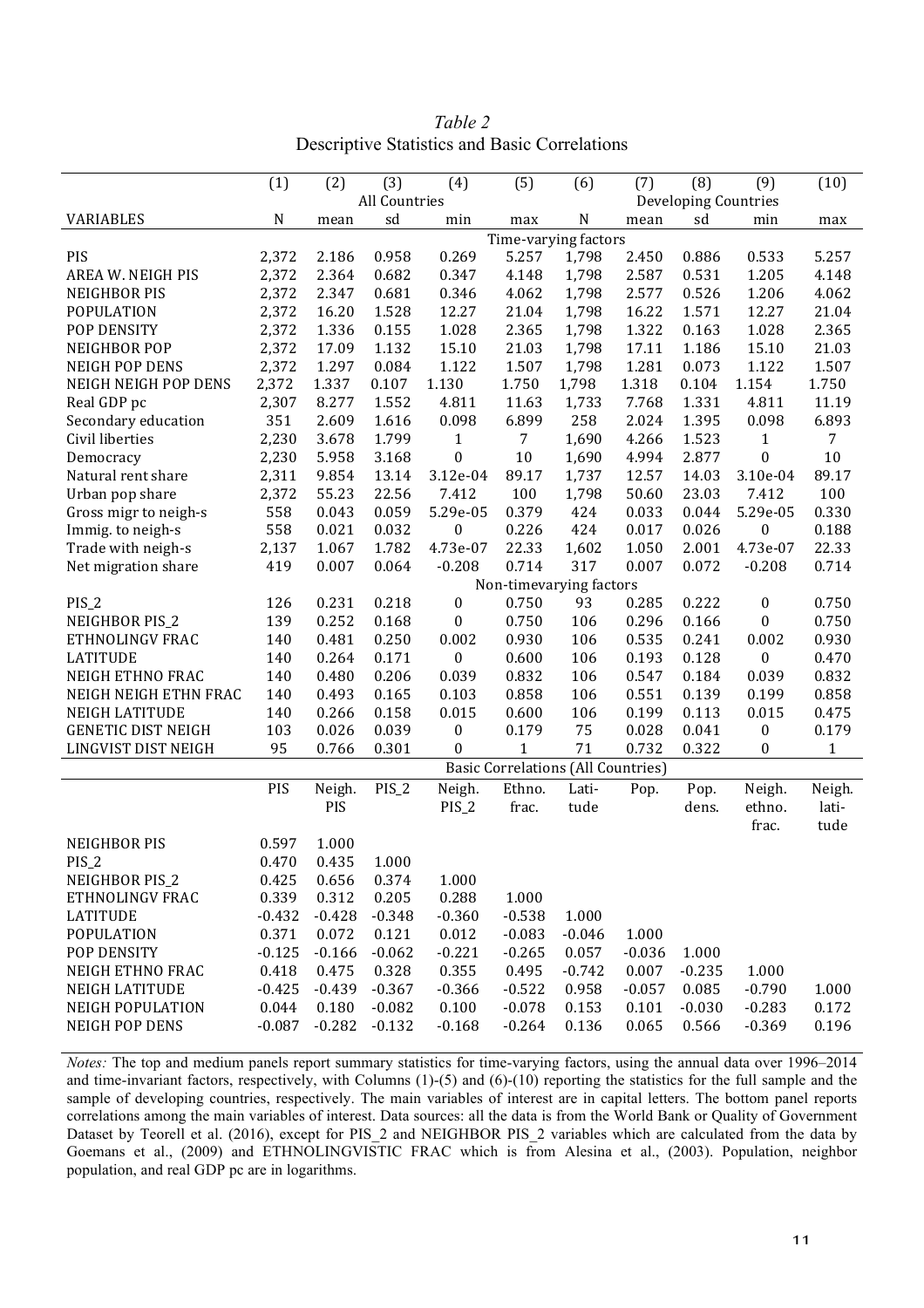The average neighbors' political instability is computed as a simple average over all the neighbors. <sup>3</sup> The data on the remaining variables is from the World Bank, except for ethnolinguistic fractionalization which is taken from Alesina et al., (2003). The descriptive statistics are reported in Table 2. For specification (1), we employ the averages of the variables which are not fixed over time using the time span 1996–2014.

The average neighbors' political instability, the main regressor of interest, is an endogenous variable, because a geographical neighbor's political instability and a given country's instability can influence each other and can be affected by common unobservable factors, such as regional economic shocks.

We use the fundamental characteristics of neighbors' neighbors to instrument for the neighbors' political instability. These instruments are inspired by the identification strategy used to study the peer effects in social networks and introduced by Bramoullé et al. (2009). A social network represents a set of nodes and links that describe the relationships among the nodes. A node may represent an individual and the nodes to which a given node is connected may represent this individual's friends. An individual may be influenced by his peers and may have a significant impact on his peers at the same time. This mutual causality complicates the evaluation of the peers' (friends') impact on a given individual. The idea behind the identification strategy proposed by Bramoullé et al. (2009) is to use the exogenous characteristics of the individual's friends' friends to instrument the variables that reflect the friends' impact on an individual. The instrument is valid if the friends' friends do not have direct links with a given individual, that is, are not his friends.

Model (1) allows the exclusion restrictions to be directly derived, as follows. A given country's political instability depends on its neighbors' political instability and its own and its neighbors' exogenous characteristics. A given country's neighbors' political instability depends on these neighbors' neighbors' political instability and these neighbors' own and their neighbors' exogenous characteristics. Thus, the neighbors' neighbors' exogenous characteristics (latitude, ethnolinguistic fractionalization, and population size and density) can serve as instruments for the neighbors' political instability, assuming they do not affect a given country's political instability through channels other than this country's neighbors'

<sup>3.</sup> We use a weighted average neighbors' political instability in a robustness check described in Subsection 3.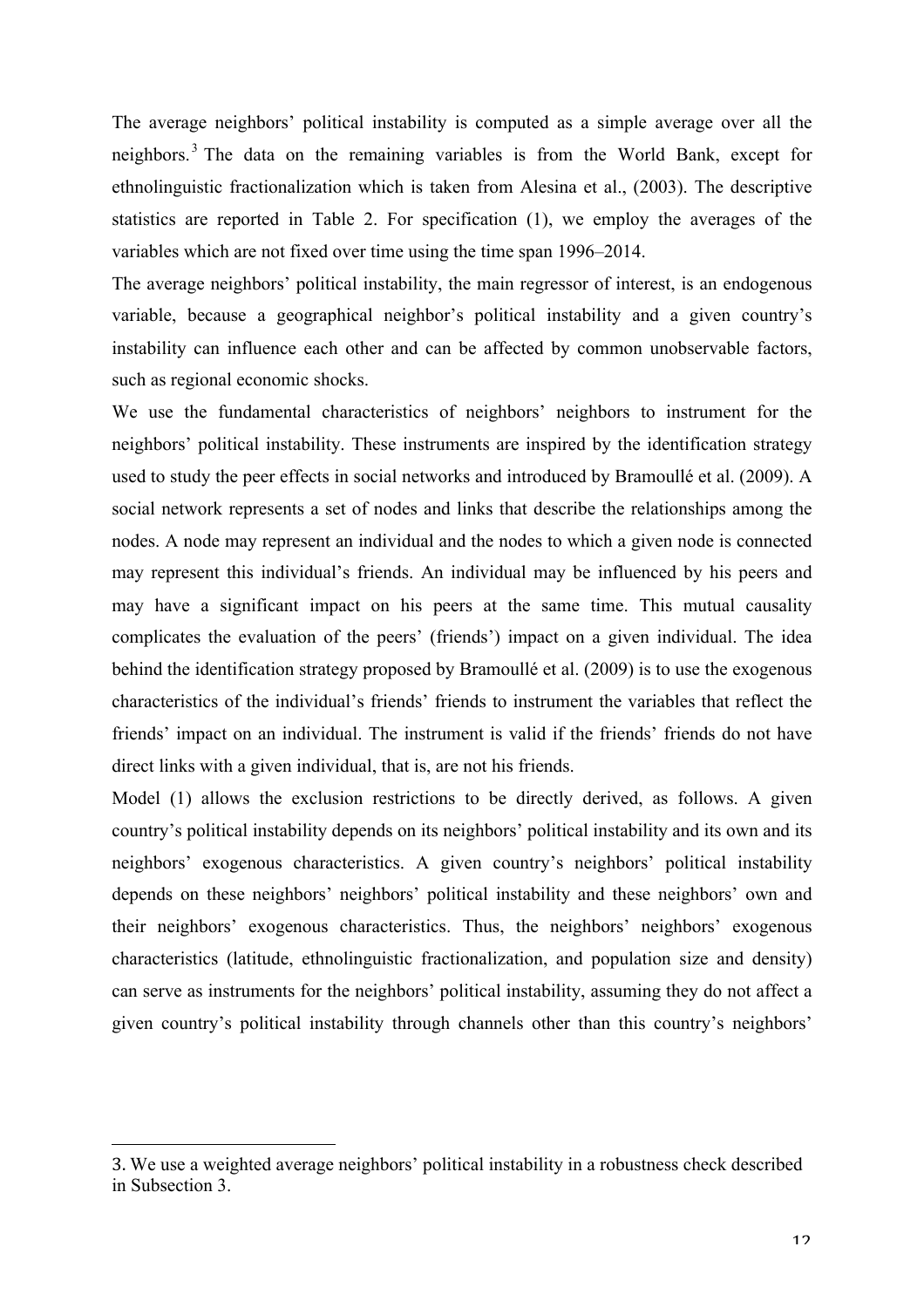political instability. For these instruments to be valid, in their computations we exclude the neighbors' neighbors which are also a given country's neighbors.<sup>4</sup>

We use the average neighbors' neighbors' population density and ethnolinguistic fractionalization of the most politically unstable neighbors' neighbor as the instruments in the cross-section specification. 5

Moreover, the social and economic conditions in a given country and those in its neighbors can be affected by unobservable common factors not accounted by the model. To account for the regional factors, we include dummies for regions in specification (1).

Finally, one may argue that there are many other determinants which can affect political instability and are not accounted for in model (1). The main objective of this study is to evaluate the neighborhood effect on political instability. If the instruments used for the main regressor of interest are valid and influence the dependent variable only through this regressor, the coefficient on the average neighbors' political instability should be unbiased. In the robustness checks section, we include a range of additional controls and discuss their relevance for the results.

The impact of the neighbors' political instability on a given country's instability can differ in the short and in the long run. In particular, political instability may be beneficial if it changes an inefficient status quo. We may expect an increase in the political instability of a given country following higher instability in adjoining neighbors in the short term as countries adjust to the new political order and, depending on the process that led to political instability, positive or negative effects in the longer-term.

<sup>4.</sup>  An example of how the neighbors' and the neighbors' neighbors' characteristics are computed is as follows. Consider Austria. Its border countries are Czech Republic, Germany, Hungary, Italy, Liechtenstein, Slovakia, Slovenia, and Switzerland. The neighbors' measures are computed as averages over all these countries. The neighbors of Austria's neighbor Slovakia are the following: Czech Republic, Austria, Hungary, Ukraine and Poland. In the computation of neighbors' neighbors' measures for Austria, Czech Republic and Hungary are excluded because they are contiguous with Austria and Austria is excluded because this is the country for which the measures are computed. Another neighbor of Austria, Switzerland, is surrounded by Austria, Liechtenstein, France, Italy and Germany. Only France is included in the computation of neighbors' neighbors' characteristics for Austria, because the remaining countries are not only neighbors of Switzerland, but also neighbors of Austria. Same selection procedure applies to other neighbors of Austria's neighbors. Thus, the neighbors' neighbors' characteristics are computed over all the geographical neighbors of geographical neighbors of the country of interest, excluding the country of interest and excluding the neighbors' neighbors which are also neighbors of the country of interest.

<sup>5.</sup>  The average neighbors' neighbors' ethnolinguistic fractionalization appears to be very weak instrument. For the same reason, we use the population density of the most politically unstable neighbors' neighbor as the instrument in the sample of developing countries.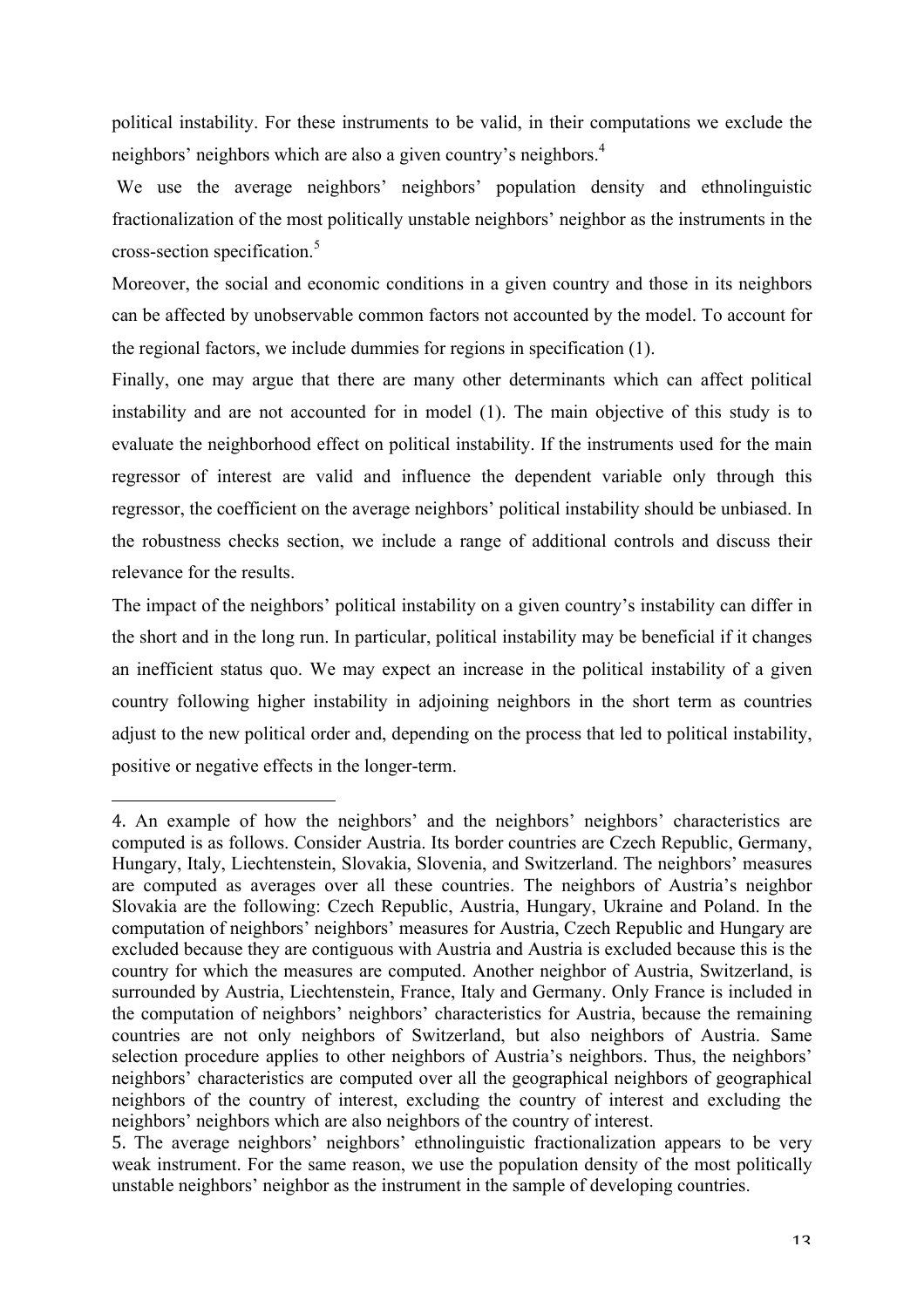We evaluate the contemporaneous (short-term) relationship between the neighbors' and a given country's political instability using the panel data to estimate the following model:

$$
PIS_{i,t} = \beta_0 + \beta_1 NPIS_{i,t} + \gamma X_{i,t} + \eta N X_{i,t} + \alpha_i + \mu_t + \varepsilon_{i,t},
$$
\n(2)

where  $PIS_{i,t}$  denotes country *i*'s measure of political instability in year *t*,  $NPIS_{i,t}$  denotes country *i*'s average neighbors' political instability in year *t*,  $X_{i,t}$  is a set of country-specific characteristics in year  $t$ ,  $N X_{i,t}$  is a set of the averages of country's neighbors' characteristics in year *t*,  $\alpha_i$  is a country's fixed effect,  $\mu_t$  is a year fixed effect, and  $\varepsilon_{i,t}$  is the error term. For the panel data, the characteristics included in the model are the logarithm of population size and population density, because these variables vary with time. We discuss the role of additional (endogenous) controls in Subsection 3.

Suitable instruments for the neighbors' political instability for the estimation of model (2) would be time-varying exogenous characteristics of neighbors' neighbors. We use the average neighbors' neighbors' population density in year *t* as one of the instruments. As the second instrument, in order to achieve sufficient variation in time and preserve exogeneity, we use the predicted values of the neighbors' political instability obtained from regressing it on the fundamental characteristics of neighbors' neighbors (such as ethnolinguistic fractionalization, population size, latitude, and area), using pooled data for all the neighbors of a given neighbor over years 1996–2014. In this way, we capture variation in the neighbors' political instability accounted for by the factors exogenous to a given country's political instability.

We estimate the models for the whole sample of countries and for developing countries separately, because the political instability problems tend to be more severe for the latter countries.<sup>6,7</sup> The estimation results are presented and discussed below.

### *2. Results*

We evaluate the long-term relation between a country and its neighbors' political instability, by estimating model (1) using OLS and IV approaches. Results reported in Table 3 suggest that the association between a given country and its neighbors' political instability is positive

<sup>6.</sup> To identify developing countries, we rely on the classification of countries by the United Nations.

<sup>7.</sup> We do not estimate the model for the sample restricted to developed countries because of the small sample size; many developed countries do not have contiguous neighbors and therefore cannot be included in the estimation.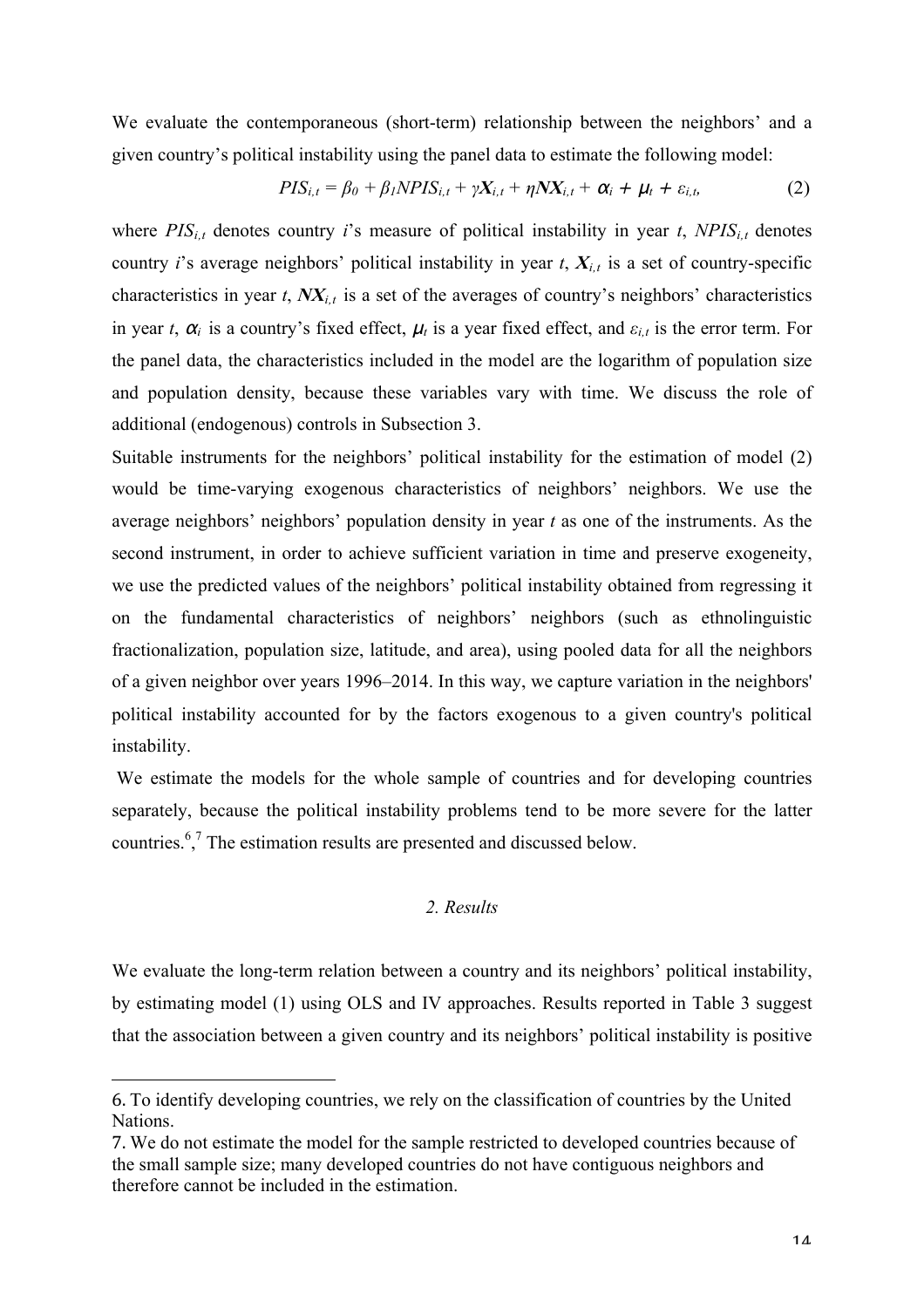and significant. After controlling for fundamental factors such as latitude, population size and density, and ethnolinguistic fractionalization, the OLS estimates (Columns (1) and (4) of Table 3) suggest that a unit increase in the average of neighbors' political instability is associated with a 0.37 unit increase in a given country's political instability. To understand the magnitude of this relation, consider a country with the level of political instability equal to the average over the whole sample and assume this country's neighbors' political instability is equal to the 25th percentile of the neighbors' political instability distribution. If its neighbors' political instability increases to the 75th percentile, the considered country's political instability will increase by 14%, other things equal.

Columns (2)-(3) and (5)-(6) of Table 3 report the IV estimation results for model (1). Both instruments for the average neighbors' political instability, the measure of neighbors' neighbors' ethnolinguistic fractionalization and the measure of neighbors' neighbors' population density, have significant coefficients in the first stage regressions. In the second stage, the coefficients of the average neighbors' political instability are positive and significant, suggesting that a unit increase in the average neighbors' political instability leads to around a half unit increase in the political instability of a given country (when the whole sample of countries is considered). The effect is more pronounced for the sample of developing countries. The tests associated with IV estimates are reported in the last three rows of Table 3. The null hypothesis of the weak identification test that the instruments are weak or irrelevant can be rejected for the whole sample, but not for the sample of developing countries.<sup>8</sup> Thus, the results for the developing countries should be interpreted with caution since the instruments for this sample are not very relevant. The Hansen test suggests that the validity of instruments cannot be rejected both for the whole sample and for the sample of developing countries. Finally, the endogeneity test of the null hypothesis that the endogenous regressor is exogenous reports high p-values, implying that we can proceed with the OLS estimates, as these are more efficient than the IV estimates.

Among the fundamental country characteristics, population size is the most robust determinant of political instability. The estimation results suggest that a one percent increase in population leads to a 0.0023 unit increase in political instability. A country's ethnolinguistic fractionalization and its neighbors' population density are other positive and significant determinants of political instability.

<sup>8.</sup> For estimations reported in Table 3, Stock and Yogo (2005) critical values for this test are 11.59 and 7.25 allowing for 15% and 25% of maximal bias of the IV estimator, respectively.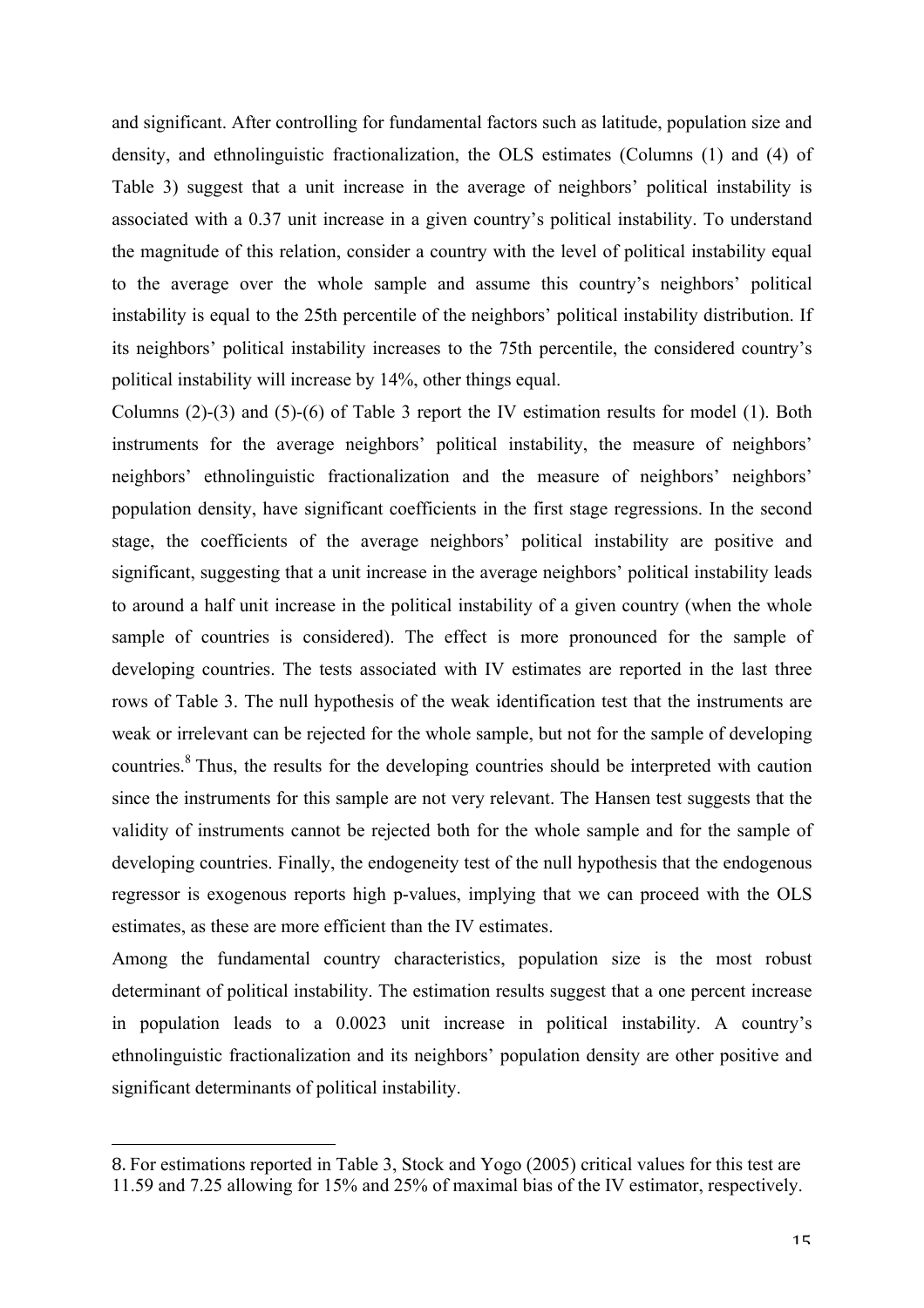| I United Histability and the ineighbor Effect, Cross-Section Estimates |                     | (2)                   | (3)                   | (4)                 | (5)                               | (6)                   |
|------------------------------------------------------------------------|---------------------|-----------------------|-----------------------|---------------------|-----------------------------------|-----------------------|
|                                                                        | (1)                 | All Countries         |                       |                     |                                   |                       |
|                                                                        | <b>OLS</b>          | IV                    | IV                    | <b>OLS</b>          | <b>Developing Countries</b><br>IV | IV                    |
|                                                                        |                     | 1 <sup>st</sup> stage | 2 <sup>nd</sup> stage |                     | 1 <sup>st</sup> stage             | 2 <sup>nd</sup> stage |
|                                                                        |                     |                       |                       |                     |                                   |                       |
| NEIGHBOR PIS                                                           | $0.374***$          |                       | $0.507*$              | $0.363***$          |                                   | $0.808**$             |
|                                                                        | (0.114)             |                       | (0.291)               | (0.140)             |                                   | (0.399)               |
| NEIGH NEIGH ETHNO FRAC                                                 |                     | $0.876***$            |                       |                     | $0.853***$                        |                       |
|                                                                        |                     | (0.225)               |                       |                     | (0.243)                           |                       |
| NEIGH NEIGH POP DENS                                                   |                     | $-1.524***$           |                       |                     | $-1.037*$                         |                       |
|                                                                        |                     | (0.470)               |                       |                     | (0.551)                           |                       |
| ETHNOLINGV FRAC                                                        | $0.679**$           | $0.603***$            | $0.612*$              | 0.311               | $0.633***$                        | 0.084                 |
|                                                                        | (0.296)             | (0.133)               | (0.330)               | (0.342)             | (0.159)                           | (0.405)               |
| <b>LATITUDE</b>                                                        | $-0.100$            | $-0.062$              | $-0.061$              | $-0.787$            | $-0.140$                          | $-0.595$              |
|                                                                        | (1.125)             | (0.646)               | (1.149)               | (1.234)             | (0.710)                           | (1.395)               |
| POPULATION                                                             | $0.235***$          | $0.051***$            | $0.229***$            | $0.260***$          | $0.052**$                         | $0.238***$            |
|                                                                        | (0.030)             | (0.019)               | (0.032)               | (0.033)             | (0.022)                           | (0.038)               |
| POPULATION DENSITY                                                     | $-0.139$            | $-0.121$              | $-0.142$              | $-0.160$            | $-0.169$                          | $-0.125$              |
| NEIGHBOR POP DENS                                                      | (0.409)<br>2.875*** | (0.280)<br>0.537      | (0.390)<br>2.838***   | (0.439)<br>$2.513*$ | (0.261)<br>1.879**                | (0.382)<br>1.636      |
|                                                                        | (1.064)             | (0.767)               | (1.027)               | (1.425)             | (0.882)                           | (1.488)               |
| NEIGHBOR ETHNO FRAC                                                    | 1.294**             | 2.109***              | 1.003                 | 1.479**             | 1.830***                          | 0.670                 |
|                                                                        | (0.649)             | (0.365)               | (0.832)               | (0.746)             | (0.351)                           | (0.897)               |
| NEIGHBOR LATITUDE                                                      | 0.995               | 0.102                 | 0.906                 | 0.795               | 0.644                             | 0.380                 |
|                                                                        | (1.503)             | (0.887)               | (1.535)               | (1.660)             | (0.942)                           | (1.869)               |
| <b>NEIGHBOR POPULATION</b>                                             | 0.106               | $0.273***$            | 0.072                 | $0.213***$          | $0.233***$                        | 0.106                 |
|                                                                        | (0.071)             | (0.037)               | (0.092)               | (0.080)             | (0.040)                           | (0.103)               |
| <b>CTRAM</b>                                                           | 0.174               | 0.106                 | 0.112                 | $0.663**$           | $0.585***$                        | 0.397                 |
|                                                                        | (0.398)             | (0.251)               | (0.420)               | (0.288)             | (0.215)                           | (0.328)               |
| <b>CTRASI</b>                                                          | 0.303               | $-0.077$              | 0.266                 | $0.766*$            | $0.454***$                        | 0.525                 |
|                                                                        | (0.393)             | (0.215)               | (0.405)               | (0.404)             | (0.162)                           | (0.475)               |
| <b>CTREUR</b>                                                          | $-0.652***$         | $-0.439**$            | $-0.594**$            |                     |                                   |                       |
|                                                                        | (0.236)             | (0.176)               | (0.253)               |                     |                                   |                       |
| <b>ESTASI</b>                                                          | $-0.466$            | 0.233                 | $-0.536$              | $-0.150$            | $0.650***$                        | $-0.419$              |
|                                                                        | (0.409)             | (0.243)               | (0.430)               | (0.384)             | (0.181)                           | (0.422)               |
| <b>ESTEUR</b>                                                          | $-0.235$            | $-0.070$              | $-0.246$              |                     |                                   |                       |
|                                                                        | (0.283)             | (0.164)               | (0.278)               |                     |                                   |                       |
| MIDEST                                                                 | 0.260               | $0.425**$             | 0.164                 | $0.852**$           | $0.870***$                        | 0.460                 |
| <b>NORAFR</b>                                                          | (0.331)<br>0.321    | (0.191)<br>0.098      | (0.363)<br>0.221      | (0.376)<br>$0.794*$ | (0.212)<br>$0.846***$             | (0.428)<br>0.258      |
|                                                                        | (0.440)             | (0.302)               | (0.478)               | (0.461)             | (0.268)                           | (0.647)               |
| <b>NORAM</b>                                                           | $-1.474***$         | $-1.717***$           | $-1.313**$            |                     |                                   |                       |
|                                                                        | (0.479)             | (0.432)               | (0.556)               |                     |                                   |                       |
| <b>NWEUR</b>                                                           | $-1.005***$         | $-0.670***$           | $-0.899***$           |                     |                                   |                       |
|                                                                        | (0.259)             | (0.150)               | (0.322)               |                     |                                   |                       |
| <b>SCANDI</b>                                                          | $-0.518$            | $-0.092$              | $-0.520$              |                     |                                   |                       |
|                                                                        | (0.362)             | (0.292)               | (0.365)               |                     |                                   |                       |
| <b>STHAFR</b>                                                          | 0.202               | $-0.770***$           | 0.217                 | $0.638*$            | $-0.043$                          | 0.514                 |
|                                                                        | (0.417)             | (0.275)               | (0.413)               | (0.343)             | (0.191)                           | (0.350)               |
| <b>STHAM</b>                                                           | 0.351               | $-0.758**$            | 0.368                 | $0.658**$           | 0.041                             | 0.524                 |
|                                                                        | (0.455)             | (0.299)               | (0.451)               | (0.289)             | (0.240)                           | (0.326)               |
| <b>STHASI</b>                                                          | $-0.216$            | $-0.509*$             | $-0.192$              |                     |                                   |                       |
|                                                                        | (0.460)             | (0.266)               | (0.455)               |                     |                                   |                       |
| Constant                                                               | $-9.059***$         | $-3.070*$             | $-8.455***$           | $-10.92***$         | $-5.263***$                       | $-8.002**$            |
| Observations                                                           | (1.989)             | (1.614)               | (2.088)               | (2.590)             | (1.721)                           | (3.111)               |
| R-squared                                                              | 140<br>0.635        | 140<br>0.727          | 140<br>0.632          | 106<br>0.490        | 106<br>0.489                      | 106<br>0.449          |
| Weak instr test stat                                                   |                     |                       | 11.62                 |                     |                                   | 6.950                 |
| Hansen test p-value                                                    |                     |                       | 0.361                 |                     |                                   | 0.264                 |
| Endogeneity test p-value                                               |                     |                       | 0.677                 |                     |                                   | 0.338                 |
|                                                                        |                     |                       |                       |                     |                                   |                       |

*Table 3* Political Instability and the Neighbor Effect, Cross-Section Estimates

*Notes:* Dependent variable: political instability. Estimates based on the cross-sectional data with time-varying factors averaged over 1996–2014. Columns (1) and (4) present OLS results for the whole sample and for developing countries, respectively. Columns (2) and (4) present the first stage and Columns (5) and (6) present the second stage IV results for the whole sample and for developing countries, respectively. Robust standard errors in parentheses. \*\*\*, \*\* and \* - denote significance at 1%, 5% and 10% significance level, respectively.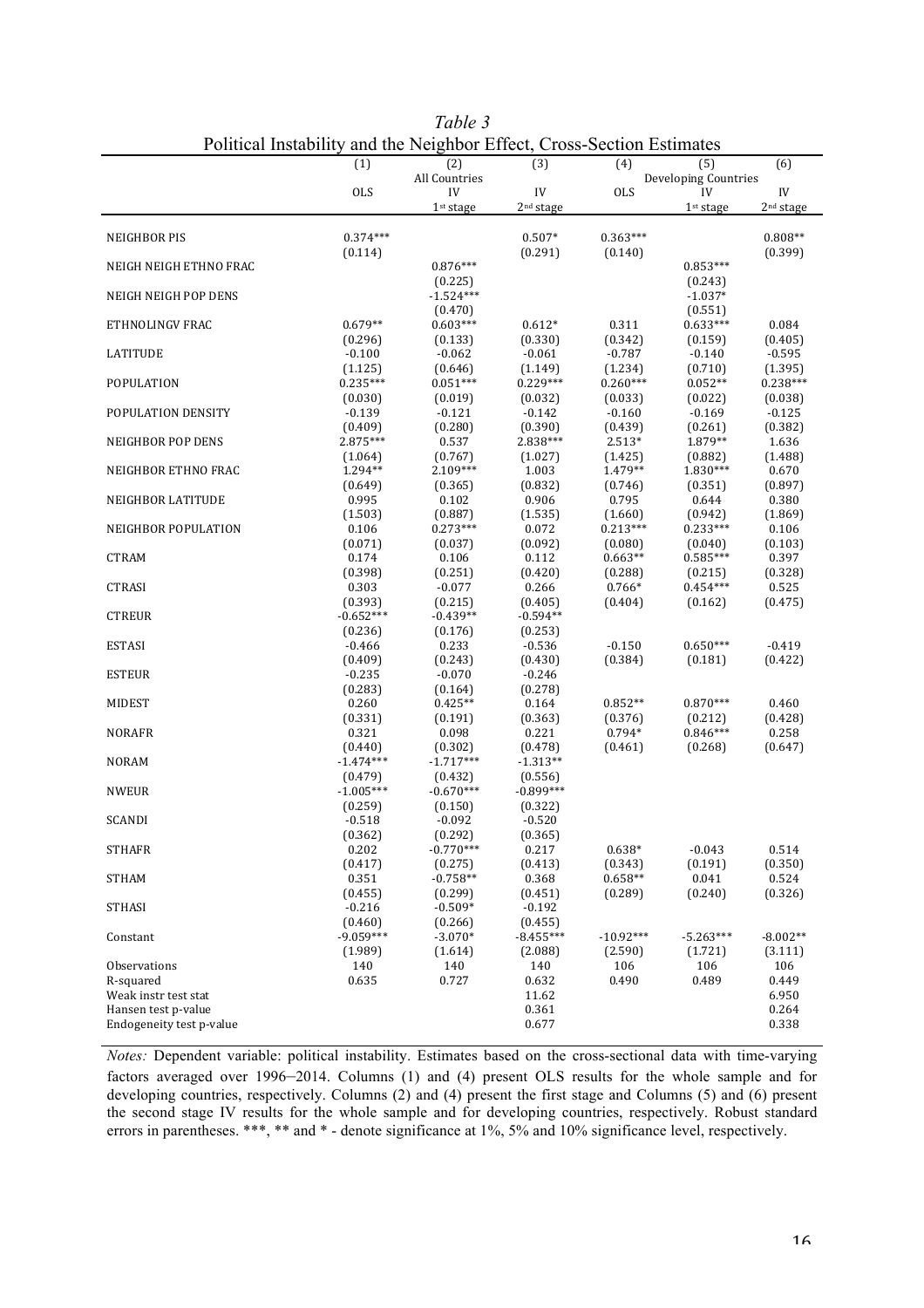The coefficients on the regional dummies indicate that countries located in North America and Central and Northwestern Europe are characterized by significantly lower political instability than Southern Europe, the reference region, while for the other regions, there is no clear pattern of difference with respect to the reference region.

Overall, the results reported in Table 3 suggest that higher political instability in a country's neighbors increases its long-term political instability.

Next, we analyze the relationship between our variables of interest by estimating model (2) using panel data between 1996–2014. Table 4 reports the OLS and IV estimation results controlling for year and country fixed effect. Columns (1) and (4) report the OLS results, for the whole sample and developing countries sample, respectively. The coefficient of the average neighbors' political instability remains positive and significant. The estimates suggest that a unit increase in the average neighbors' political instability in year *t* is associated with around a 0.23 unit increase in a given country's political instability in the same year *t*. In particular, if an average country's neighbors' political instability in year *t* changes from the 25th percentile to the 75th percentile of the neighbors' political instability distribution, this country's political instability will increase by around 9% in the same year. There is no significant difference between the values of this coefficient for the whole sample and the sample restricted to developing countries. The coefficient on population size is insignificant, suggesting that its impact on political instability in the short term is not as important as in the long run. Population density has insignificant coefficients, too.

Columns (2)-(3) and (5)-(6) of Table 4 report the results of the first and second stage IV with fixed effect estimation of model (2). The coefficient on the average neighbors' political instability is positive and significant, but larger in value than the OLS counterpart. In particular, according to the IV estimates, a unit increase in the average neighbors' political instability leads to a 0.7-0.9 unit increase in a given country's political instability. This may be due to the fact that the IV estimates capture only a local effect of the regressor, which is identified by the instruments used, or because the OLS estimates are biased downwards. The tests of the relevance and validity of the instruments are reported in the last three rows of Table 4. The weak instruments test results imply that we can reject the hypothesis that the instruments are weak and the Hansen test p-values indicate that the instruments can be considered valid. The endogeneity test suggests that the average neighbor's political instability is an exogenous variable, therefore OLS estimates are preferred to their IV counterparts.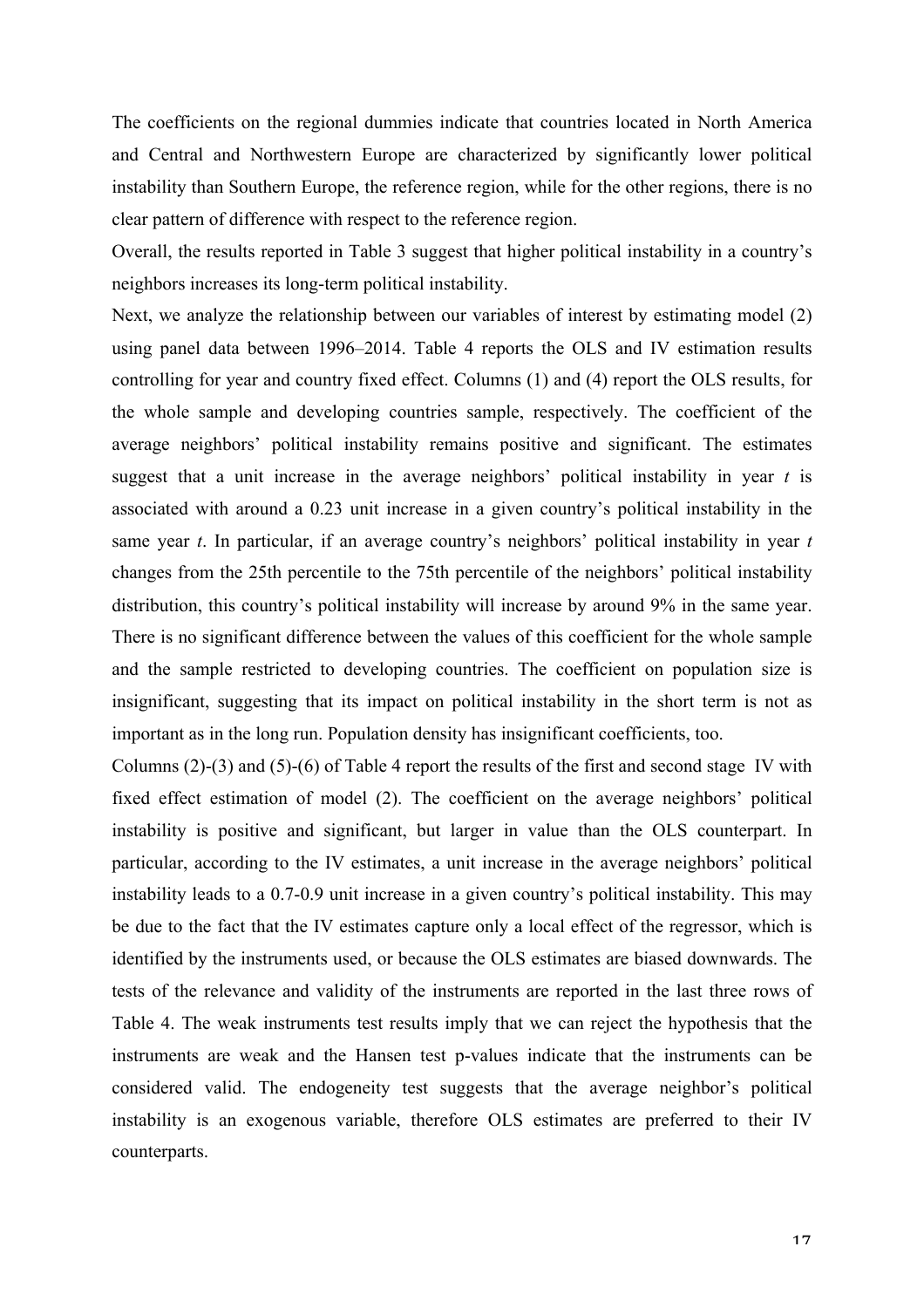|                          | (1)        | (2)           | (3)                   | (4)        | (5)                  | (6)                      |
|--------------------------|------------|---------------|-----------------------|------------|----------------------|--------------------------|
|                          |            | All Countries |                       |            | Developing Countries |                          |
|                          | <b>FE</b>  | <b>IV-FE</b>  | <b>IV-FE</b>          | <b>FE</b>  | <b>IV-FE</b>         | <b>IV-FE</b>             |
|                          |            | $1st$ stage   | 2 <sup>nd</sup> stage |            | $1st$ stage          | 2 <sup>nd</sup><br>stage |
|                          |            |               |                       |            |                      |                          |
| <b>NEIGHBOR PIS</b>      | $0.230***$ |               | $0.697**$             | $0.242***$ |                      | $0.944*$                 |
|                          | (0.070)    |               | (0.348)               | (0.083)    |                      | (0.515)                  |
| <b>POPULATION</b>        | 0.847      | 0.624         | 0.755                 | 0.974      | 0.820                | 0.633                    |
|                          | (1.367)    | (0.829)       | (1.294)               | (1.545)    | (0.938)              | (1.574)                  |
| <b>NEIGHBOR POP</b>      | $-0.097$   | $-0.207$      | 0.003                 | 0.119      | $-0.099$             | 0.228                    |
|                          | (0.257)    | (0.159)       | (0.254)               | (0.149)    | (0.182)              | (0.205)                  |
| POPULATION DENS          | $-14.05$   | $-5.913$      | $-13.91$              | $-15.02$   | $-7.523$             | $-13.33$                 |
|                          | (12.89)    | (8.440)       | (12.12)               | (13.97)    | (9.246)              | (13.76)                  |
| <b>NEIGHBOR POP DENS</b> | 5.931*     | 1.712         | 4.923                 | 2.031      | 1.065                | 1.355                    |
|                          | (3.089)    | (1.814)       | (3.738)               | (6.997)    | (4.753)              | (7.545)                  |
| NEIGH NEIGH POP DENS     |            | $2.078***$    |                       |            | 0.336                |                          |
|                          |            | (0.653)       |                       |            | (2.547)              |                          |
| NEIGH NEIGH PRED PIS     |            | $0.186***$    |                       |            | $0.198***$           |                          |
|                          |            | (0.055)       |                       |            | (0.062)              |                          |
| Constant                 | 0.662      |               |                       | 1.237      |                      |                          |
|                          | (3.437)    |               |                       | (3.673)    |                      |                          |
| <b>Observations</b>      | 2,372      | 2,372         | 2,372                 | 1,798      | 1,798                | 1,798                    |
| R-squared                | 0.034      | 0.061         | $-0.054$              | 0.032      | 0.053                | $-0.153$                 |
| Number of countries      | 140        | 140           | 140                   | 106        | 106                  | 106                      |
| Weak instr test stat     |            |               | 23.67                 |            |                      | 16.43                    |
|                          |            |               | 0.739                 |            |                      | 0.954                    |
| Hansen test p-value      |            |               | 0.229                 |            |                      | 0.251                    |
| Endogeneity test p-value |            |               |                       |            |                      |                          |

*Table 4* Political Instability and the Neighbor Effect, Panel Estimates

*Notes:* Dependent variable: political instability. Estimates based on annual data for 1996–2014. Year dummies included in all regressions. Columns (1) and (3) present OLS controlling for country fixed effect results for the whole sample and for developing countries, respectively. Columns (2) and (4) present the first stage and Columns (5) and (6) present the second stage IV controlling for country fixed effect results for the whole sample and for developing countries, respectively. Robust standard errors in parentheses; errors clustered at country level. \*\*\*, \*\* and \* - denote significance at 1%, 5% and 10% significance level, respectively.

The estimation results so far suggest that political instability of geographical neighbors positively influences a country's political instability. Comparison of the results obtained from the estimations of Model (1) and Model (2) indicate that there is no significant difference between the impact of neighbors' political instability on a given country's instability in the long or in the short term.

Next, we provide three robustness checks for these results: first, using the weights based on the area of neighbors to compute the weighted average of neighbors' political instability; second, using a measure of political turnover, as explained below; and third, including a number of additional controls considered in the literature on political instability. After that, we briefly speculate on potential channels that might mediate the diffusion of the neighbors' political instability into a given country.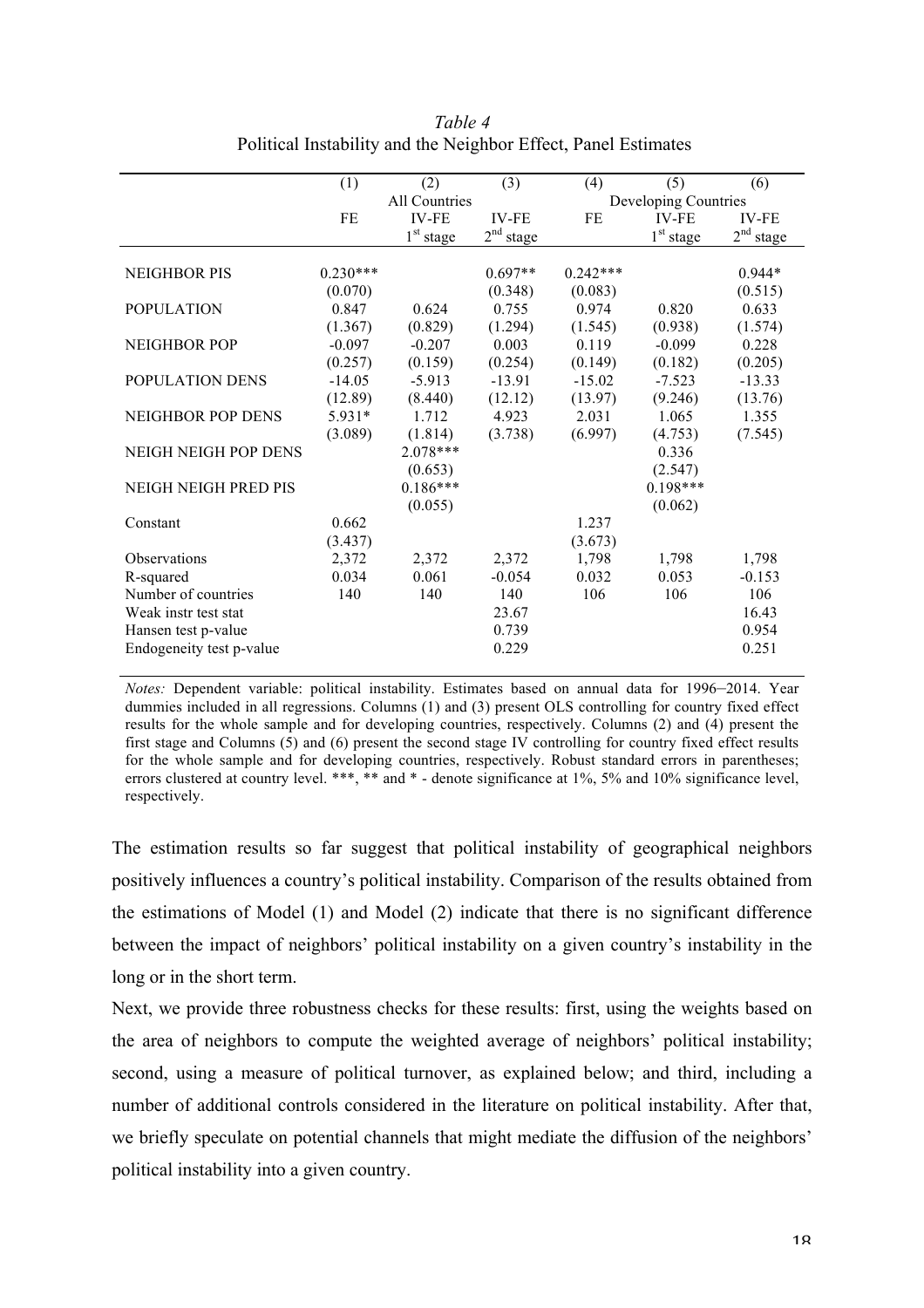#### *3. Robustness Checks*

A large geographical neighbor can have more influence on a given country compared with smaller neighbors with the same characteristics. To explore this possibility and as a robustness check, we re-estimate models (1) and (2) using the weighted average of neighbors' political instability with the weights being each neighbor's area relative to the total neighbors' area. Table 5 reports the results of the OLS estimates of model (1) in Columns (1) and (5), the IV estimates of model (1) in Columns (2) and (6), the fixed effect estimates of model (2) in Columns (3) and (7), and the IV-fixed effect estimates of model (2) in Columns (4) and (8), for the whole sample and for developing countries, respectively.

The results are very similar in magnitude to the results obtained with the unweighted average neighbors' political instability. This is not surprising as the correlation between the weighted and unweighted averages of neighbors' political instability is above 0.90.

Second, we use an alternative measure of political instability to check whether our results are not driven by the particular measure used in the main regressions. For this purpose, we use the Archidos dataset (Goemans et al., 2009) which contains information about effective political leaders and their entry and exit for a broad set of countries and a long time span and which has been used by a number of studies to compute various measures of political turnover (see, for example, Besley et al., 2011; Treisman, 2015; Rotunno, 2016). We compute the frequency of irregular changes of the effective political leader of a country (defined as the ratio of the number of irregular changes to the total number of (regular and irregular) changes of effective political leader and use it as a proxy for political turnover associated with political instability.

The changes of political leader are defined as irregular when the leader was removed in contravention of explicit rules and established conventions (Goemans et al., 2009). The changes of official leader are considered regular if they were done according to the prevailing rules, provisions, conventions and norms of the country or because of natural death or retirement due to poor health. Given these definitions, we expect more politically stable countries to have lower levels of the political turnover measure.

The constructed measure of political turnover is available only in cross section and is zero for some countries. The IV approach to estimate model (1) is used to mitigate the problem of measurement error in this case.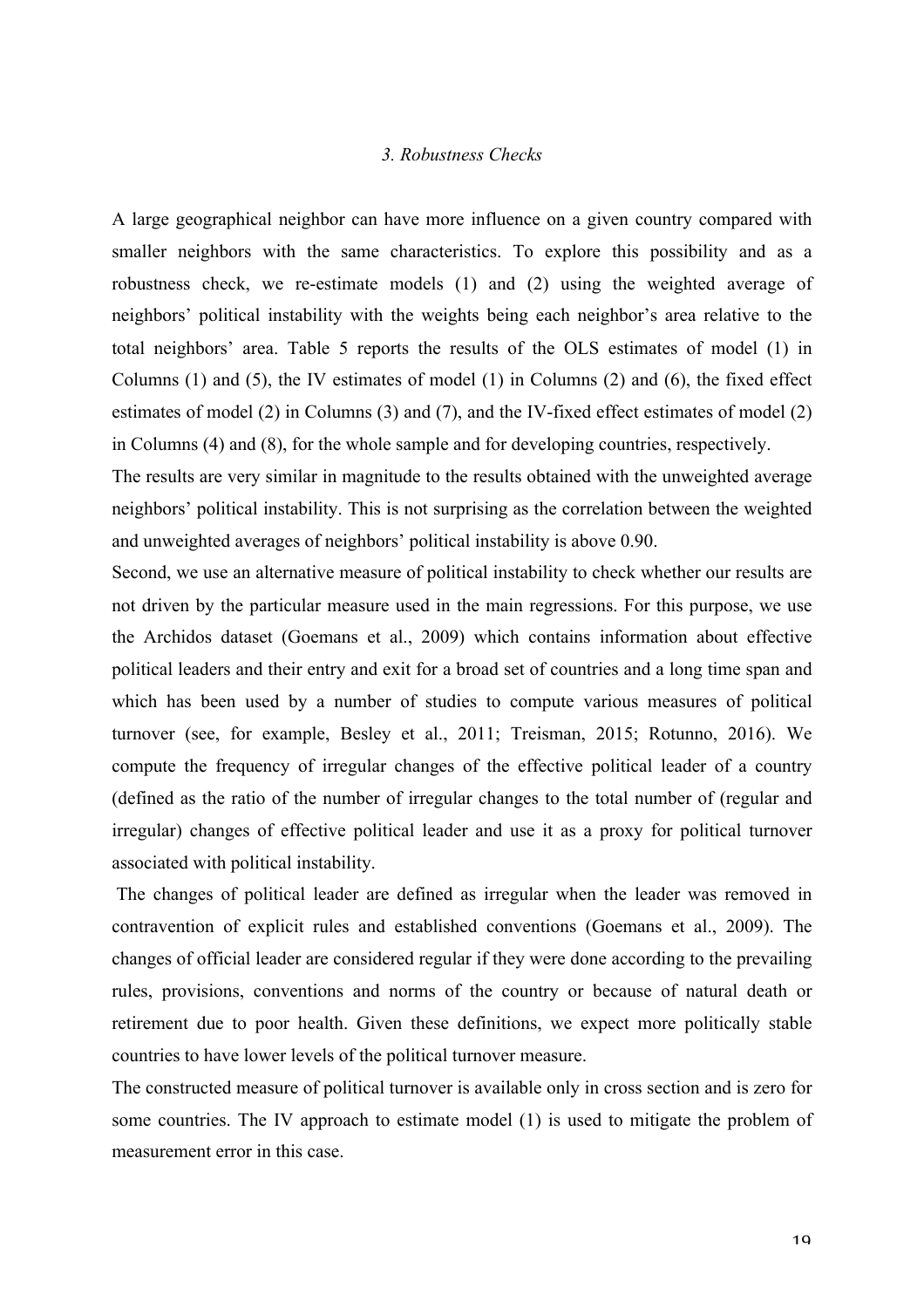|                          | (1)        | (2)           | (3)        | (4)          | (5)        | (6)<br>Developing Countries | (7)        | (8)          |
|--------------------------|------------|---------------|------------|--------------|------------|-----------------------------|------------|--------------|
|                          |            | All Countries |            |              |            |                             |            |              |
|                          | <b>OLS</b> | IV            | FE         | <b>IV-FE</b> | <b>OLS</b> | IV                          | FE         | <b>IV-FE</b> |
|                          |            |               |            |              |            |                             |            |              |
| <b>AREA W NEIGH PIS</b>  | $0.339***$ | $0.472*$      | $0.213***$ | $0.727**$    | $0.332**$  | $0.775**$                   | $0.225***$ | $0.908*$     |
|                          | (0.111)    | (0.277)       | (0.068)    | (0.370)      | (0.137)    | (0.387)                     | (0.080)    | (0.492)      |
| <b>POPULATION</b>        | $0.236***$ | $0.230***$    | 0.890      | 0.670        | $0.261***$ | $0.239***$                  | 1.111      | 0.646        |
|                          | (0.030)    | (0.032)       | (1.388)    | (1.329)      | (0.034)    | (0.037)                     | (1.612)    | (1.602)      |
| POP DENSITY              | $-0.121$   | $-0.118$      | $-14.47$   | $-13.49$     | $-0.143$   | $-0.082$                    | $-16.34$   | $-13.59$     |
|                          | (0.419)    | (0.399)       | (13.04)    | (12.31)      | (0.448)    | (0.394)                     | (14.49)    | (13.95)      |
| <b>NEIGH POP DENS</b>    | $2.920***$ | 2.896***      | $6.438**$  | 4.679        | 2.569*     | 1.690                       | 3.382      | 1.263        |
|                          | (1.091)    | (1.064)       | (3.218)    | (3.799)      | (1.448)    | (1.532)                     | (7.109)    | (7.844)      |
| <b>NEIGHBOR POP</b>      | 0.116      | 0.082         | $-0.085$   | 0.013        | $0.223***$ | 0.118                       | 0.161      | 0.234        |
|                          | (0.072)    | (0.091)       | (0.243)    | (0.258)      | (0.080)    | (0.100)                     | (0.166)    | (0.209)      |
| ETHNOLINGV FRAC          | $0.694**$  | $0.626*$      |            |              | 0.325      | 0.096                       |            |              |
|                          | (0.296)    | (0.328)       |            |              | (0.342)    | (0.405)                     |            |              |
| <b>LATITUDE</b>          | $-0.086$   | $-0.038$      |            |              | $-0.784$   | $-0.572$                    |            |              |
|                          | (1.124)    | (1.149)       |            |              | (1.232)    | (1.397)                     |            |              |
| NEIGH ETHNO FRAC         | $1.350**$  | 1.052         |            |              | $1.522**$  | 0.701                       |            |              |
|                          | (0.648)    | (0.820)       |            |              | (0.745)    | (0.895)                     |            |              |
| <b>NEIGH LATITUDE</b>    | 0.998      | 0.901         |            |              | 0.824      | 0.411                       |            |              |
|                          | (1.507)    | (1.540)       |            |              | (1.659)    | (1.865)                     |            |              |
| <b>REGION DUMMIES</b>    | <b>YES</b> | <b>YES</b>    |            |              | <b>YES</b> | <b>YES</b>                  |            |              |
| <b>YEAR DUMMIES</b>      |            |               | <b>YES</b> | <b>YES</b>   |            |                             | <b>YES</b> | <b>YES</b>   |
| Observations             | 140        | 140           | 2,372      | 2,372        | 106        | 106                         | 1,798      | 1,798        |
| R-squared                | 0.631      | 0.628         | 0.033      | $-0.075$     | 0.487      | 0.445                       | 0.033      | $-0.148$     |
| Number of countries      |            |               | 140        | 140          |            |                             | 106        | 106          |
| Weak instr test stat     |            | 12.70         |            | 24.62        |            | 7.336                       |            | 17.19        |
| Hansen test p-value      |            | 0.353         |            | 0.740        |            | 0.261                       |            | 0.947        |
| Endogeneity test p-value |            | 0.650         |            | 0.224        |            | 0.324                       |            | 0.249        |
|                          |            |               |            |              |            |                             |            |              |

*Table 5* Robustness Check: The Neighbor Effect with Political Instability Weighted by Area

*Notes*: Dependent variable: area-weighted political instability. Columns (1) and (5) present the OLS estimates and Columns (2) and (6) present the corresponding IV estimates, based on the cross-section data with time-varying factors averaged over 1996–2014, for the whole sample and for developing countries, respectively. Columns (3) and (7) present the OLS with country fixed effects estimates and Columns (4) and (8) present the corresponding IV with country fixed effects estimates, based on annual panel data over 1996–2014, for the whole sample and for developing countries, respectively. Robust standard errors in parentheses; errors clustered at country level for panel estimates. \*\*\*, \*\* and \* - denote significance at 1%, 5% and 10% significance level, respectively.

The correlation between the political instability measure considered in the main regressions and the political turnover measure considered for robustness is 0.47. Given that the underlying data sources and the nature of this alternative measure of political instability are quite different from the measure used in the main regressions, it is a good candidate for a robustness check.

Table 6 reports the results of the estimations with the constructed measure of political turnover as the dependent variable and the average of neighbors' constructed measure of political turnover as the main explanatory variable. Columns (1) and (4) present the OLS estimation results, for the whole sample and for developing countries, respectively. The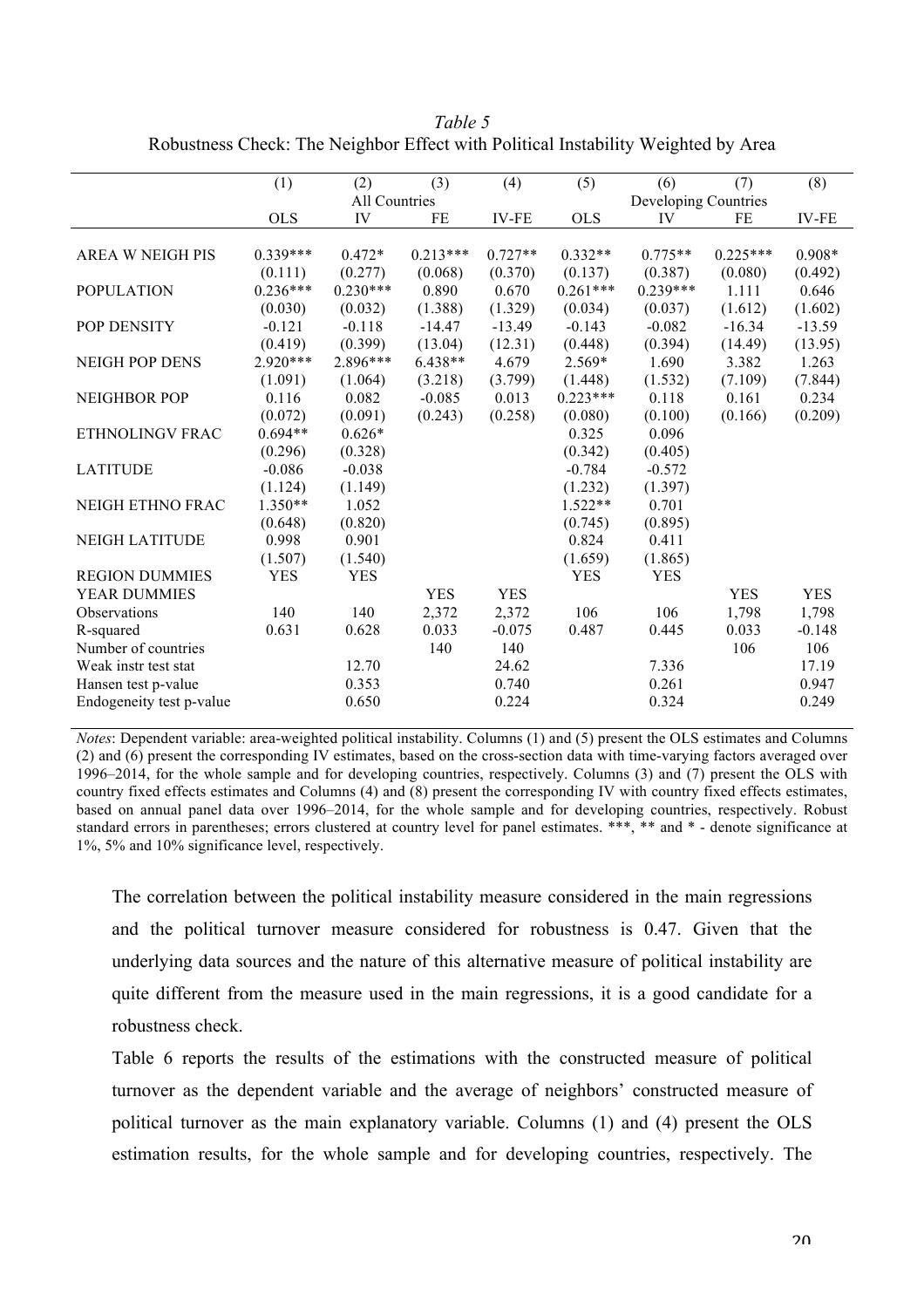neighbors' political turnover has a positive and significant coefficient in all the regressions. The partial correlation between a country's and its neighbors' political turnover is around 0.27 (both in the whole sample and in the sample restricted to developing countries).

|                          | (1)        | (2)           | (3)                      | (4)        | (5)                   | (6)                   |
|--------------------------|------------|---------------|--------------------------|------------|-----------------------|-----------------------|
|                          |            | All Countries |                          |            | Developing Countries  |                       |
|                          | <b>OLS</b> | IV            | IV                       | <b>OLS</b> | IV                    | IV                    |
|                          |            | $1st$ stage   | 2 <sup>nd</sup><br>stage |            | 1 <sup>st</sup> stage | $2^{\text{st}}$ stage |
|                          |            |               |                          |            |                       |                       |
| <b>NEIGHBOR PIS 2</b>    | $0.268*$   |               | $0.565**$                | $0.268(*)$ |                       | $0.559**$             |
|                          | (0.155)    |               | (0.233)                  | (0.166)    |                       | (0.258)               |
| NEIGH NEIGH ETHNO FRAC   |            | $0.483***$    |                          |            | $0.547***$            |                       |
|                          |            | (0.072)       |                          |            | (0.081)               |                       |
| NEIGH NEIGH POP DENS     |            | $-0.304$      |                          |            | $-0.215$              |                       |
|                          |            | (0.215)       |                          |            | (0.286)               |                       |
| <b>POPULATION</b>        | $0.021*$   | 0.002         | $0.022*$                 | 0.022      | $-0.002$              | 0.023                 |
|                          | (0.012)    | (0.008)       | (0.013)                  | (0.015)    | (0.010)               | (0.016)               |
| POP DENSITY              | 0.079      | $-0.200**$    | 0.139                    | 0.060      | $-0.173*$             | 0.115                 |
|                          | (0.144)    | (0.090)       | (0.141)                  | (0.153)    | (0.104)               | (0.149)               |
| <b>LATITUDE</b>          | $-0.133$   | $-0.266$      | $-0.061$                 | $-0.201$   | $-0.228$              | $-0.097$              |
|                          | (0.379)    | (0.285)       | (0.402)                  | (0.447)    | (0.338)               | (0.491)               |
| ETHNOLINGVISTIC FRAC     | $-0.052$   | $0.100*$      | $-0.072$                 | $-0.028$   | $0.153**$             | $-0.052$              |
|                          | (0.097)    | (0.056)       | (0.103)                  | (0.127)    | (0.076)               | (0.133)               |
| <b>NEIGH POPULATION</b>  | 0.003      | $0.034**$     | $-0.009$                 | $-0.007$   | 0.025                 | $-0.019$              |
|                          | (0.025)    | (0.016)       | (0.027)                  | (0.031)    | (0.020)               | (0.034)               |
| NEIGH POP DENS           | $-0.142$   | $0.505**$     | $-0.301$                 | 0.169      | $0.664**$             | $-0.028$              |
|                          | (0.437)    | (0.244)       | (0.442)                  | (0.528)    | (0.296)               | (0.522)               |
| <b>NEIGH LATITUDE</b>    | $-0.509$   | 0.191         | $-0.503$                 | $-0.434$   | 0.368                 | $-0.486$              |
|                          | (0.505)    | (0.320)       | (0.540)                  | (0.582)    | (0.376)               | (0.622)               |
| NEIGH ETHNO FRAC         | $-0.200$   | $0.303**$     | $-0.251$                 | $-0.347$   | $0.391***$            | $-0.411$              |
|                          | (0.198)    | (0.125)       | (0.211)                  | (0.247)    | (0.146)               | (0.265)               |
| Constant                 | 0.129      | $-0.700$      | 0.408                    | $-0.186$   | $-1.121*$             | 0.173                 |
|                          | (0.983)    | (0.547)       | (0.989)                  | (1.124)    | (0.633)               | (1.127)               |
| <b>Observations</b>      | 125        | 125           | 125                      | 93         | 93                    | 93                    |
| R-squared                | 0.295      | 0.557         | 0.264                    | 0.157      | 0.447                 | 0.122                 |
| Weak instr test stat     |            |               | 19.00                    |            |                       | 15.59                 |
| Hansen test p-value      |            |               | 0.344                    |            |                       | 0.505                 |
| Endogeneity test p-value |            |               | 0.153                    |            |                       | 0.205                 |
|                          |            |               |                          |            |                       |                       |

*Table 6* Robustness Check: Political Turnover and the Neighbor Effect

*Notes*: Dependent variable: political turnover. Estimates based on the cross-sectional data with time-varying factors averaged over 1996–2014. Regional dummies included in all regressions. Columns (1) and (3) present OLS results for the whole sample and for developing countries, respectively. Columns (2) and (4) present the first stage and Columns (3) and (6) present the second stage IV results for the whole sample and for developing countries, respectively. Robust standard errors in parentheses. \*\*\*, \*\*, \*, and (\*) - denote significance at 1%, 5%, 10%, and 11% significance level, respectively.

The IV estimates are reported in Columns (3) and (6) of Table 6. The instruments for the average neighbors' political turnover are the same as those used in the main regressions. The IV-estimated coefficients of the average neighbors' political turnover are positive and significant and imply that one unit increase in the average neighbors' political turnover leads to approximately 0.56 unit increase in a given country's political turnover.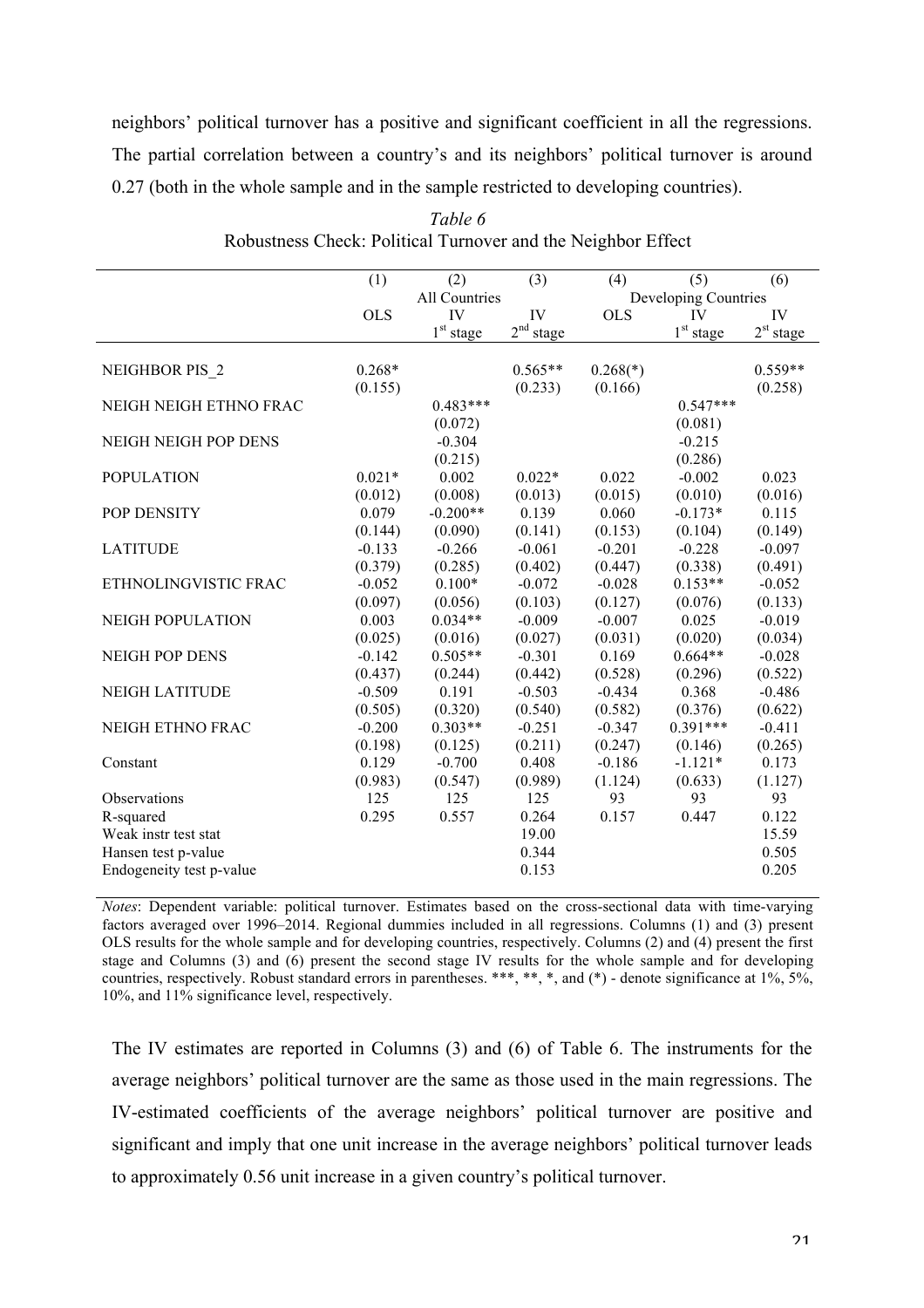The tests of the relevance and validity of the instruments, reported in the last three rows of Table 6, suggest that the identification is valid. The null hypothesis that the average neighbors' political turnover is exogenous cannot be rejected (the corresponding p-values are reported in the last row of Table 6), so we can focus on the interpretation of the OLS estimates.

Finally, we estimate models (1) and (2) with additional controls, as suggested by related studies (and briefly reviewed in Section II). In particular, we add a proxy for human capital (based on Barro and Lee, 2013 measure of the average years of secondary education) and the lagged real GDP per capita as proxies for the level of economic development.<sup>9,10</sup> We include the measure of democracy from Freedom House and the measure of civil liberties as proxies for the level of political freedom and, potentially, the level of development. We also include the output share of rent from natural resources, to control for the possibility of the "natural resource curse" where the natural resource wealth creates stagnation and conflict, rather than economic growth and development (see Dutt and Mitra, 2008). Finally, we control for urban population share, to account for the possibility that a more urbanized society can be readily mobilized against the government (see Gebremedhin and Mavisakalyan, 2013). The data on real GDP per capita, natural resources rent, and urban population share is taken from the World Bank; the remaining additional controls are from the Quality of Government Dataset by Teorell et al. (2016). For panel data estimates, we also consider a dynamic version of model (2) with the lag of the dependent variable included as a regressor. The results of the cross-section and panel data estimations are presented in Table 7.

Columns (1) and (6) of Table 7 present OLS estimates, for the whole sample and for the sample of developing countries, respectively, based on the cross-section data with all timevarying data averaged over 1996–2014. Columns (2) and (7) present the corresponding IV estimates.

The panel data OLS controlling for fixed effect estimates are presented in Columns (3) and (8) of Table 7, for the whole sample and the sample of developing countries, respectively; the corresponding IV estimates are reported in in Columns (4) and (9) of Table 7. Finally, Columns (5) and (10) of Table 7 report the IV with fixed effect estimates of model (2) augmented with additional controls but without the lag of the dependent variable included as

<sup>9.</sup> We do not include the human capital measure in panel estimates due to limited annual data availability.

<sup>10.</sup> In order to reduce the reverse causality problem, we consider the average real GDP per capita over the two decades preceding the period of analysis, that is, 1975–1995, for the cross-section estimations and the five-year lag of real GDP per capita for panel estimations.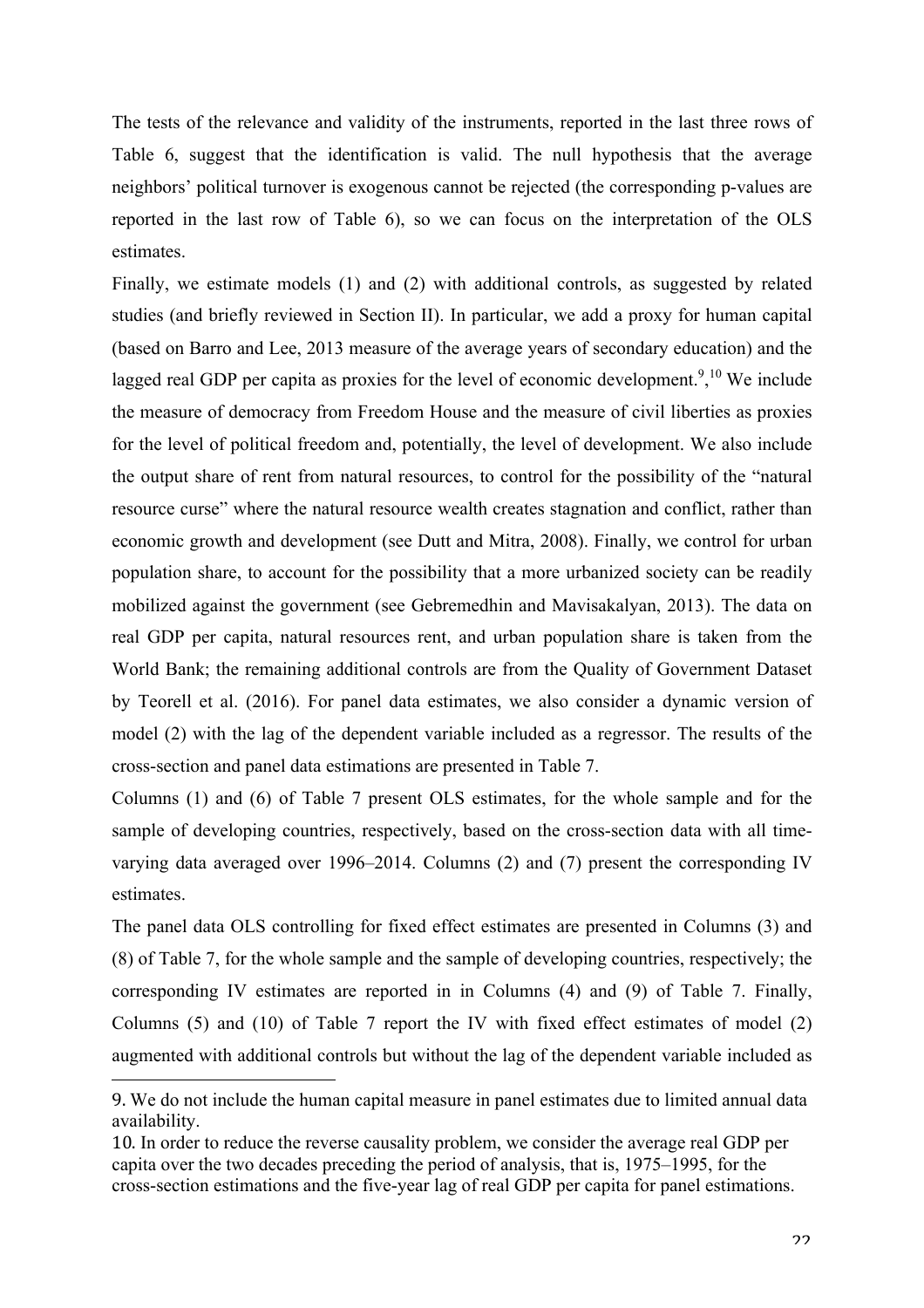a regressor, to evaluate the role of additional controls in the contemporaneous relationship between the variables of interest, as described in model (2).

| All Countries<br>Developing Countries<br><b>OLS</b><br>IV<br>FE<br><b>OLS</b><br>FE<br><b>IV-FE</b><br><b>IV-FE</b><br><b>IV-FE</b><br>IV<br><b>IV-FE</b><br>$0.395**$<br>$0.896**$<br>$0.233*$<br>$0.531(*)$<br>$0.074**$<br>$0.715*$<br>$0.359**$<br>$0.063*$<br>$0.566***$<br>$0.949***$<br><b>NEIGHBOR PIS</b><br>(0.131)<br>(0.334)<br>(0.032)<br>(0.406)<br>(0.163)<br>(0.455)<br>(0.036)<br>(0.322)<br>(0.192)<br>(0.170)<br>$0.714***$<br>$0.676***$<br>$0.719***$<br>$0.641***$<br>Lag PIS<br>(0.031)<br>(0.033)<br>(0.051)<br>(0.043)<br>$0.145***$<br>$0.154***$<br>0.088<br>$-0.020$<br>0.985<br>$0.137***$<br>$0.111**$<br>0.690<br>0.424<br><b>POPULATION</b><br>1.401<br>(0.991)<br>(0.025)<br>(0.029)<br>(0.641)<br>(0.791)<br>(1.616)<br>(0.032)<br>(0.046)<br>(0.663)<br>(1.880)<br>0.282<br>$-1.297$<br>0.315<br>0.471<br>$-7.882$<br>$-6.175$<br>POP DENSITY<br>0.355<br>$-2.134$<br>$-10.90$<br>$-15.62$<br>(0.351)<br>(0.339)<br>(6.035)<br>(7.629)<br>(15.06)<br>(0.378)<br>(0.387)<br>(6.402)<br>(9.845)<br>(17.96)<br>$0.094*$<br>$0.437***$<br>$0.438***$<br><b>NEIGH</b><br>0.025<br>$0.342***$<br>$0.376***$<br>0.249<br>0.114<br>$-0.007$<br>0.350<br><b>POPULATION</b><br>(0.093)<br>(0.225)<br>(0.115)<br>(0.273)<br>(0.057)<br>(0.115)<br>(0.130)<br>(0.070)<br>(0.124)<br>(0.155)<br>NEIGH POP DENS<br>1.235<br>1.803<br>4.396<br>0.405<br>$-8.915$<br>1.019<br>0.858<br>$6.690*$<br>$-0.310$<br>$-9.671$<br>(1.120)<br>(1.130)<br>(3.545)<br>(4.690)<br>(8.394)<br>(1.453)<br>(1.354)<br>(3.967)<br>(5.325)<br>(9.155)<br>$0.828***$<br>$0.808***$<br>$0.049**$<br>$0.059**$<br>$0.101**$<br>$0.847***$<br>$0.841***$<br>$0.077***$<br>$0.121**$<br>$0.061**$<br>Civil Liberties<br>(0.102)<br>(0.099)<br>(0.023)<br>(0.025)<br>(0.043)<br>(0.109)<br>(0.117)<br>(0.025)<br>(0.029)<br>(0.050)<br>$0.342***$<br>$0.326***$<br>$0.354***$<br>$0.345***$<br>$-0.011$<br>$-0.032$<br>$-0.060$<br>$-0.002$<br>$-0.036$<br>$-0.065$<br>Democracy<br>(0.064)<br>(0.022)<br>(0.024)<br>(0.047)<br>(0.021)<br>(0.024)<br>(0.061)<br>(0.064)<br>(0.066)<br>(0.045)<br>$0.007**$<br>0.004<br>$0.008**$<br><b>Natural Rent</b><br>0.008<br>0.008<br>0.003<br>0.003<br>0.007<br>0.006<br>0.003<br>(0.007)<br>(0.007)<br>(0.002)<br>(0.002)<br>(0.003)<br>(0.007)<br>(0.008)<br>(0.002)<br>(0.002)<br>(0.003)<br>$-0.014***$<br>$-0.010**$<br>$-0.012***$<br>$-0.014*$<br>$-0.012$<br>0.006<br>$-0.011**$<br>$-0.015$<br>$-0.011$<br>0.007<br>Urban Pop<br>(0.009)<br>(0.020)<br>(0.004)<br>(0.004)<br>(0.008)<br>(0.016)<br>(0.005)<br>(0.005)<br>(0.009)<br>(0.011)<br>$0.180***$<br>$0.150**$<br>0.079<br>$0.222***$<br>$0.177*$<br>0.004<br>0.018<br>0.094<br>$-0.005$<br>0.183<br>Lag Real GDP pc<br>(0.082)<br>(0.099)<br>(0.115)<br>(0.075)<br>(0.100)<br>(0.168)<br>(0.063)<br>(0.076)<br>(0.142)<br>(0.094)<br>$0.430*$<br>0.374<br>0.185<br>ETHNOLINGV FRAC<br>0.357<br>(0.230)<br>(0.247)<br>(0.256)<br>(0.301)<br>0.288<br>0.635<br>0.681<br><b>LATITUDE</b><br>1.172<br>(0.939)<br>(1.023)<br>(1.014)<br>(1.294)<br><b>NEIGH ETHNO</b><br>0.188<br>$-0.252$<br>0.178<br>$-0.537$<br><b>FRAC</b><br>(0.775)<br>(0.503)<br>(0.641)<br>(0.536)<br><b>NEIGH LATITUDE</b><br>0.189<br>0.528<br>$-0.307$<br>$-0.108$<br>(1.234)<br>(1.290)<br>(1.438)<br>(1.753)<br>0.022<br>Secondary Education<br>0.017<br>$-0.004$<br>$-0.021$<br>(0.044)<br>(0.046)<br>(0.052)<br>(0.061)<br><b>YES</b><br><b>REGION DUMMY</b><br><b>YES</b><br><b>YES</b><br><b>YES</b><br>YEAR DUMMY<br><b>YES</b><br>YES<br><b>YES</b><br>YES<br><b>YES</b><br>YES<br>$-10.30***$<br>$-9.664***$<br>$-10.69***$<br>$-9.520***$<br>Constant<br>(2.697)<br>(2.867)<br>(2.341)<br>(2.326)<br>Observations<br>106<br>106<br>1,353<br>1,354<br>81<br>81<br>1,006<br>1,006<br>1,007<br>1,353<br>0.836<br>0.824<br>0.503<br>0.449<br>$-0.082$<br>0.745<br>0.696<br>0.531<br>0.401<br>$-0.187$<br>R-squared<br>Number of countries<br>138<br>138<br>138<br>103<br>103<br>103<br>6.482<br>9.513<br>Weak instr test stat<br>10.54<br>11.61<br>3.782<br>11.24<br>0.687<br>0.582<br>0.752<br>0.419<br>0.288<br>0.955<br>Hansen test p-value |                    | (1) | (2)   | (3) | (4)   | (5)   | (6) | (7)   | (8) | (9)   | (10)  |  |
|------------------------------------------------------------------------------------------------------------------------------------------------------------------------------------------------------------------------------------------------------------------------------------------------------------------------------------------------------------------------------------------------------------------------------------------------------------------------------------------------------------------------------------------------------------------------------------------------------------------------------------------------------------------------------------------------------------------------------------------------------------------------------------------------------------------------------------------------------------------------------------------------------------------------------------------------------------------------------------------------------------------------------------------------------------------------------------------------------------------------------------------------------------------------------------------------------------------------------------------------------------------------------------------------------------------------------------------------------------------------------------------------------------------------------------------------------------------------------------------------------------------------------------------------------------------------------------------------------------------------------------------------------------------------------------------------------------------------------------------------------------------------------------------------------------------------------------------------------------------------------------------------------------------------------------------------------------------------------------------------------------------------------------------------------------------------------------------------------------------------------------------------------------------------------------------------------------------------------------------------------------------------------------------------------------------------------------------------------------------------------------------------------------------------------------------------------------------------------------------------------------------------------------------------------------------------------------------------------------------------------------------------------------------------------------------------------------------------------------------------------------------------------------------------------------------------------------------------------------------------------------------------------------------------------------------------------------------------------------------------------------------------------------------------------------------------------------------------------------------------------------------------------------------------------------------------------------------------------------------------------------------------------------------------------------------------------------------------------------------------------------------------------------------------------------------------------------------------------------------------------------------------------------------------------------------------------------------------------------------------------------------------------------------------------------------------------------------------------------------------------------------------------------------------------------------------------------------------------------------------------------------------------------------------------------------------------------------------------------------------------------------------------------------------------------------------------------------------------------------------------------|--------------------|-----|-------|-----|-------|-------|-----|-------|-----|-------|-------|--|
|                                                                                                                                                                                                                                                                                                                                                                                                                                                                                                                                                                                                                                                                                                                                                                                                                                                                                                                                                                                                                                                                                                                                                                                                                                                                                                                                                                                                                                                                                                                                                                                                                                                                                                                                                                                                                                                                                                                                                                                                                                                                                                                                                                                                                                                                                                                                                                                                                                                                                                                                                                                                                                                                                                                                                                                                                                                                                                                                                                                                                                                                                                                                                                                                                                                                                                                                                                                                                                                                                                                                                                                                                                                                                                                                                                                                                                                                                                                                                                                                                                                                                                                                    |                    |     |       |     |       |       |     |       |     |       |       |  |
|                                                                                                                                                                                                                                                                                                                                                                                                                                                                                                                                                                                                                                                                                                                                                                                                                                                                                                                                                                                                                                                                                                                                                                                                                                                                                                                                                                                                                                                                                                                                                                                                                                                                                                                                                                                                                                                                                                                                                                                                                                                                                                                                                                                                                                                                                                                                                                                                                                                                                                                                                                                                                                                                                                                                                                                                                                                                                                                                                                                                                                                                                                                                                                                                                                                                                                                                                                                                                                                                                                                                                                                                                                                                                                                                                                                                                                                                                                                                                                                                                                                                                                                                    |                    |     |       |     |       |       |     |       |     |       |       |  |
|                                                                                                                                                                                                                                                                                                                                                                                                                                                                                                                                                                                                                                                                                                                                                                                                                                                                                                                                                                                                                                                                                                                                                                                                                                                                                                                                                                                                                                                                                                                                                                                                                                                                                                                                                                                                                                                                                                                                                                                                                                                                                                                                                                                                                                                                                                                                                                                                                                                                                                                                                                                                                                                                                                                                                                                                                                                                                                                                                                                                                                                                                                                                                                                                                                                                                                                                                                                                                                                                                                                                                                                                                                                                                                                                                                                                                                                                                                                                                                                                                                                                                                                                    |                    |     |       |     |       |       |     |       |     |       |       |  |
|                                                                                                                                                                                                                                                                                                                                                                                                                                                                                                                                                                                                                                                                                                                                                                                                                                                                                                                                                                                                                                                                                                                                                                                                                                                                                                                                                                                                                                                                                                                                                                                                                                                                                                                                                                                                                                                                                                                                                                                                                                                                                                                                                                                                                                                                                                                                                                                                                                                                                                                                                                                                                                                                                                                                                                                                                                                                                                                                                                                                                                                                                                                                                                                                                                                                                                                                                                                                                                                                                                                                                                                                                                                                                                                                                                                                                                                                                                                                                                                                                                                                                                                                    |                    |     |       |     |       |       |     |       |     |       |       |  |
|                                                                                                                                                                                                                                                                                                                                                                                                                                                                                                                                                                                                                                                                                                                                                                                                                                                                                                                                                                                                                                                                                                                                                                                                                                                                                                                                                                                                                                                                                                                                                                                                                                                                                                                                                                                                                                                                                                                                                                                                                                                                                                                                                                                                                                                                                                                                                                                                                                                                                                                                                                                                                                                                                                                                                                                                                                                                                                                                                                                                                                                                                                                                                                                                                                                                                                                                                                                                                                                                                                                                                                                                                                                                                                                                                                                                                                                                                                                                                                                                                                                                                                                                    |                    |     |       |     |       |       |     |       |     |       |       |  |
|                                                                                                                                                                                                                                                                                                                                                                                                                                                                                                                                                                                                                                                                                                                                                                                                                                                                                                                                                                                                                                                                                                                                                                                                                                                                                                                                                                                                                                                                                                                                                                                                                                                                                                                                                                                                                                                                                                                                                                                                                                                                                                                                                                                                                                                                                                                                                                                                                                                                                                                                                                                                                                                                                                                                                                                                                                                                                                                                                                                                                                                                                                                                                                                                                                                                                                                                                                                                                                                                                                                                                                                                                                                                                                                                                                                                                                                                                                                                                                                                                                                                                                                                    |                    |     |       |     |       |       |     |       |     |       |       |  |
|                                                                                                                                                                                                                                                                                                                                                                                                                                                                                                                                                                                                                                                                                                                                                                                                                                                                                                                                                                                                                                                                                                                                                                                                                                                                                                                                                                                                                                                                                                                                                                                                                                                                                                                                                                                                                                                                                                                                                                                                                                                                                                                                                                                                                                                                                                                                                                                                                                                                                                                                                                                                                                                                                                                                                                                                                                                                                                                                                                                                                                                                                                                                                                                                                                                                                                                                                                                                                                                                                                                                                                                                                                                                                                                                                                                                                                                                                                                                                                                                                                                                                                                                    |                    |     |       |     |       |       |     |       |     |       |       |  |
|                                                                                                                                                                                                                                                                                                                                                                                                                                                                                                                                                                                                                                                                                                                                                                                                                                                                                                                                                                                                                                                                                                                                                                                                                                                                                                                                                                                                                                                                                                                                                                                                                                                                                                                                                                                                                                                                                                                                                                                                                                                                                                                                                                                                                                                                                                                                                                                                                                                                                                                                                                                                                                                                                                                                                                                                                                                                                                                                                                                                                                                                                                                                                                                                                                                                                                                                                                                                                                                                                                                                                                                                                                                                                                                                                                                                                                                                                                                                                                                                                                                                                                                                    |                    |     |       |     |       |       |     |       |     |       |       |  |
|                                                                                                                                                                                                                                                                                                                                                                                                                                                                                                                                                                                                                                                                                                                                                                                                                                                                                                                                                                                                                                                                                                                                                                                                                                                                                                                                                                                                                                                                                                                                                                                                                                                                                                                                                                                                                                                                                                                                                                                                                                                                                                                                                                                                                                                                                                                                                                                                                                                                                                                                                                                                                                                                                                                                                                                                                                                                                                                                                                                                                                                                                                                                                                                                                                                                                                                                                                                                                                                                                                                                                                                                                                                                                                                                                                                                                                                                                                                                                                                                                                                                                                                                    |                    |     |       |     |       |       |     |       |     |       |       |  |
|                                                                                                                                                                                                                                                                                                                                                                                                                                                                                                                                                                                                                                                                                                                                                                                                                                                                                                                                                                                                                                                                                                                                                                                                                                                                                                                                                                                                                                                                                                                                                                                                                                                                                                                                                                                                                                                                                                                                                                                                                                                                                                                                                                                                                                                                                                                                                                                                                                                                                                                                                                                                                                                                                                                                                                                                                                                                                                                                                                                                                                                                                                                                                                                                                                                                                                                                                                                                                                                                                                                                                                                                                                                                                                                                                                                                                                                                                                                                                                                                                                                                                                                                    |                    |     |       |     |       |       |     |       |     |       |       |  |
|                                                                                                                                                                                                                                                                                                                                                                                                                                                                                                                                                                                                                                                                                                                                                                                                                                                                                                                                                                                                                                                                                                                                                                                                                                                                                                                                                                                                                                                                                                                                                                                                                                                                                                                                                                                                                                                                                                                                                                                                                                                                                                                                                                                                                                                                                                                                                                                                                                                                                                                                                                                                                                                                                                                                                                                                                                                                                                                                                                                                                                                                                                                                                                                                                                                                                                                                                                                                                                                                                                                                                                                                                                                                                                                                                                                                                                                                                                                                                                                                                                                                                                                                    |                    |     |       |     |       |       |     |       |     |       |       |  |
|                                                                                                                                                                                                                                                                                                                                                                                                                                                                                                                                                                                                                                                                                                                                                                                                                                                                                                                                                                                                                                                                                                                                                                                                                                                                                                                                                                                                                                                                                                                                                                                                                                                                                                                                                                                                                                                                                                                                                                                                                                                                                                                                                                                                                                                                                                                                                                                                                                                                                                                                                                                                                                                                                                                                                                                                                                                                                                                                                                                                                                                                                                                                                                                                                                                                                                                                                                                                                                                                                                                                                                                                                                                                                                                                                                                                                                                                                                                                                                                                                                                                                                                                    |                    |     |       |     |       |       |     |       |     |       |       |  |
|                                                                                                                                                                                                                                                                                                                                                                                                                                                                                                                                                                                                                                                                                                                                                                                                                                                                                                                                                                                                                                                                                                                                                                                                                                                                                                                                                                                                                                                                                                                                                                                                                                                                                                                                                                                                                                                                                                                                                                                                                                                                                                                                                                                                                                                                                                                                                                                                                                                                                                                                                                                                                                                                                                                                                                                                                                                                                                                                                                                                                                                                                                                                                                                                                                                                                                                                                                                                                                                                                                                                                                                                                                                                                                                                                                                                                                                                                                                                                                                                                                                                                                                                    |                    |     |       |     |       |       |     |       |     |       |       |  |
|                                                                                                                                                                                                                                                                                                                                                                                                                                                                                                                                                                                                                                                                                                                                                                                                                                                                                                                                                                                                                                                                                                                                                                                                                                                                                                                                                                                                                                                                                                                                                                                                                                                                                                                                                                                                                                                                                                                                                                                                                                                                                                                                                                                                                                                                                                                                                                                                                                                                                                                                                                                                                                                                                                                                                                                                                                                                                                                                                                                                                                                                                                                                                                                                                                                                                                                                                                                                                                                                                                                                                                                                                                                                                                                                                                                                                                                                                                                                                                                                                                                                                                                                    |                    |     |       |     |       |       |     |       |     |       |       |  |
|                                                                                                                                                                                                                                                                                                                                                                                                                                                                                                                                                                                                                                                                                                                                                                                                                                                                                                                                                                                                                                                                                                                                                                                                                                                                                                                                                                                                                                                                                                                                                                                                                                                                                                                                                                                                                                                                                                                                                                                                                                                                                                                                                                                                                                                                                                                                                                                                                                                                                                                                                                                                                                                                                                                                                                                                                                                                                                                                                                                                                                                                                                                                                                                                                                                                                                                                                                                                                                                                                                                                                                                                                                                                                                                                                                                                                                                                                                                                                                                                                                                                                                                                    |                    |     |       |     |       |       |     |       |     |       |       |  |
|                                                                                                                                                                                                                                                                                                                                                                                                                                                                                                                                                                                                                                                                                                                                                                                                                                                                                                                                                                                                                                                                                                                                                                                                                                                                                                                                                                                                                                                                                                                                                                                                                                                                                                                                                                                                                                                                                                                                                                                                                                                                                                                                                                                                                                                                                                                                                                                                                                                                                                                                                                                                                                                                                                                                                                                                                                                                                                                                                                                                                                                                                                                                                                                                                                                                                                                                                                                                                                                                                                                                                                                                                                                                                                                                                                                                                                                                                                                                                                                                                                                                                                                                    |                    |     |       |     |       |       |     |       |     |       |       |  |
|                                                                                                                                                                                                                                                                                                                                                                                                                                                                                                                                                                                                                                                                                                                                                                                                                                                                                                                                                                                                                                                                                                                                                                                                                                                                                                                                                                                                                                                                                                                                                                                                                                                                                                                                                                                                                                                                                                                                                                                                                                                                                                                                                                                                                                                                                                                                                                                                                                                                                                                                                                                                                                                                                                                                                                                                                                                                                                                                                                                                                                                                                                                                                                                                                                                                                                                                                                                                                                                                                                                                                                                                                                                                                                                                                                                                                                                                                                                                                                                                                                                                                                                                    |                    |     |       |     |       |       |     |       |     |       |       |  |
|                                                                                                                                                                                                                                                                                                                                                                                                                                                                                                                                                                                                                                                                                                                                                                                                                                                                                                                                                                                                                                                                                                                                                                                                                                                                                                                                                                                                                                                                                                                                                                                                                                                                                                                                                                                                                                                                                                                                                                                                                                                                                                                                                                                                                                                                                                                                                                                                                                                                                                                                                                                                                                                                                                                                                                                                                                                                                                                                                                                                                                                                                                                                                                                                                                                                                                                                                                                                                                                                                                                                                                                                                                                                                                                                                                                                                                                                                                                                                                                                                                                                                                                                    |                    |     |       |     |       |       |     |       |     |       |       |  |
|                                                                                                                                                                                                                                                                                                                                                                                                                                                                                                                                                                                                                                                                                                                                                                                                                                                                                                                                                                                                                                                                                                                                                                                                                                                                                                                                                                                                                                                                                                                                                                                                                                                                                                                                                                                                                                                                                                                                                                                                                                                                                                                                                                                                                                                                                                                                                                                                                                                                                                                                                                                                                                                                                                                                                                                                                                                                                                                                                                                                                                                                                                                                                                                                                                                                                                                                                                                                                                                                                                                                                                                                                                                                                                                                                                                                                                                                                                                                                                                                                                                                                                                                    |                    |     |       |     |       |       |     |       |     |       |       |  |
|                                                                                                                                                                                                                                                                                                                                                                                                                                                                                                                                                                                                                                                                                                                                                                                                                                                                                                                                                                                                                                                                                                                                                                                                                                                                                                                                                                                                                                                                                                                                                                                                                                                                                                                                                                                                                                                                                                                                                                                                                                                                                                                                                                                                                                                                                                                                                                                                                                                                                                                                                                                                                                                                                                                                                                                                                                                                                                                                                                                                                                                                                                                                                                                                                                                                                                                                                                                                                                                                                                                                                                                                                                                                                                                                                                                                                                                                                                                                                                                                                                                                                                                                    |                    |     |       |     |       |       |     |       |     |       |       |  |
|                                                                                                                                                                                                                                                                                                                                                                                                                                                                                                                                                                                                                                                                                                                                                                                                                                                                                                                                                                                                                                                                                                                                                                                                                                                                                                                                                                                                                                                                                                                                                                                                                                                                                                                                                                                                                                                                                                                                                                                                                                                                                                                                                                                                                                                                                                                                                                                                                                                                                                                                                                                                                                                                                                                                                                                                                                                                                                                                                                                                                                                                                                                                                                                                                                                                                                                                                                                                                                                                                                                                                                                                                                                                                                                                                                                                                                                                                                                                                                                                                                                                                                                                    |                    |     |       |     |       |       |     |       |     |       |       |  |
|                                                                                                                                                                                                                                                                                                                                                                                                                                                                                                                                                                                                                                                                                                                                                                                                                                                                                                                                                                                                                                                                                                                                                                                                                                                                                                                                                                                                                                                                                                                                                                                                                                                                                                                                                                                                                                                                                                                                                                                                                                                                                                                                                                                                                                                                                                                                                                                                                                                                                                                                                                                                                                                                                                                                                                                                                                                                                                                                                                                                                                                                                                                                                                                                                                                                                                                                                                                                                                                                                                                                                                                                                                                                                                                                                                                                                                                                                                                                                                                                                                                                                                                                    |                    |     |       |     |       |       |     |       |     |       |       |  |
|                                                                                                                                                                                                                                                                                                                                                                                                                                                                                                                                                                                                                                                                                                                                                                                                                                                                                                                                                                                                                                                                                                                                                                                                                                                                                                                                                                                                                                                                                                                                                                                                                                                                                                                                                                                                                                                                                                                                                                                                                                                                                                                                                                                                                                                                                                                                                                                                                                                                                                                                                                                                                                                                                                                                                                                                                                                                                                                                                                                                                                                                                                                                                                                                                                                                                                                                                                                                                                                                                                                                                                                                                                                                                                                                                                                                                                                                                                                                                                                                                                                                                                                                    |                    |     |       |     |       |       |     |       |     |       |       |  |
|                                                                                                                                                                                                                                                                                                                                                                                                                                                                                                                                                                                                                                                                                                                                                                                                                                                                                                                                                                                                                                                                                                                                                                                                                                                                                                                                                                                                                                                                                                                                                                                                                                                                                                                                                                                                                                                                                                                                                                                                                                                                                                                                                                                                                                                                                                                                                                                                                                                                                                                                                                                                                                                                                                                                                                                                                                                                                                                                                                                                                                                                                                                                                                                                                                                                                                                                                                                                                                                                                                                                                                                                                                                                                                                                                                                                                                                                                                                                                                                                                                                                                                                                    |                    |     |       |     |       |       |     |       |     |       |       |  |
|                                                                                                                                                                                                                                                                                                                                                                                                                                                                                                                                                                                                                                                                                                                                                                                                                                                                                                                                                                                                                                                                                                                                                                                                                                                                                                                                                                                                                                                                                                                                                                                                                                                                                                                                                                                                                                                                                                                                                                                                                                                                                                                                                                                                                                                                                                                                                                                                                                                                                                                                                                                                                                                                                                                                                                                                                                                                                                                                                                                                                                                                                                                                                                                                                                                                                                                                                                                                                                                                                                                                                                                                                                                                                                                                                                                                                                                                                                                                                                                                                                                                                                                                    |                    |     |       |     |       |       |     |       |     |       |       |  |
|                                                                                                                                                                                                                                                                                                                                                                                                                                                                                                                                                                                                                                                                                                                                                                                                                                                                                                                                                                                                                                                                                                                                                                                                                                                                                                                                                                                                                                                                                                                                                                                                                                                                                                                                                                                                                                                                                                                                                                                                                                                                                                                                                                                                                                                                                                                                                                                                                                                                                                                                                                                                                                                                                                                                                                                                                                                                                                                                                                                                                                                                                                                                                                                                                                                                                                                                                                                                                                                                                                                                                                                                                                                                                                                                                                                                                                                                                                                                                                                                                                                                                                                                    |                    |     |       |     |       |       |     |       |     |       |       |  |
|                                                                                                                                                                                                                                                                                                                                                                                                                                                                                                                                                                                                                                                                                                                                                                                                                                                                                                                                                                                                                                                                                                                                                                                                                                                                                                                                                                                                                                                                                                                                                                                                                                                                                                                                                                                                                                                                                                                                                                                                                                                                                                                                                                                                                                                                                                                                                                                                                                                                                                                                                                                                                                                                                                                                                                                                                                                                                                                                                                                                                                                                                                                                                                                                                                                                                                                                                                                                                                                                                                                                                                                                                                                                                                                                                                                                                                                                                                                                                                                                                                                                                                                                    |                    |     |       |     |       |       |     |       |     |       |       |  |
|                                                                                                                                                                                                                                                                                                                                                                                                                                                                                                                                                                                                                                                                                                                                                                                                                                                                                                                                                                                                                                                                                                                                                                                                                                                                                                                                                                                                                                                                                                                                                                                                                                                                                                                                                                                                                                                                                                                                                                                                                                                                                                                                                                                                                                                                                                                                                                                                                                                                                                                                                                                                                                                                                                                                                                                                                                                                                                                                                                                                                                                                                                                                                                                                                                                                                                                                                                                                                                                                                                                                                                                                                                                                                                                                                                                                                                                                                                                                                                                                                                                                                                                                    |                    |     |       |     |       |       |     |       |     |       |       |  |
|                                                                                                                                                                                                                                                                                                                                                                                                                                                                                                                                                                                                                                                                                                                                                                                                                                                                                                                                                                                                                                                                                                                                                                                                                                                                                                                                                                                                                                                                                                                                                                                                                                                                                                                                                                                                                                                                                                                                                                                                                                                                                                                                                                                                                                                                                                                                                                                                                                                                                                                                                                                                                                                                                                                                                                                                                                                                                                                                                                                                                                                                                                                                                                                                                                                                                                                                                                                                                                                                                                                                                                                                                                                                                                                                                                                                                                                                                                                                                                                                                                                                                                                                    |                    |     |       |     |       |       |     |       |     |       |       |  |
|                                                                                                                                                                                                                                                                                                                                                                                                                                                                                                                                                                                                                                                                                                                                                                                                                                                                                                                                                                                                                                                                                                                                                                                                                                                                                                                                                                                                                                                                                                                                                                                                                                                                                                                                                                                                                                                                                                                                                                                                                                                                                                                                                                                                                                                                                                                                                                                                                                                                                                                                                                                                                                                                                                                                                                                                                                                                                                                                                                                                                                                                                                                                                                                                                                                                                                                                                                                                                                                                                                                                                                                                                                                                                                                                                                                                                                                                                                                                                                                                                                                                                                                                    |                    |     |       |     |       |       |     |       |     |       |       |  |
|                                                                                                                                                                                                                                                                                                                                                                                                                                                                                                                                                                                                                                                                                                                                                                                                                                                                                                                                                                                                                                                                                                                                                                                                                                                                                                                                                                                                                                                                                                                                                                                                                                                                                                                                                                                                                                                                                                                                                                                                                                                                                                                                                                                                                                                                                                                                                                                                                                                                                                                                                                                                                                                                                                                                                                                                                                                                                                                                                                                                                                                                                                                                                                                                                                                                                                                                                                                                                                                                                                                                                                                                                                                                                                                                                                                                                                                                                                                                                                                                                                                                                                                                    |                    |     |       |     |       |       |     |       |     |       |       |  |
|                                                                                                                                                                                                                                                                                                                                                                                                                                                                                                                                                                                                                                                                                                                                                                                                                                                                                                                                                                                                                                                                                                                                                                                                                                                                                                                                                                                                                                                                                                                                                                                                                                                                                                                                                                                                                                                                                                                                                                                                                                                                                                                                                                                                                                                                                                                                                                                                                                                                                                                                                                                                                                                                                                                                                                                                                                                                                                                                                                                                                                                                                                                                                                                                                                                                                                                                                                                                                                                                                                                                                                                                                                                                                                                                                                                                                                                                                                                                                                                                                                                                                                                                    |                    |     |       |     |       |       |     |       |     |       |       |  |
|                                                                                                                                                                                                                                                                                                                                                                                                                                                                                                                                                                                                                                                                                                                                                                                                                                                                                                                                                                                                                                                                                                                                                                                                                                                                                                                                                                                                                                                                                                                                                                                                                                                                                                                                                                                                                                                                                                                                                                                                                                                                                                                                                                                                                                                                                                                                                                                                                                                                                                                                                                                                                                                                                                                                                                                                                                                                                                                                                                                                                                                                                                                                                                                                                                                                                                                                                                                                                                                                                                                                                                                                                                                                                                                                                                                                                                                                                                                                                                                                                                                                                                                                    |                    |     |       |     |       |       |     |       |     |       |       |  |
|                                                                                                                                                                                                                                                                                                                                                                                                                                                                                                                                                                                                                                                                                                                                                                                                                                                                                                                                                                                                                                                                                                                                                                                                                                                                                                                                                                                                                                                                                                                                                                                                                                                                                                                                                                                                                                                                                                                                                                                                                                                                                                                                                                                                                                                                                                                                                                                                                                                                                                                                                                                                                                                                                                                                                                                                                                                                                                                                                                                                                                                                                                                                                                                                                                                                                                                                                                                                                                                                                                                                                                                                                                                                                                                                                                                                                                                                                                                                                                                                                                                                                                                                    |                    |     |       |     |       |       |     |       |     |       |       |  |
|                                                                                                                                                                                                                                                                                                                                                                                                                                                                                                                                                                                                                                                                                                                                                                                                                                                                                                                                                                                                                                                                                                                                                                                                                                                                                                                                                                                                                                                                                                                                                                                                                                                                                                                                                                                                                                                                                                                                                                                                                                                                                                                                                                                                                                                                                                                                                                                                                                                                                                                                                                                                                                                                                                                                                                                                                                                                                                                                                                                                                                                                                                                                                                                                                                                                                                                                                                                                                                                                                                                                                                                                                                                                                                                                                                                                                                                                                                                                                                                                                                                                                                                                    |                    |     |       |     |       |       |     |       |     |       |       |  |
|                                                                                                                                                                                                                                                                                                                                                                                                                                                                                                                                                                                                                                                                                                                                                                                                                                                                                                                                                                                                                                                                                                                                                                                                                                                                                                                                                                                                                                                                                                                                                                                                                                                                                                                                                                                                                                                                                                                                                                                                                                                                                                                                                                                                                                                                                                                                                                                                                                                                                                                                                                                                                                                                                                                                                                                                                                                                                                                                                                                                                                                                                                                                                                                                                                                                                                                                                                                                                                                                                                                                                                                                                                                                                                                                                                                                                                                                                                                                                                                                                                                                                                                                    |                    |     |       |     |       |       |     |       |     |       |       |  |
|                                                                                                                                                                                                                                                                                                                                                                                                                                                                                                                                                                                                                                                                                                                                                                                                                                                                                                                                                                                                                                                                                                                                                                                                                                                                                                                                                                                                                                                                                                                                                                                                                                                                                                                                                                                                                                                                                                                                                                                                                                                                                                                                                                                                                                                                                                                                                                                                                                                                                                                                                                                                                                                                                                                                                                                                                                                                                                                                                                                                                                                                                                                                                                                                                                                                                                                                                                                                                                                                                                                                                                                                                                                                                                                                                                                                                                                                                                                                                                                                                                                                                                                                    |                    |     |       |     |       |       |     |       |     |       |       |  |
|                                                                                                                                                                                                                                                                                                                                                                                                                                                                                                                                                                                                                                                                                                                                                                                                                                                                                                                                                                                                                                                                                                                                                                                                                                                                                                                                                                                                                                                                                                                                                                                                                                                                                                                                                                                                                                                                                                                                                                                                                                                                                                                                                                                                                                                                                                                                                                                                                                                                                                                                                                                                                                                                                                                                                                                                                                                                                                                                                                                                                                                                                                                                                                                                                                                                                                                                                                                                                                                                                                                                                                                                                                                                                                                                                                                                                                                                                                                                                                                                                                                                                                                                    |                    |     |       |     |       |       |     |       |     |       |       |  |
|                                                                                                                                                                                                                                                                                                                                                                                                                                                                                                                                                                                                                                                                                                                                                                                                                                                                                                                                                                                                                                                                                                                                                                                                                                                                                                                                                                                                                                                                                                                                                                                                                                                                                                                                                                                                                                                                                                                                                                                                                                                                                                                                                                                                                                                                                                                                                                                                                                                                                                                                                                                                                                                                                                                                                                                                                                                                                                                                                                                                                                                                                                                                                                                                                                                                                                                                                                                                                                                                                                                                                                                                                                                                                                                                                                                                                                                                                                                                                                                                                                                                                                                                    |                    |     |       |     |       |       |     |       |     |       |       |  |
|                                                                                                                                                                                                                                                                                                                                                                                                                                                                                                                                                                                                                                                                                                                                                                                                                                                                                                                                                                                                                                                                                                                                                                                                                                                                                                                                                                                                                                                                                                                                                                                                                                                                                                                                                                                                                                                                                                                                                                                                                                                                                                                                                                                                                                                                                                                                                                                                                                                                                                                                                                                                                                                                                                                                                                                                                                                                                                                                                                                                                                                                                                                                                                                                                                                                                                                                                                                                                                                                                                                                                                                                                                                                                                                                                                                                                                                                                                                                                                                                                                                                                                                                    |                    |     |       |     |       |       |     |       |     |       |       |  |
|                                                                                                                                                                                                                                                                                                                                                                                                                                                                                                                                                                                                                                                                                                                                                                                                                                                                                                                                                                                                                                                                                                                                                                                                                                                                                                                                                                                                                                                                                                                                                                                                                                                                                                                                                                                                                                                                                                                                                                                                                                                                                                                                                                                                                                                                                                                                                                                                                                                                                                                                                                                                                                                                                                                                                                                                                                                                                                                                                                                                                                                                                                                                                                                                                                                                                                                                                                                                                                                                                                                                                                                                                                                                                                                                                                                                                                                                                                                                                                                                                                                                                                                                    |                    |     |       |     |       |       |     |       |     |       |       |  |
|                                                                                                                                                                                                                                                                                                                                                                                                                                                                                                                                                                                                                                                                                                                                                                                                                                                                                                                                                                                                                                                                                                                                                                                                                                                                                                                                                                                                                                                                                                                                                                                                                                                                                                                                                                                                                                                                                                                                                                                                                                                                                                                                                                                                                                                                                                                                                                                                                                                                                                                                                                                                                                                                                                                                                                                                                                                                                                                                                                                                                                                                                                                                                                                                                                                                                                                                                                                                                                                                                                                                                                                                                                                                                                                                                                                                                                                                                                                                                                                                                                                                                                                                    |                    |     |       |     |       |       |     |       |     |       |       |  |
|                                                                                                                                                                                                                                                                                                                                                                                                                                                                                                                                                                                                                                                                                                                                                                                                                                                                                                                                                                                                                                                                                                                                                                                                                                                                                                                                                                                                                                                                                                                                                                                                                                                                                                                                                                                                                                                                                                                                                                                                                                                                                                                                                                                                                                                                                                                                                                                                                                                                                                                                                                                                                                                                                                                                                                                                                                                                                                                                                                                                                                                                                                                                                                                                                                                                                                                                                                                                                                                                                                                                                                                                                                                                                                                                                                                                                                                                                                                                                                                                                                                                                                                                    |                    |     |       |     |       |       |     |       |     |       |       |  |
|                                                                                                                                                                                                                                                                                                                                                                                                                                                                                                                                                                                                                                                                                                                                                                                                                                                                                                                                                                                                                                                                                                                                                                                                                                                                                                                                                                                                                                                                                                                                                                                                                                                                                                                                                                                                                                                                                                                                                                                                                                                                                                                                                                                                                                                                                                                                                                                                                                                                                                                                                                                                                                                                                                                                                                                                                                                                                                                                                                                                                                                                                                                                                                                                                                                                                                                                                                                                                                                                                                                                                                                                                                                                                                                                                                                                                                                                                                                                                                                                                                                                                                                                    |                    |     |       |     |       |       |     |       |     |       |       |  |
|                                                                                                                                                                                                                                                                                                                                                                                                                                                                                                                                                                                                                                                                                                                                                                                                                                                                                                                                                                                                                                                                                                                                                                                                                                                                                                                                                                                                                                                                                                                                                                                                                                                                                                                                                                                                                                                                                                                                                                                                                                                                                                                                                                                                                                                                                                                                                                                                                                                                                                                                                                                                                                                                                                                                                                                                                                                                                                                                                                                                                                                                                                                                                                                                                                                                                                                                                                                                                                                                                                                                                                                                                                                                                                                                                                                                                                                                                                                                                                                                                                                                                                                                    |                    |     |       |     |       |       |     |       |     |       |       |  |
|                                                                                                                                                                                                                                                                                                                                                                                                                                                                                                                                                                                                                                                                                                                                                                                                                                                                                                                                                                                                                                                                                                                                                                                                                                                                                                                                                                                                                                                                                                                                                                                                                                                                                                                                                                                                                                                                                                                                                                                                                                                                                                                                                                                                                                                                                                                                                                                                                                                                                                                                                                                                                                                                                                                                                                                                                                                                                                                                                                                                                                                                                                                                                                                                                                                                                                                                                                                                                                                                                                                                                                                                                                                                                                                                                                                                                                                                                                                                                                                                                                                                                                                                    |                    |     |       |     |       |       |     |       |     |       |       |  |
|                                                                                                                                                                                                                                                                                                                                                                                                                                                                                                                                                                                                                                                                                                                                                                                                                                                                                                                                                                                                                                                                                                                                                                                                                                                                                                                                                                                                                                                                                                                                                                                                                                                                                                                                                                                                                                                                                                                                                                                                                                                                                                                                                                                                                                                                                                                                                                                                                                                                                                                                                                                                                                                                                                                                                                                                                                                                                                                                                                                                                                                                                                                                                                                                                                                                                                                                                                                                                                                                                                                                                                                                                                                                                                                                                                                                                                                                                                                                                                                                                                                                                                                                    | Endog test p-value |     | 0.344 |     | 0.124 | 0.308 |     | 0.185 |     | 0.014 | 0.083 |  |

*Table 7* Robustness Check: Additional Controls

*Notes:* Columns (1) and (6) present OLS estimates, for the whole sample and for the sample of developing countries, respectively, based on the cross-section data with all time-varying data averaged over 1996–2014. Columns (2) and (7) present the corresponding IV estimates. Columns (3) and (8) present OLS controlling for country fixed effect estimates, for the whole sample and the sample of developing countries, respectively, based on annual data for 1996–2014; Columns (4)-(5) and (9)-(10) report the IV estimates controlling for country fixed effects, for the whole sample and the sample of developing countries, respectively. For cross-section estimations, region dummies are included; for panel estimations, year dummies are included. Robust standard errors in parentheses. \*\*\*, \*\*, \*, and  $(*)$  - denote significance at 1%, 5%, 10%, and 12% significance level, respectively.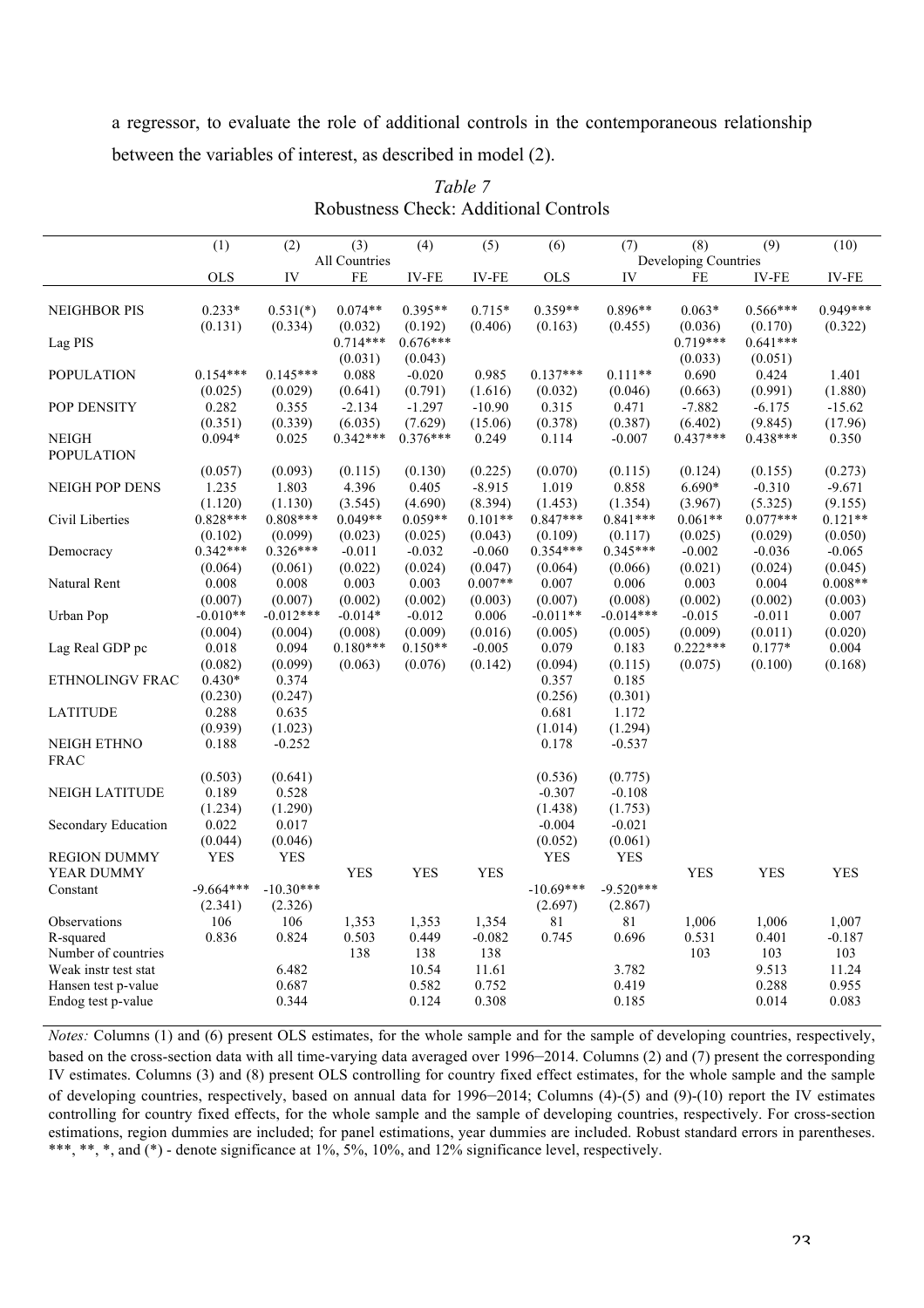It is noteworthy that the coefficients for the OLS estimates are much smaller than those obtained in the baseline estimations reported in Tables 3 and 4. However, the IV estimates of the neighbors' political instability impact on a given country's instability do not differ significantly from the estimates obtained without the additional controls included (this can be seen by comparing the coefficients on the neighbors' political instability in Columns (3) and (6) of Tables 3 and 4 with the corresponding coefficients in Columns (2), (7), (5) and (10) of Table 7). The results for the cross-section estimation are less statistically relevant compared to the results obtained for the baseline model (see Column (2) of Table 7), which could potentially be driven by the more restrictive specifications (e.g., less statistical power of the IV in the first stage). Nevertheless, the economic relevance of the main regressor of interest remains largely consistent. We consider this as evidence in favor of the claim that the instruments used for the neighbors' political instability are valid and affect the dependent variable mainly through this regressor.

To summarize, the robustness checks suggest that the "neighborhood effect" on political instability is present, significant, robust to different measures of political instability, and to the inclusion of additional controls.

### *4. Further Discussion: Potential Mediating Mechanisms*

Our findings indicate that higher political instability in contiguous countries leads to higher political instability in a country, other things equal.

In this section, we consider several potential mediating factors behind this relationship. People are probably the most important factor transferring attitudes and social events from one country to another. Does the relationship between a given country's and its neighbors' political instability depend on the population size or bilateral migration flows between this country and its geographical neighbors? We use the bilateral migration flows data from the World Bank to compute the gross migration between a country and its geographical neighbors and the total immigration to a given country from its geographical neighbors (all migration measures are normalized by the country's population). These measures could account for the closeness of social ties between a country and its neighbors and for the potential intensified impact of the neighbors' political instability through immigrants from politically unstable neighbors. We also consider total net migration in a given country including neighbors and non-neighbors.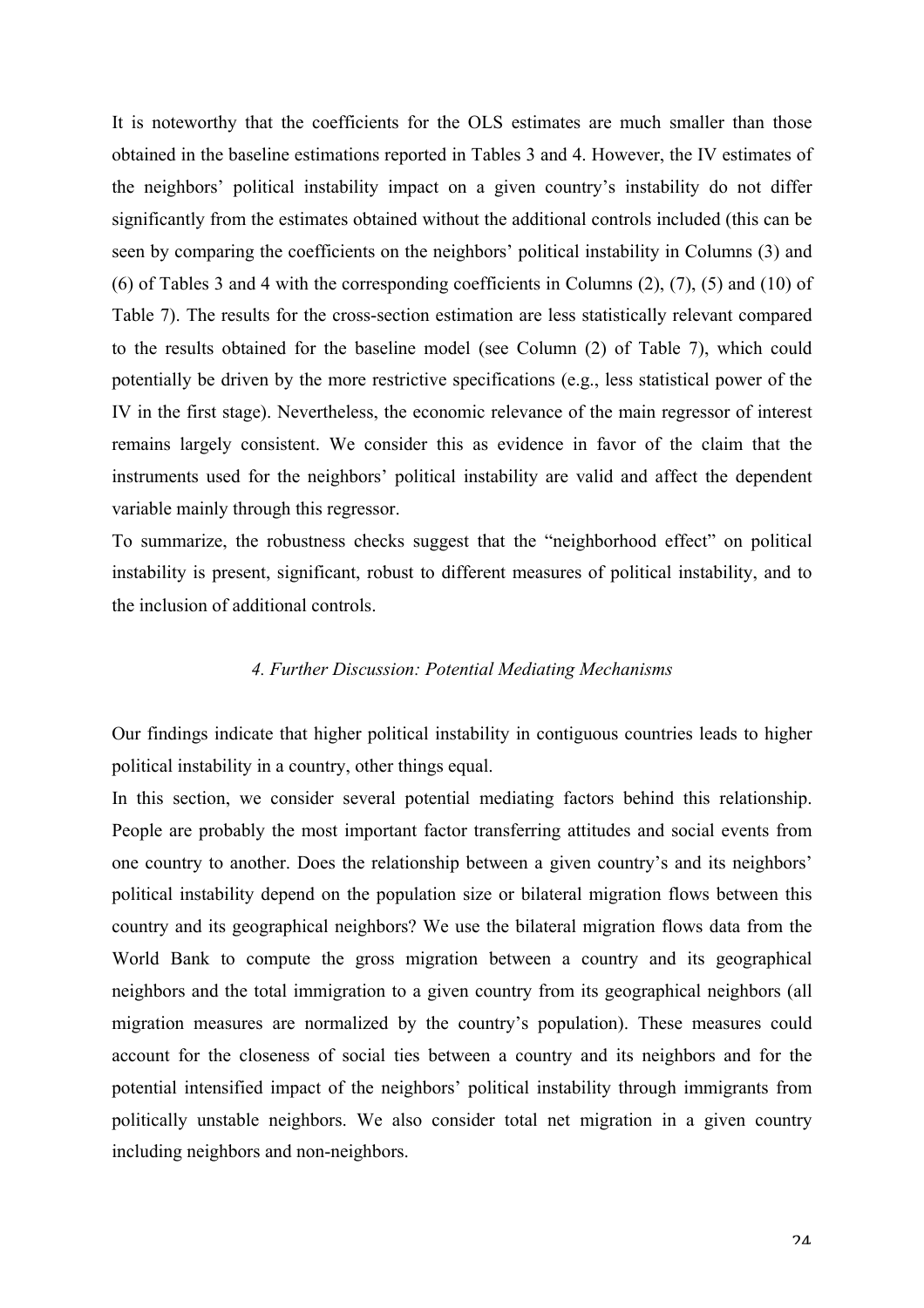Closer cultural ties could potentially imply stronger relationship between our variables of interest, other things equal. We use the bilateral genetic and linguistic distance data from Spolaore and Wacziarg (2016) to compute the average genetic and linguistic distance to a country's neighbors as proxies for cultural ties.<sup>11</sup>

Furthermore, the impact of neighbors can be stronger if a country has relatively strong economic ties with its geographical neighbors compared to its non-neighbors (for example, Correa, Jetter, and Agudelo, 2016 propose that intensive trade relationship may facilitate transmission of corruption across the state borders). We consider the share of trade volume with neighbors relative to the total trade volume of a given country to evaluate the importance of international economic relations for the spread of political instability across borders.

The state of democracy is an important (endogenous) determinant of political instability (see, for example, Blanco and Grier, 2009) and can potentially affect the impact of the neighbors' instability on a given country (for example, two non-democratic neighbors can have more political ties among themselves than a democratic and a non-democratic neighbor). We check the impact of democracy level in a country on the "neighborhood effect" using the democracy measure from Freedom house.

In order to evaluate the impact of each of these potential mediating factors on the relationship between a country's and its neighbors' political instability, we estimate model (1) including each of these variables (centered around its mean to facilitate interpretation) and its interaction with the average neighbors' political instability, in turn. We consider cross-section estimates to gauge the role of the potential mediating factors in the long term. The genetic and linguistic distance data is time-invariant. For the remaining variables, we consider the averages over 1996–2014. Given that the IV results suggest that the main regressor of interest is exogenous, we consider OLS estimates as they are more efficient.

Table 8 presents the results for the whole sample. The results for developing countries are similar and not included for the sake of space. The only significant (and positive) interaction is observed when the average neighbors' population size is included as a potential mediating factor. In particular, a one percent increase in the neighbors' population relative to the sample average of neighbors' population leads to 0.00137 unit increase in the impact of the neighbor's political instability on a given country's political instability.

<sup>11.</sup> The genetic distance data is a summary statistic of very long-term historical and cultural relatedness between populations; the linguistic distance data captures the linguistic similarity of languages between the pair of countries (Spolaore and Wacziarg, 2016).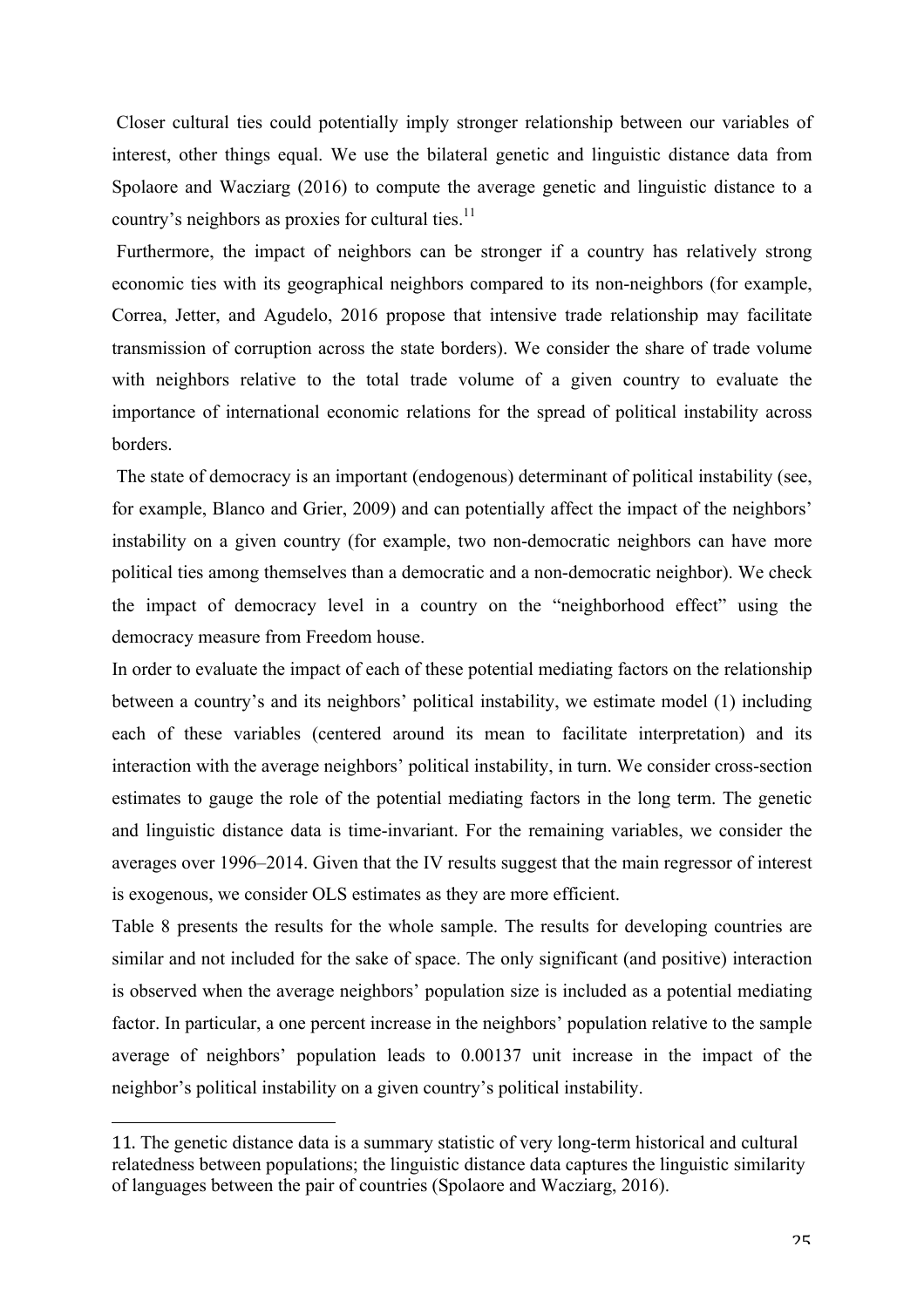|                           | (1)         | (2)         | (3)         | (4)         | (5)         | (6)         | (7)         | (8)         |
|---------------------------|-------------|-------------|-------------|-------------|-------------|-------------|-------------|-------------|
| <b>Mediating Factors:</b> | Neigh.      | Neigh.      | Neigh.      | Total       | Gen-        | Ling-       | Trade       | Demo-       |
|                           |             | immigr.     |             | net         | etic        | vistic      | share       |             |
|                           | pop.        |             | gross       |             | dist.       | dist.       | neigh.      | cracy       |
|                           |             |             | migr.       | migr.       |             |             |             |             |
| <b>NEIGHBOR PIS</b>       | $0.415***$  | $0.376***$  | $0.363***$  | $0.284**$   | $0.500***$  | $0.479**$   | $0.346***$  | $0.373***$  |
|                           | (0.124)     | (0.125)     | (0.124)     | (0.130)     | (0.176)     | (0.195)     | (0.129)     | (0.118)     |
| Mediating Factor          | $-0.213$    | $-1.201$    | 1.600       | $-3.344$    | 1.628       | 0.100       | 0.151       | $-0.139$    |
|                           | (0.155)     | (6.814)     | (3.618)     | (4.433)     | (5.759)     | (1.658)     | (0.195)     | (0.087)     |
| NEIGH PIS ×Mediat. Factor | $0.137**$   | 0.523       | $-1.084$    | 0.041       | $-0.045$    | $-0.140$    | $-0.032$    | 0.024       |
|                           | (0.062)     | (3.144)     | (1.641)     | (2.234)     | (2.240)     | (0.666)     | (0.065)     | (0.034)     |
| ETHNOLINGV FRAC           | $0.696**$   | $0.682**$   | $0.706**$   | $0.710**$   | $0.661*$    | $0.858*$    | $0.670**$   | $0.726**$   |
|                           | (0.319)     | (0.332)     | (0.334)     | (0.325)     | (0.376)     | (0.451)     | (0.311)     | (0.308)     |
| <b>LATITUDE</b>           | $-0.010$    | $-0.100$    | 0.006       | $-0.142$    | 0.278       | 0.181       | $-0.296$    | 0.688       |
|                           | (1.220)     | (1.240)     | (1.270)     | (1.197)     | (1.574)     | (1.625)     | (1.231)     | (1.287)     |
| <b>POPULATION</b>         | $0.230***$  | $0.235***$  | $0.228***$  | $0.225***$  | $0.239***$  | $0.244***$  | $0.234***$  | $0.243***$  |
|                           | (0.034)     | (0.034)     | (0.035)     | (0.032)     | (0.045)     | (0.056)     | (0.036)     | (0.034)     |
| POPULATION DENS           | $-0.096$    | $-0.142$    | $-0.078$    | 0.072       | 0.313       | 0.348       | $-0.161$    | $-0.122$    |
|                           | (0.442)     | (0.457)     | (0.456)     | (0.496)     | (0.723)     | (0.799)     | (0.459)     | (0.422)     |
| NEIGH POP DENS            | $3.006***$  | 2.886**     | $2.693**$   | 1.850       | 2.942*      | 2.558       | $2.755**$   | $3.695***$  |
|                           | (1.143)     | (1.213)     | (1.217)     | (1.293)     | (1.479)     | (1.629)     | (1.246)     | (1.229)     |
| <b>NEIGH ETHNO FRAC</b>   | $1.383**$   | 1.308*      | 1.305*      | 1.050       | 1.462       | 1.576       | $1.628**$   | 1.079       |
|                           | (0.689)     | (0.733)     | (0.730)     | (0.673)     | (0.945)     | (1.090)     | (0.762)     | (0.714)     |
| <b>NEIGH LATITUDE</b>     | 0.885       | 0.999       | 1.132       | $-0.256$    | $-0.705$    | $-0.282$    | 1.112       | 0.856       |
|                           | (1.627)     | (1.673)     | (1.695)     | (1.712)     | (2.124)     | (2.240)     | (1.640)     | (1.640)     |
| <b>NEIGH POPULATION</b>   |             | 0.107       | 0.108       | 0.112       | 0.112       | 0.119       | 0.050       | 0.098       |
|                           |             | (0.082)     | (0.079)     | (0.076)     | (0.125)     | (0.128)     | (0.083)     | (0.075)     |
| Constant                  | $-7.578***$ | $-9.105***$ | $-8.904***$ | $-7.134***$ | $-10.01***$ | $-9.908***$ | $-7.961***$ | $-10.17***$ |
|                           | (1.834)     | (2.227)     | (2.188)     | (2.339)     | (2.763)     | (3.182)     | (2.280)     | (2.251)     |
| Observations              | 140         | 140         | 140         | 140         | 103         | 95          | 138         | 140         |
| R-squared                 | 0.641       | 0.635       | 0.637       | 0.657       | 0.671       | 0.630       | 0.649       | 0.666       |

*Table 8* Neighbors' Political Instability and Potential Mediating Factors

*Notes*: Dependent variable: Political instability. Regional dummies included in all regressions. The table presents OLS estimates with time-varying factors averaged over 1996–2014. The Mediating factor included in the regression reported in a given column is reported in this Column header. In particular, Columns (1) to (8) present the estimation results when (1) Neighbor population; (2) Immigration to a country from its neighbors; (3) Gross migration between a country and its neighbors; (4) Total net migration characterizing the country; (5) Average genetic distance to country's neighbors; (6) Average linguistic distance to country's neighbors; (7) Trade volume with neighbors as a share of total trade volume; (8) Democracy is included as Mediating Factor. Robust standard errors in parentheses. \*\*\*, \*\*, and \* denote significance at 1%, 5%, and 10% significance level, respectively.

The remaining potential mediating factors have insignificant coefficients when interacted with the average neighbors' political instability. These conclusions are robust to several variations of the measures used (such as using the minimum genetic or linguistic distance to a country's neighbors or the distance to the most politically unstable neighbor instead of the average distance; using net bilateral migration or emigration to neighbors; or normalizing migration to/from neighbors by the total net migration in a country). While we admit that the insignificance of the results may be due to the relatively small sample size, the evidence reported in Table 8 can be considered as supporting the hypothesis that population is an important mediating factor behind the spread of political instability across the state borders.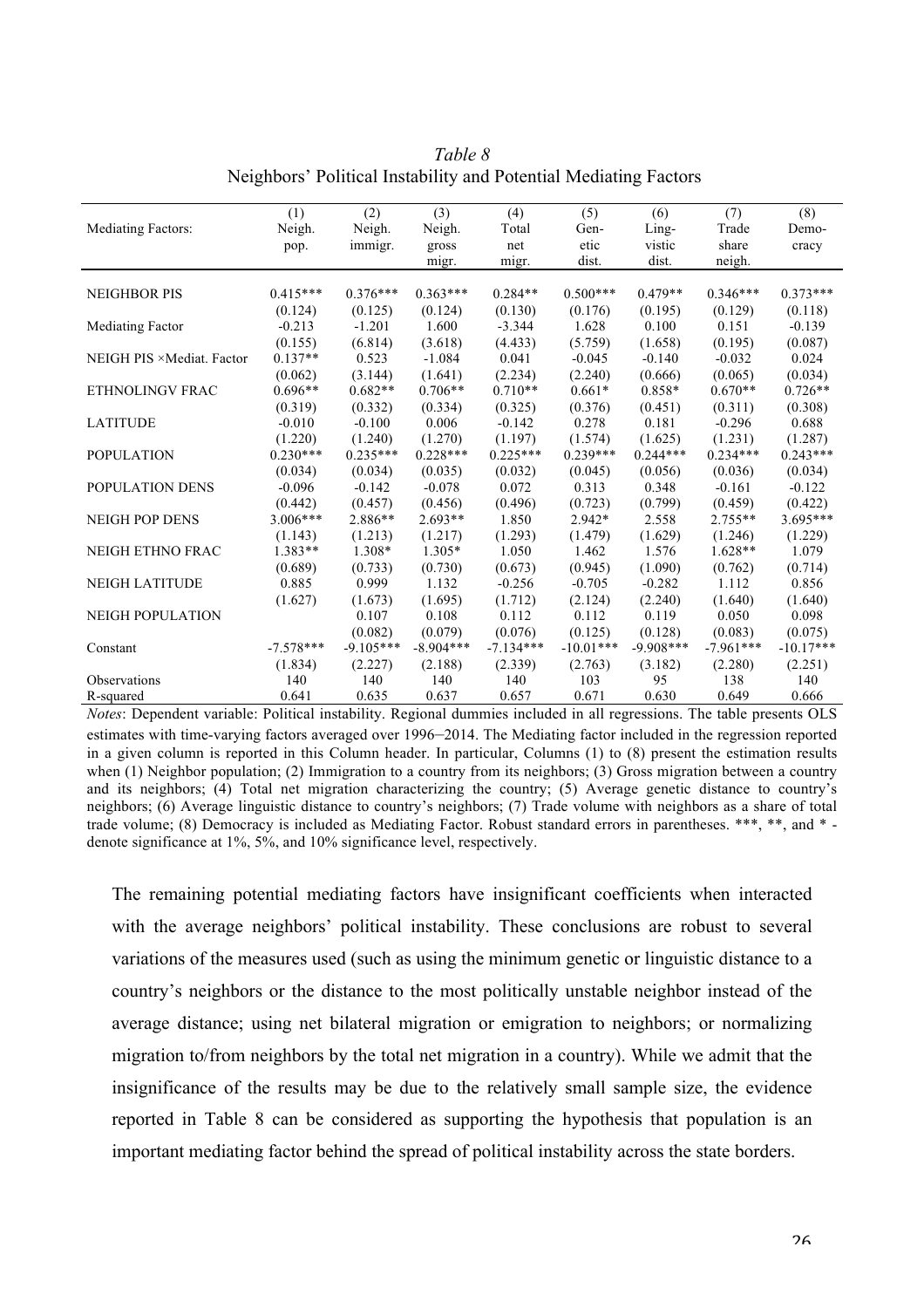Finally, we should acknowledge the fact that conclusions in this paper are drawn based on a sample of available data. The panel is unbalanced and the missing data is likely to be nonrandom. In particular, more politically unstable countries are likely to have more missing data. Indeed, across countries, the correlation between the number of available data points for a country and its average political instability is -0.1348. We conjecture that our results could underestimate the neighborhood effect on political instability since it might be more important for countries/neighbors with missing data.

#### IV. CONCLUSION

This study investigated the relationship between a given country's and its neighbors' political instability. We quantified the causal effect of neighbors on a given country using the instruments for the average neighbors' political instability. We found that the average political instability of the contiguous countries has a positive and significant impact on a given country's political instability. This result is robust to the inclusion of controls and holds both in the cross section and in the panel estimation frameworks. The neighbors' population size is a significant mediating factor behind this relationship, with greater population in a given country's geographical neighbors leading to stronger impact of these neighbors' political instability on a given country's political instability.

#### **REFERENCES**

Acemoglu, Daron, Simon Johnson, and James A. Robinson (2001). The Colonial Origins of Comparative Development: An Empirical Investigation, American Economic Review.  $91 \cdot 1369 - 1401$ 

Ades, Alberto, and Hak B. Chua (1997). Thy Neighbor's Curse: Regional Instability and Economic Growth, Journal of Economic Growth. 2: 279–304.

Aisen, Ari, and Francisco José Veiga (2008). The Political Economy of Seigniorage, Journal of Development Economics. 87: 29–50.

Alesina, Alberto, Arnaud Devleeschauwer, William Easterly, Sergio Kurlat, and Romain Wacziarg (2003). Fractionalization, Journal of Economic growth. 8: 155–194.

Alesina, Alberto, and Roberto Perotti (1996). Income Distribution, Political Instability, and Investment, European Economic Review, 40: 1203–1228.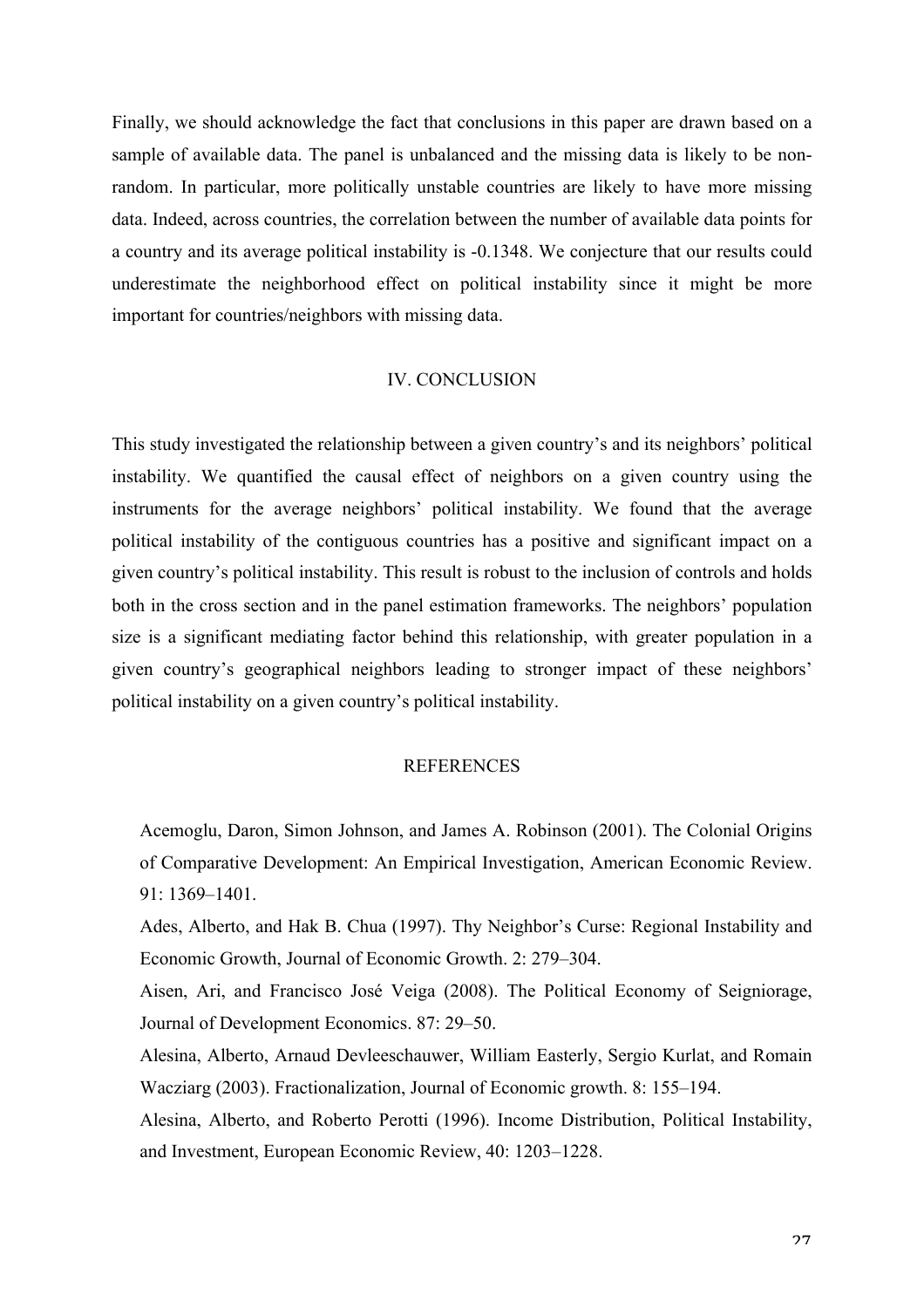Alesina, Alberto, and Guido Tabellini (1990). A Positive Theory of Fiscal Deficits and Government Debt, Review of Economic Studies. 57: 403–414.

Alt, James E., and David Dreyer Lassen (2006). Transparency, Political Polarization, and Political Budget Cycles in OECD Countries, American Journal of Political Science. 50: 530–550.

Annett, Anthony (2001). Social Fractionalization, Political Instability, and the Size of Government. IMF Staff Papers. 48: 561–592.

Axelrod, Robert (1997). The Dissemination of Culture: A Model with Local Convergence and Global Polarization, Journal of Conflict Resolution. 41: 203–226.

Azzimonti, Marina (2011). Barriers to Investment in Polarized Societies, The American Economic Review. 101: 2182–2204.

Azzimonti, Marina, and Matthew Talbert (2014). Polarized Business Cycles, Journal of Monetary Economics. 67: 47–61.

Baicker, Katherine (2005). The Spillover Effects of State Spending, Journal of Public Economics. 89: 529–544.

Baldassarri, Delia, and Peter Bearman (2007). Dynamics of Political Polarization, American Sociological Review. 72: 784–811.

Barro, Robert J., and Jong Wha Lee (2013). A New Data Set of Educational Attainment in the World, 1950–2010, Journal of Development Economics. 104: 184–198.

Battaglini, Marco, and Stephen Coate (2008). A Dynamic Theory of Public Spending, Taxation, and Debt, American Economic Review. 98: 201–236.

Becker, Sascha O., Peter H. Egger, and Tobias Seidel (2009). Common Political Culture: Evidence on Regional Corruption Contagion, European Journal of Political Economy. 25: 300-310.

Besley, Timothy, Torsten Persson, and Marta Reynal-Querol (2011). Political Turnover and Institutional Reform: Theory and Evidence, Unpublished manuscript, London School of Economics.

Blanco, Luisa, and Robin Grier (2009). Long Live Democracy: the Determinants of Political Instability in Latin America, The Journal of Development Studies. 45: 76–95.

Bohn, Henning, and Robert T. Deacon (2000). Ownership Risk, Investment, and the Use of Natural Resources, The American Economic Review. 90: 526–549.

Braithwaite, Alex (2010). Resisting Infection: How State Capacity Conditions Conflict Contagion, Journal of Peace Research. 47: 311–319.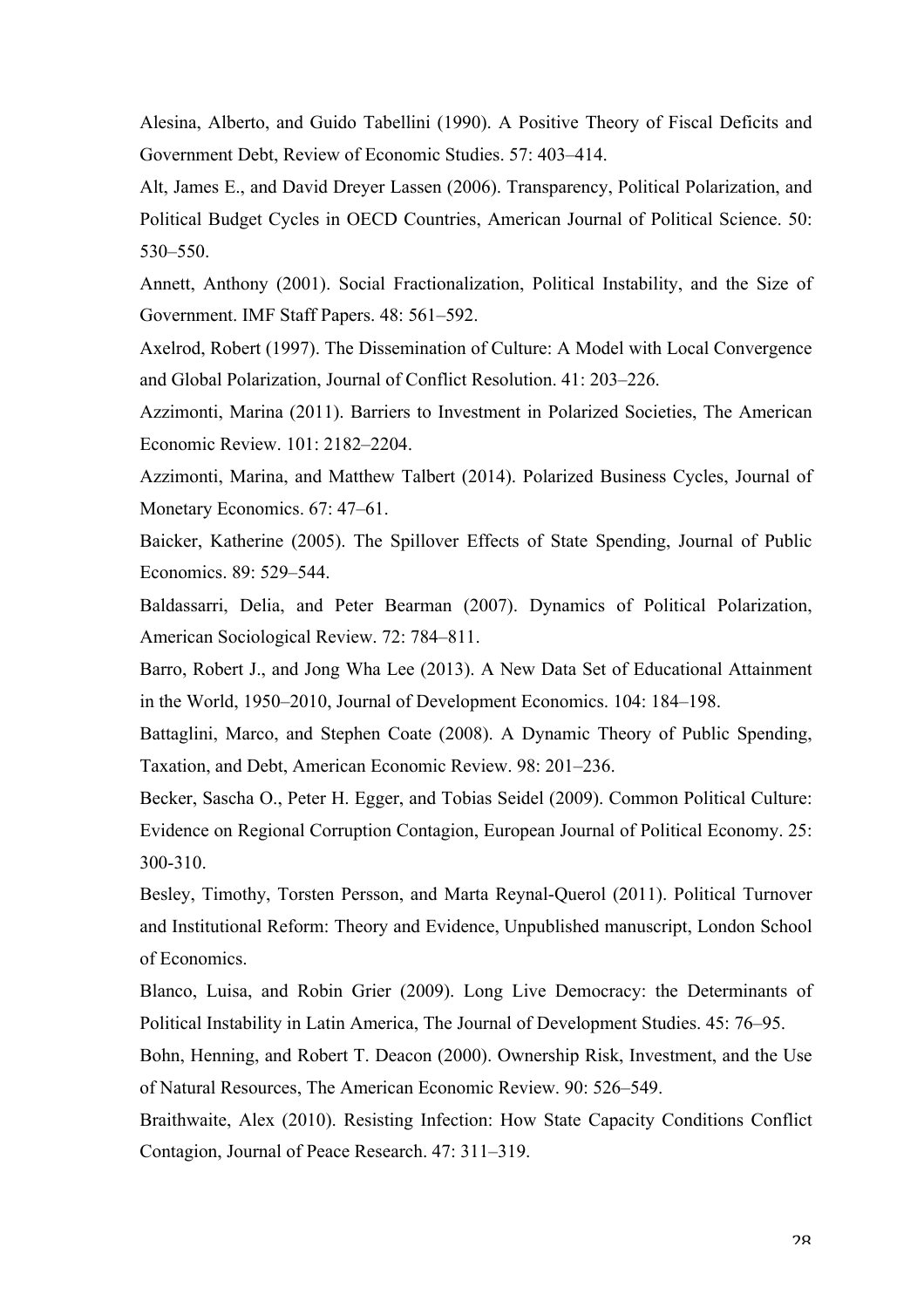Bramoullé, Yann, Habiba Djebbari, and Bernard Fortin (2009). Identification of Peer Effects Through Social Networks, Journal of Econometrics. 150: 41–55.

Buhaug, Halvard, and Kristian Skrede Gleditsch (2008). Contagion or Confusion? Why Conflicts Cluster in Space, International Studies Quarterly. 52: 215–233.

Case, Anne C., Harvey S. Rosen, and James R. Hines Jr. (1993). Budget Spillovers and Fiscal Policy Interdependence: Evidence from the States, Journal of Public Economics. 52: 285–307.

Correa, Esteban Alemán, Michael Jetter, and Alejandra Montoya Agudelo (2016). Corruption: Transcending borders, Kyklos. 69: 183–207.

Cukierman, Alex, Sebastian Edwards, and Guido Enrico Tabellini (1992). Seigniorage and Political Instability, The American Economic Review. 82: 537–555.

Danneman, Nathan, and Emily Hencken Ritter (2014). Contagious Rebellion and Preemptive Repression, Journal of Conflict Resolution. 58: 254–279.

Deacon, Robert T. (1994). Deforestation and the Rule of Law in a Cross-Section of Countries, Land Economics. 70: 414–430.

Durlauf, Steven N. (2004). Neighborhood Effects, in: Handbook of Regional and Urban Economics, vol. 4. Elsevier: 2173–2242.

Dutt, Pushan, and Devashish Mitra (2008). Inequality and the Instability of Polity and Policy, The Economic Journal. 118: 1285–1314.

Easterly, William, and Ross Levine (1997). Africa's Growth Tragedy: Policies and Ethnic Divisions, The Quarterly Journal of Economics. 112: 1203–1250.

Edwards, T. Huw, David Kernohan, Todd Landman, and Azizun Nessa (2018). Good Neighbours Matter: Economic Geography and the Diffusion of Human Rights, Spatial Economic Analysis. 1–19.

Engerman, Stanley L., and Kenneth L. Sokoloff (2002). Factor Endowments, Inequality, and Paths of Development among New World Economics (No. w9259), National Bureau of Economic Research.

Esteban, Joan, and Debraj Ray (2011). Linking Conflict to Inequality and Polarization, The American Economic Review. 101: 1345–1374.

Feng, Yi (1997). Democracy, Political Stability and Economic Growth, British Journal of Political Science. 27: 391–418.

Fouquin, Michel, and Jules Hugot (2016). Two Centuries of Bilateral Trade and Gravity Data: 1827-2014, CEPII Working Paper, N2016-14.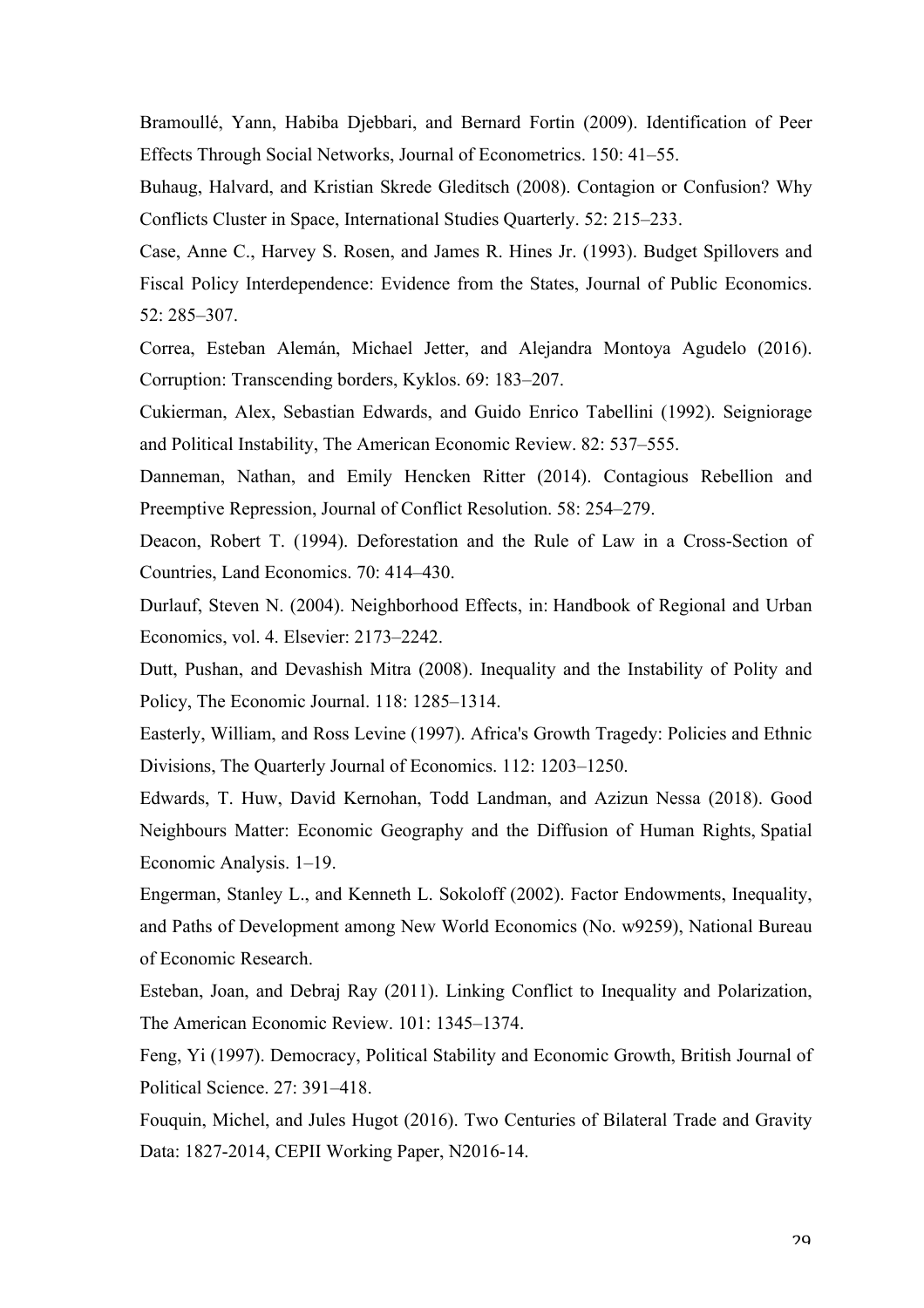Fredriksson, Per G., and Jakob Svensson (2003). Political Instability, Corruption and Policy Formation: the Case of Environmental Policy, Journal of Public Economics. 87: 1383–1405.

Fredriksson, Per G., and Jim R. Wollscheid (2014). Political Institutions, Political Careers and Environmental Policy, Kyklos, 67: 54–73.

Gebremedhin, Tesfaye A., and Astghik Mavisakalyan (2013). Immigration and Political Instability, Kyklos. 66: 317–341.

Geys, Benny (2006). Looking Across Borders: A Test of Spatial Policy Interdependence using Local Government Efficiency Ratings, Journal of Urban Economics. 60: 443–462.

Goel, Rajeev K., and James W. Saunoris (2014). Global Corruption and the Shadow Economy: Spatial Aspects, Public Choice. 161: 119–139.

Goemans, Henk E., Kristian Skrede Gleditsch, and Giacomo Chiozza (2009). Introducing Archigos: A Dataset of Political Leaders, Journal of Peace research. 46: 269–283.

Goldstone, Jack A. (2002). Population and Security: How Demographic Change Can Lead to Violent Conflict, Journal of International Affairs. 56: 3–22.

Ioannides, Yannis M., and Giorgio Topa (2010). Neighborhood Effects: Accomplishments and Looking Beyond Them, Journal of Regional Science. 50: 343–362. Iversen, Torben, and David Soskice (2015). Information, Inequality, and Mass Polarization: Ideology in Advanced Democracies, Comparative Political Studies. 48: 1781–1813.

Fearon, James D. and David D. Laitin (2003). Ethnicity, Insurgency, and Civil War, American Political Science Review. 97: 75–90.

Jong-A-Pin, Richard (2009). On the Measurement of Political Instability and Its Impact on Economic Growth, European Journal of Political Economy. 25: 15–29.

Kim, K. and Cohen, J.E. (2010). Determinants of International Migration flows to and from Industrialized Countries: A Panel Data Approach Beyond Gravity, International Migration Review. 44: 899–932.

Kuran, Timur (1998). Ethnic Dissimilation an Its International Diffusion, in: David A. Lake and Donald Rothchild (eds.), The International Spread of Ethnic Conflict. Princeton, NJ: Princeton University Press: 35–60.

Lake, David A., and Donald Rothchild (1998). Spreading Fear: The Genesis of Transnational Ethnic Conflict, in: David A. Lake and Donald Rothchild (eds.), The International Spread of Ethnic Conflict. Princeton, NJ: Princeton University Press: 3–32.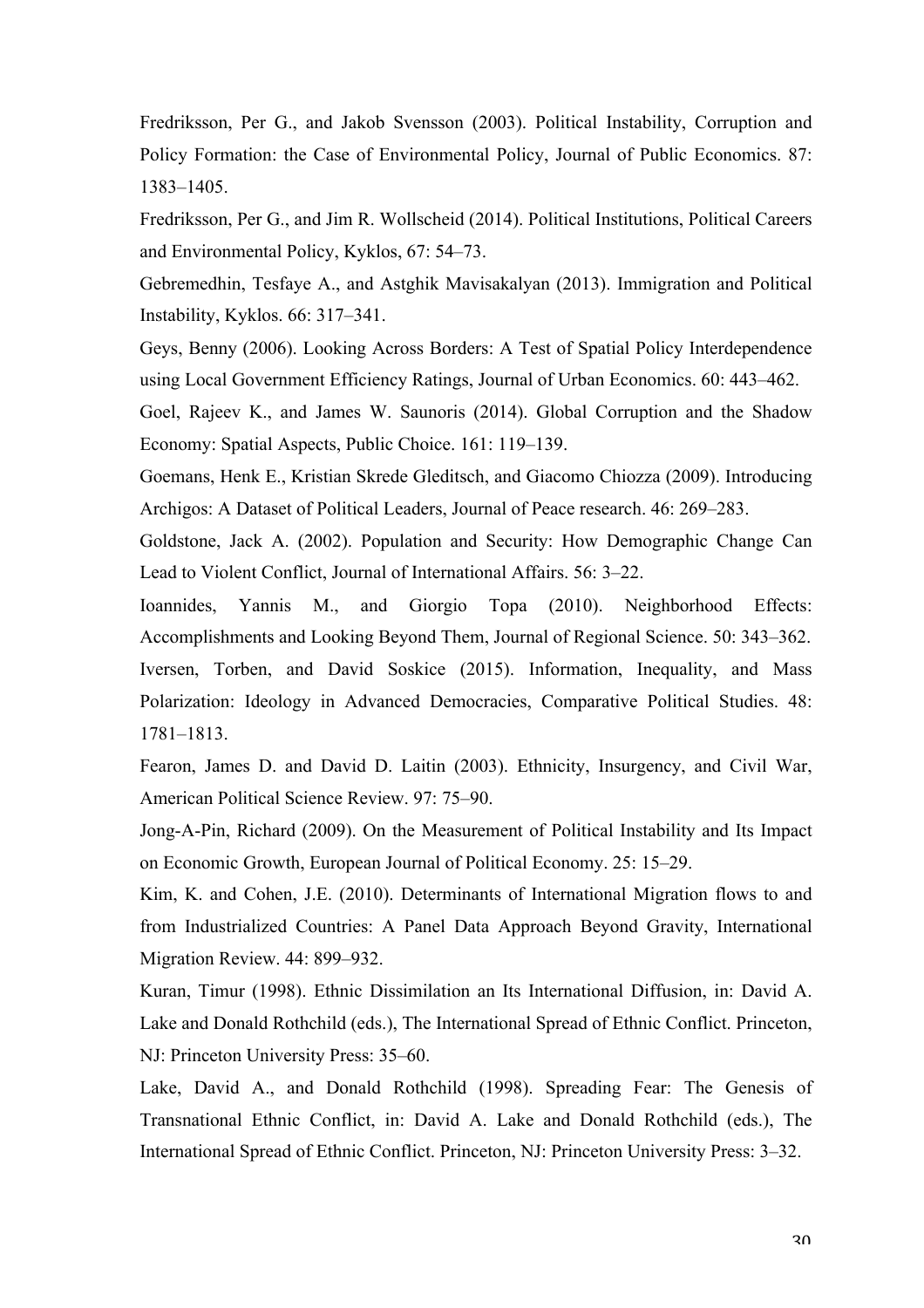Manski, Charles F. (1993). Identification of Endogenous Social Effects: The Reflection Problem, The Review of Economic Studies, 60: 531–542.

Mayda, Anna Maria (2005). International Migration: A Panel Data Analysis of Economic and Non-Economic Determinants, IZA Discussion Paper No. 1590.

McCarty, Nolan, Keith T. Poole, and Howard Rosenthal (2006). Polarized America: The Dance of Ideology and Unequal Riches. The MIT Press.

Murdoch, James C., and Todd Sandler (2002). Economic Growth, Civil Wars, and Spatial Spillovers, Journal of Conflict Resolution. 46: 91–110.

Murdoch, James C., and Todd Sandler (2004). Civil Wars and Economic Growth: Spatial Dispersion, American Journal of Political Science. 48: 138–151.

Persson, Torsten, and Lars EO Svensson (1989). Why a Stubborn Conservative would Run a Deficit: Policy with Time-Inconsistent Preferences, The Quarterly Journal of Economics. 104: 325–345.

Roe, Mark J., and Jordan I. Siegel (2011). Political instability: Effects on Financial Development, Roots in the Severity of Economic Inequality, Journal of Comparative Economics. 39: 279–309.

Rotunno, Lorenzo (2016). Political Stability and Trade Agreements: Evidence for 'endgame FTAs', European Journal of Political Economy. 45: 133–148.

Teorell, Jan, Stefan Dahlberg, Sören Holmberg, Bo Rothstein, Anna Khomenko and Richard Svensson (2016). The Quality of Government Standard Dataset, version Jan16, University of Gothenburg: The Quality of Government Institute.

Topa, Giorgio, and Yves Zenou (2015). Neighborhood and Network Effects, in: Handbook of Regional and Urban Economics, vol. 5. Elsevier: 561–624.

Treisman, Daniel (2015). Income, Democracy, and Leader Turnover, American Journal of Political Science. 59: 927–942.

Schutte, Sebastian, and Nils B. Weidmann (2011). Diffusion Patterns of Violence in Civil Wars, Political Geography. 30: 143–152.

Solingen, Etel (2012). Of Dominoes and Firewalls: The Domestic, Regional, and Global Politics of International Diffusion, International Studies Quarterly. 56: 631–644.

Spolaore, Enrico, and Romain Wacziarg (2016). Ancestry, Language and Culture, in: Victor Ginsburgh and Shlomo Weber (eds.), The Palgrave Handbook of Economics and Language. London: Palgrave Macmillan: 174–211.